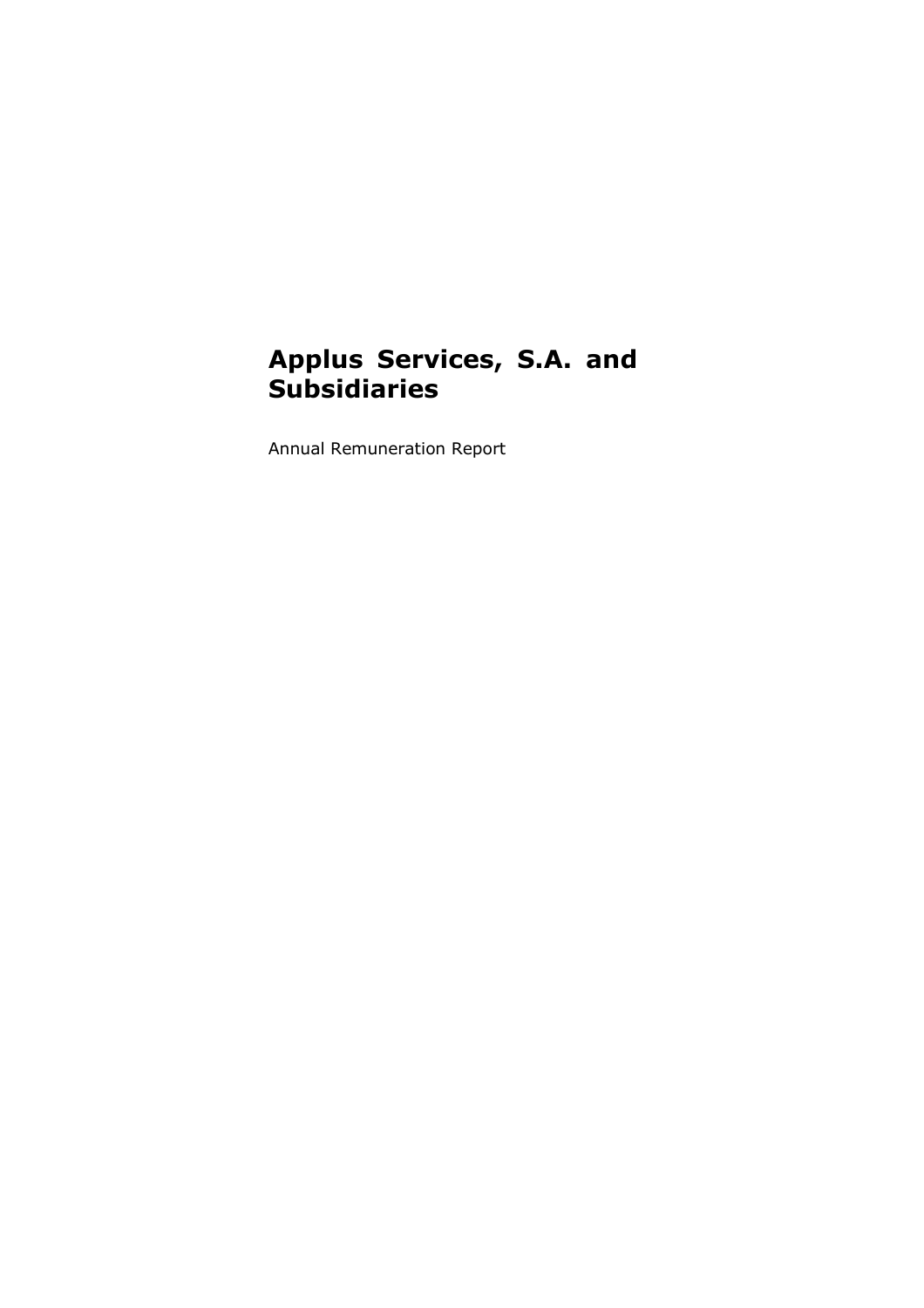**ANNUAL REPORT ON THE REMUNERATION OF DIRECTORS OF LISTED COMPANIES**

IDENTIFICATION DETAILS OF ISSUER

## **REFERENCE YEAR END DATE**

31/12/2021

TAX IDENTIFICATION CODE: A64622970

Company Name:

APPLUS SERVICES, S.A.

Business Address:

c/ Campezo 1, Edificio 3

Parque Empresarial Las Mercedes, Madrid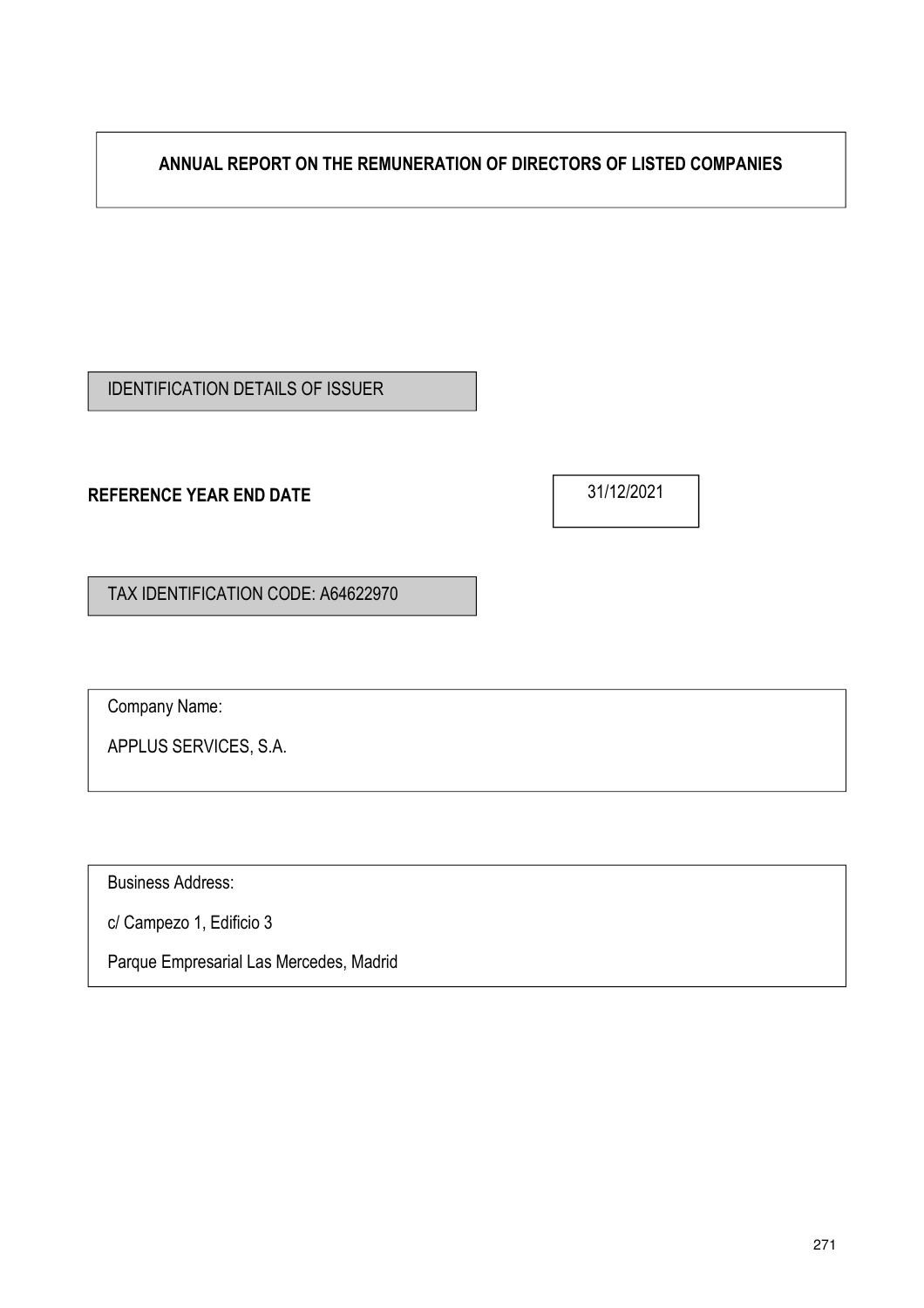## **ANNUAL REPORT ON THE REMUNERATION OF DIRECTORS OF LISTED COMPANIES**

#### **THE COMPANY'S REMUNERATION POLICY FOR THE CURRENT FINANCIAL YEAR A**

A.1.1 Explain the director remuneration policy in effect for the current financial year. Where relevant information can be incorporated by reference to the remuneration policy approved by the shareholders at the general shareholders' meeting, provided that the incorporation is clear, specific and concrete.

The specific provisions established for the current financial year must be described in terms of both remuneration of directors in their capacity as such and remuneration for the performance of executive duties that the board has performed under the terms of contracts signed with the executive directors and with the remuneration policy approved at the general meeting.

In any case, at least the following aspects must be reported on:

- a) Description of the company's procedures and decision-making bodies involved in the determination, approval and implementation of the remuneration policy and its terms.
- b) Statement and, if applicable, explanation of whether comparable companies have been taken into account to establish the company's remuneration policy.
- c) Information on whether any external advisor has participated and, if applicable, the identity thereof.
- d) Procedures under the existing remuneration policy for directors to apply for temporary exemptions to such policy, the conditions under which such exceptions may be applied for and the components that may be subject to exceptions under the policy.

### 2021

The Annual General Shareholders' Meeting held in 2019 approved the Remuneration Policy for financial years 2019, 2020 and 2021. The principles and grounds of the Remuneration Policy revolve around remuneration based on market practices, capable of attracting, retaining and motivating the necessary talent in accordance with the features of its industry and of the countries in which the Company operates, to satisfy the needs of the business and shareholders' expectations and independent directors shall receive the remuneration necessary to reward the dedication, qualification and responsibility that the position requires, though it should not be so high as to compromise their independence.

The director remuneration established in the Remuneration Policy is reasonably proportionate to the importance of the Company, its financial situation and the market standards of comparable companies and it is aimed at promoting the long-term profitability and sustainability of the Company and it incorporates the necessary caution to prevent the excessive assumption of risks or the rewarding of unfavourable results.

The position of director of the Company is remunerated. The remuneration of directors in their capacity as such is composed of a fixed annual amount and the maximum amount of the directors as a whole in their capacity as such was set by the General Shareholders' Meeting on 30 May 2019 and will remain in form until amended by the General Shareholder's meeting. Unless otherwise determined by the General Shareholder's Meeting, the Board will determine the remuneration of each director, taking into account the duties and responsibilities allocated to each director, membership of Board Committees and any other objective circumstances that are deemed relevant. Proprietary and executive directors will not receive any remuneration for their membership of the Board or of any of its Committees. The total maximum amount of directors' annual remuneration in their capacity as such is EUR 1,500,000 until amended by the General Shareholders' Meeting.

Directors will also be reimbursed for duly justified expenses relating to travel and accommodation to attend meetings and the Company has also contracted civil liability insurance for its directors on market conditions.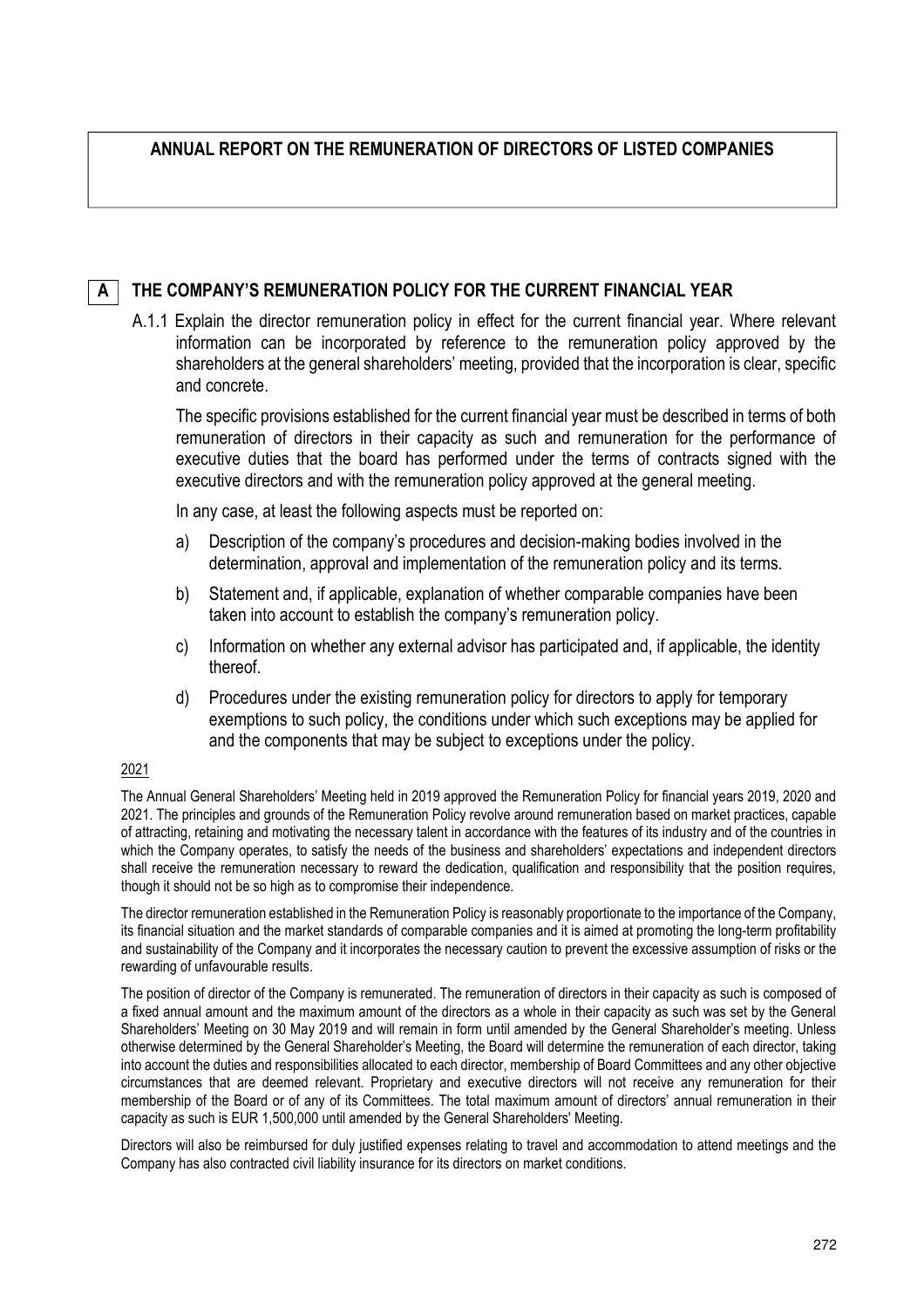The only directors performing said duties on the date of this report are the CEO, Mr Fernando Basabe Armijo, and the CFO, Mr Joan Amigó i Casas (the "**Executive Directors**").

2022

However, a new Remuneration Policy for financial years 2022, 2023 and 2024 will be submitted to the General Meeting in 2022, unless the General Shareholders' Meeting resolves to amend or replace it during such period, as described in section A.2. This new Policy, in addition to the principles set out above, establishes that long-term sustainability and diversity are strategic priorities and therefore, links the variable remuneration of the Executive Directors, to the achievement of ESG. The Policy also links annual variable compensation to adjusted operating profit and adjusted operating cash flow, reflecting operating profitability and cash flow generation priorities, and links the incentive plan to total shareholder return, earnings per share and average return on capital expenditures, reflecting sustainable shareholder value creation priorities. In setting the Policy, the compensation and employment conditions of the Company's employees have been taken into account.

Under the new Policy, the maximum amount of annual remuneration for all directors in their capacity as such is the approved by the General Meeting on 30 May 2019. The Board shall determine the amount within the above limit and the remuneration of each director taking into account the duties and responsibilities attributed to each director, the time commitment required and appropriate market conditions. The remaining provisions regarding the remuneration of directors in their capacity as such and the total maximum annual amount thereof are described in the new Policy in similar terms to the previous one. The remuneration of each director agreed for 2022 is set out in section A.1.3. Under the new Policy the remuneration of the Executive Directors is described under section A.1.2.

The new Remuneration Policy that the Board will propose to the 2022 General Meeting has been proposed by the Appointments and Remuneration Committee (the "**ARC**"). The ARC has also prepared a reasoned report on such Policy, which will be made available to shareholders at the registered office and will be published continuously on the corporate website from the publication of the announcement of the call to the General Shareholders' Meeting until the Meeting is held.

The Board, following a report or proposal from the ARC, applies the Policy in its own terms and within the framework of the remuneration system provided for in the by-laws (and in the agreements with the Executive Directors). The ARC assists the Board of Directors in the determination and implementation of the Remuneration Policy under the powers assigned to it by the Board Regulations. Furthermore, article 39.4 of such Regulations provides that the ARC may seek external advisory services. The new Policy has been prepared by the Company with the support of Mercer Consulting, which prepared on behalf of Applus during 2021 various benchmark studies, national and international, regarding the remuneration status of Directors. Based on this study, the ARC submitted its proposal for a new Policy to the Board in 2022.

No procedures for any temporary exceptions to the Policy are provided for.

A.1.2 Relative importance of variable remuneration items in comparison to fixed items (remunerative mix) and which criteria and targets have been taken into account in the determination thereof and to ensure an appropriate balance between the fixed and variable remuneration components. In particular, state the actions taken by the company about the remuneration system to reduce exposure to excessive risks and align it with the company's long-term objectives, values and interests, which will include (where applicable) a reference to measures established to ensure that the remuneration policy takes into account the company's long-term results, the measures adopted concerning those categories of staff whose professional activities have a material impact on the entity's risk profile and any measures established to avoid conflicts of interest.

Also state whether the company has established any accrual or consolidation period for certain variable remuneration items, in cash, shares or other financial instruments, a deferral period in the payment of sums or delivery of financial instruments already accrued and consolidated, or whether any clause has been agreed for the reduction of deferred remuneration not yet consolidated or obliging the director to return remuneration received when said remuneration has been based on information whose inaccuracy has subsequently been clearly established.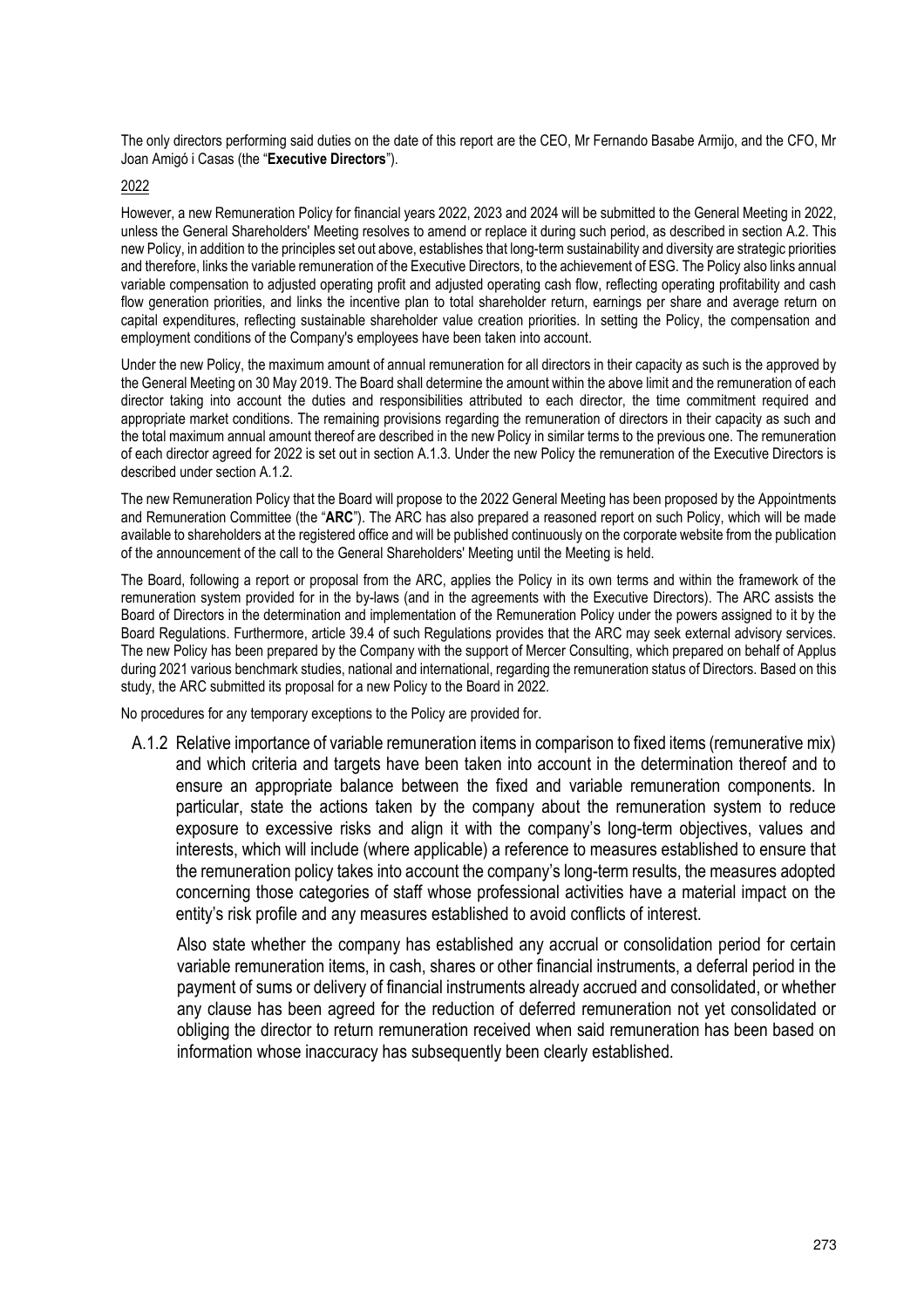### 2022

Variable remuneration items are only established for the remuneration of Applus' Executive Directors. To determine the remuneration mix set out below, Applus has relied on the aforementioned Mercer Consulting study, the need to retain and motivate Executive Directors and the new strategic objectives added to the long-term incentive plan.

Firstly, the fixed annual remuneration of the CEO is maintained and the fixed annual remuneration of the CFO is increased from EUR 267,343 to EUR 360,000, to be updated based on the Spanish CPI unless the Board resolves otherwise. It is established that executive directors will receive other benefits with a maximum cost equal to 15% of their fixed remuneration and a contribution to the pension plan for an amount equal to the difference between such 15% and the cost of the benefits actually received. The Executive Director will choose each year, on the one hand, the amount to be allocated to each benefit, always within the maximum cost equal to 15% of their fixed remuneration and, on the other hand, whether to reduce his fixed remuneration to invest the amount of the reduction in a pension plan, all in line with that established for Senior Management.

The annual variable remuneration of the Executive Directors is modified so that:

- (a) it is linked to the achievement of certain targets (55% to the adjusted operating profit, 30% to the Group's adjusted operating cash-flow and 15% to four ESG targets), which will be communicated (as well as their results) *ex post* in the Annual Remuneration Report (except for the ESG targets which will be communicated in February of each year after approval by the Board);
- (b) the system is assimilated to that foreseen for Senior Management and the target base of the annual variable remuneration for the CFO is decreased from 70.6% to 70% of his fixed remuneration, the rule that for each 1% increase on the targets, the annual variable remuneration shall be increased by 2% with a maximum of 150% of the target base is retained (this maximum amount is reduced for the CFO vs. the previous 200%) but the possibility is mantained for the targets to result in a payment of 200% and for the CFO 37.5% of the variable remuneration (compared to 50% previously) will be payable in RSUs (as defined below) and the remainder in cash (62.5% vs. 50% previously);
- (c) if the Participant's termination of services is due to any of the following events (i) *mortis causa*, (ii) permanent disability, (iii) good leaver (defined as (a) retirement; (b) the Participant's position or employment being with a company which ceases to be a member of the Group or relating to a business or part of a business which is transferred to a person who is not a member of the Group; and (c) any whatsoever termination carried out by the Company except in the event of a disciplinary dismissal classified as fair by a court in a definitive judgement or not challenged by the Participant; or (iv) change of control (being (i) a merger, consolidation, acquisition or other transaction as a result of which securities carrying more than 50% of the total combined voting power of the outstanding securities of the Company are transferred to a person or persons other than the persons who held such securities immediately prior to such transaction; (ii) the sale, transfer or other disposition of all or substantially all of the assets of the Company in complete liquidation or dissolution of the Company; (iii) the acquisition by a third party (individual or legal entity), either individually or together with others acting in concert, of a controlling interest in the Company under article 4 of Royal Decree 1066/2007 of 27 July 2007 on the initial public offering regime), then all RSUs granted under the RSU Plan which have not vested on the date on which the event takes effect shall automatically vest on the date on which the event takes effect (the settlement of the vested RSUs in the event of a change of control will be paid in cash on the date of the change of control event),
- (d) the clawback clause is amended whereby if inaccuracies in the information on which the variable cash remuneration and the RSUs were granted are established by an auditor recognised and approved by the Board of Directors, the Company shall be entitled, for a period of three years after the payment of the variable cash remuneration and RSUs, or the redemption of the RSUs, respectively, to claim back the amount (net of any withholding tax or levy) of the variable cash remuneration, the net amount of the RSUs and the net amount of the shares vested under the RSUs, as applicable, actually received by each Executive Director as a result of such misstatements, and
- (e) the Board, prior a favourable proposal from the ARC, may increase the result of the mathematical calculation of the annual variable remuneration of the Executive Directors if (i) it is duly justified, (ii) the increase does not exceed 50% of the target base (in cash and RSUs), and (iii) the final total amount of the annual variable remuneration, after the increase if applicable, will not exceed the target base (in cash and RSUs). This decision will be disclosed ex post annualy in the Annual Remuneration Report.

The long-term incentive plan for the Executive Directors is amended to:

(a) update the objectives of the long-term incentive plan following its review, taking into account the strategic objectives and challenges of the 2022-2024 strategic plan, the feedback provided by investors and advisors and ESG commitments, as well as the Mercer Consulting study, taking into account the salary benchmark, the need to retain and motivate executive directors and the new strategic targets established for the purposes of the incentive (such targets will be the same as those applicable to the Senior Management benefiting from the plan);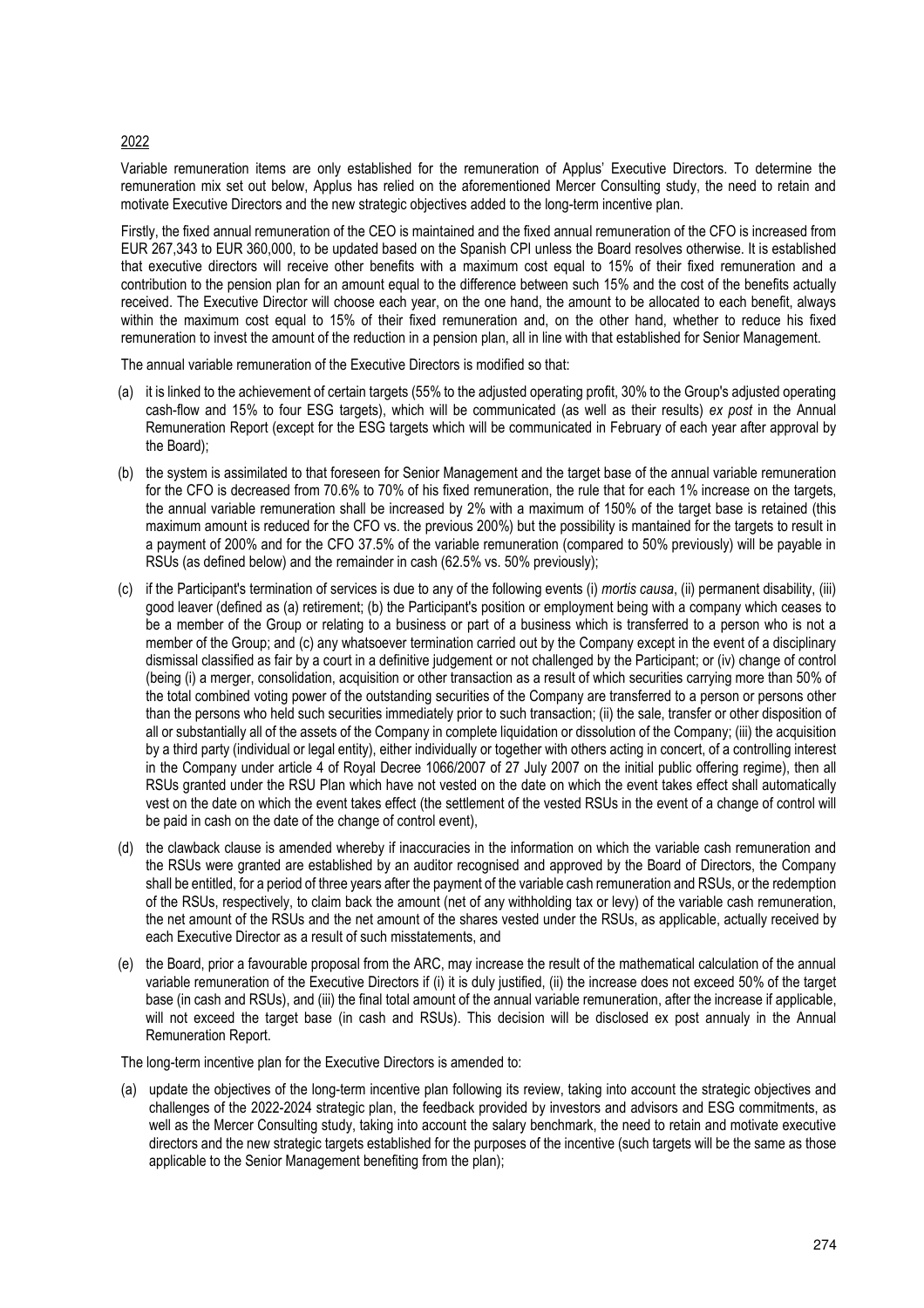- (b) increase the PSUs target to be earned in principle by the CEO, equivalent to 90% of his fixed remuneration (vs. 60% before) and by the CFO, equivalent to 50% of his fixed remuneration (vs. EUR 58,333 before);
- (c) the number of PSUs to be earned will be valued between 0% and 150% of the target number of PSUs, depending on the degree of achievement of the targets, but each target may result in a pay-out of between 0% and 200% (but always within the range from 0% to 135% of fixed remuneration for the CEO and from 0% to 75% of fixed remuneration for the CFO);
- (d) for the purpose of calculating the TSR target (as defined herein) which shall represent 30% of the total PSUs awarded each year, Applus' TSR shall be compared to a group of eight comparable companies (SGS, Bureau Veritas, Intertek, Eurofins Scientific, Core Laboratories, ALS, Team Industrial Services, Mistras), which may be modified by the Board prior to the award of the PSUs, and the index will be the result of calculating the annualised TSR of the average TSR of the comparable companies;
- (e) the TSR assessment is performed by an external firm which will report to the ARC (each year the name of this firm will be disclosed in the Annual Remuneration Report);
- (f) the EPS target (as defined herein) will represent 50% of the total PSUs awarded each year, and the Board of Directors will set the threshold for this target above which PSUs will vest (if performance is below the threshold entitling 50% of PSUs to vest, no PSUs will vest in respect of this benchmark);
- (g) a new target for the average return on capital employed (ROCE, as defined herein) for the three-year period -representing 10% of total PSUs granted each year, and with the Board setting the threshold for this target above which PSUs will vest (if performance is below the threshold entitling 50% of PSUs to vest, no PSUs will vest in respect of this benchmark)- is introduced;
- (h) a new target is introduced for four ESG targets, representing 10% of total PSUs granted each year, and with the Board setting the threshold for this target above which PSUs will vest (if performance is below the threshold entitling 50% of PSUs to vest, no PSUs will vest in respect of this benchmark);
- (i) ESG targets and results will be calculated based on the perimeter as at 1 January of the first year of each three-year period, excluding acquisitions;
- ESG targets for each year will be approved and announced by the Board of Directors annually in February;
- (k) the EPS and ROCE targets will be published *ex post* in the Annual Remuneration Report, as well as the results of the assessment of all targets;
- (l) the clawback clause is amended whereby if accredited inaccuracies in the information upon which the PSUs or the shares pursuant to a vesting of PSUs were granted are reported by an accredited auditor and approved by the Board of Directors, the Company shall be entitled, for a period of three years following the award of the PSUs or the vesting of the PSUs, respectively, to claim the refund of the net (of any withholding taxes or fees) amount of PSUs and net amount of shares pursuant to a vesting of PSUs, as applicable, which has been effectively received by each executive director because of those inaccuracies;
- (m) if the Participant ceases in his contractual link with the Group by reason of any of the events contemplated for RSUs except for the change of control event; then the ARC shall determine the number of Shares vesting by (aa) the performance conditions will be understood as fulfilled at 100%; and (bb) applying a pro-rata reduction to the number of shares determined by reference to the period of time after the grant date and ending on the date of termination in relation to the 3-year period.
- (n) Moreover, in the event of a change of control (being the same events as for the RSUs), the ARC shall notify the Participant, as soon as practicable after it becomes aware of such event or a proposed event, that all PSUs will automatically vest in advance on the date on which such event occurs, if they have not yet vested. The settlement of the vested PSUs in the event of a change of control will be paid in cash on the date of the change of control event. PSUs that are to vest will not be reduced in any proportion to the time elapsed since the vesting date, and the performance conditions will be considered to have been achieved at 100%. If a PSU vests under the change of control rule and the Participant is no longer a director or employee of the Group, then the change of control rule shall prevail.

Under the new Policy to be submitted to the 2022 Annual General Meeting of Shareholders of the Company, the non-variable components of the remuneration of the CEO and the CFO consist of a fixed annual remuneration of EUR 750,000 and EUR 360,000, respectively and other benefits as described below with a maximum total cost equivalent to 15% of such fixed remuneration and a contribution to the pension plan for the difference between the cost of the benefits actually received and the aforementioned 15%. The aggregate value of the fixed components (in cash and in kind) of their remuneration, therefore, amounts to EUR 862,500 and EUR 414,000, respectively (to be reviewed based on the CPI).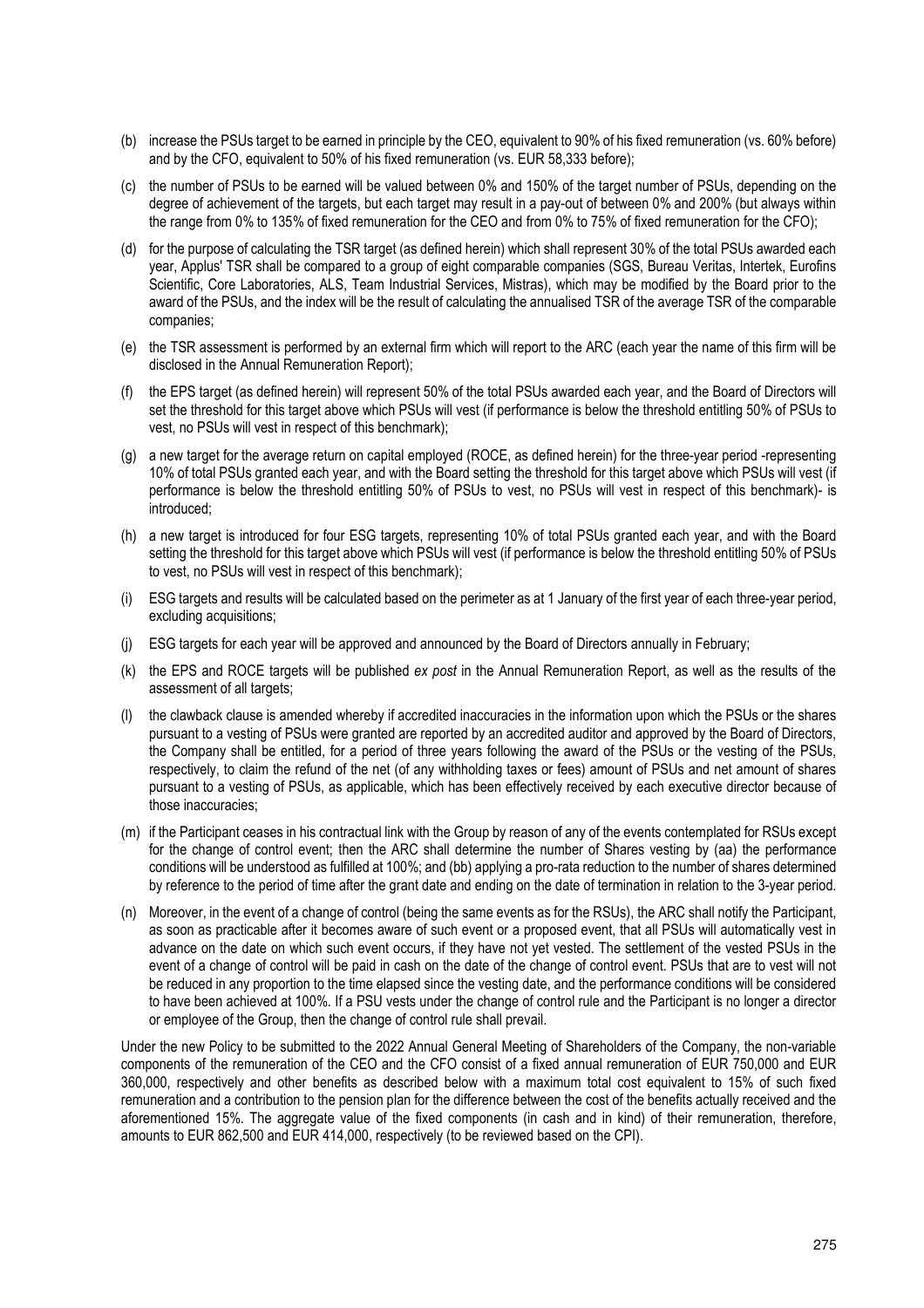The variable remuneration components of the remuneration of the CEO and the CFO consist of: (i) an annual variable remuneration for a maximum amount of 150% of the target base set as 80% and 70%, respectively, of the fixed remuneration (i.e. a maximum amount of EUR 900,000 and EUR 378,000, respectively) and (ii) a long-term incentive plan for a maximum annual amount equivalent to 135% and 75%, respectively, of their fixed remuneration (i.e. a maximum annual amount of EUR 1,012,500 and EUR 270,000, respectively). These remuneration items are described in detail below.

As a result, the maximum variable remuneration items of the CEO could represent up to approximately 222% of his fixed (in cash and in kind) items (percentage of the sum of EUR 900,000 and EUR 1,012,500 of variable items, divided by EUR 862,500 of fixed (in cash and in kind) items) if all the respective targets were met. Likewise, the maximum variable remuneration items of the CFO could represent up to approximately 157% of his fixed (in cash and in kind) items (percentage of the sum of EUR 378,000 and EUR 270,000 of variable items, divided by EUR 414,000 of fixed (in cash and in kind) items) if the respective targets were met in full.

In short, the relative importance of variable items vs. fixed items has been improved, the average share price of the Applus share continues to be considered in the equation of the annual variable remuneration system and long-term incentive plan for the Executive Directors, and provides for a deferral period in the receipt by the Executive Directors of 37.5% of their annual variable remuneration. Given the above, the ARC considers that, following these amendments, the remuneration mix of the Executive Directors is in line with market conditions for listed companies, while taking into account the performance and leadership of the Executive Directors.

Additionally, to reduce exposure to excessive risks and align the remuneration system with the Company's long-term objectives, values and interests, 55% of the amount of the Executive Director's variable annual remuneration is linked to achieving adjusted operating profit targets, 30% is linked to the Group's adjusted operating cashflow and 15% is linked to achieving four ESG targets, meaning that certain targets are set for each of these parameters and any increase or decrease with relation thereto is directly reflected in the variable remuneration amount, with a maximum and minimum limit of, respectively, 150% and 0% of the base target. In addition to the strategic priorities of long-term sustainability and diversity, this reflects the Company's priorities in relation to its operating profitability and cash flow generation. Further, if inaccuracies in the information on which the variable cash remuneration and the RSUs were granted are established by an accredited auditor and approved by the Board of Directors, the Company shall have the right, for three years after the payment of the variable cash remuneration and the RSUs, or the vesting of the RSUs, respectively, to claim back the amount net (of any withholding tax or levy) of the variable cash remuneration, the net amount of the RSUs and the net amount of the shares vested of the RSUs, as applicable, actually received by each Executive Director as a result of such misstatements.

Furthermore, the long-term incentive plan approved for the Executive Directors takes into account quantitative parameters (relative total shareholder return, adjusted earnings per share, return on capital employed target and four ESG targets) calculated for a three-year period, which allows the Company's long-term results to be taken into account, long-term sustainability and diversity, which are strategic priorities for Applus (it recognises the commitment to maintain the minimum percentage of female directors of 40% already achieved in 2021), as well as sustainable value creation for the shareholders. In addition, a minimum threshold below which the plan shall not vest and maximum limits to the amount of the plan are established, and it is provided that if accredited inaccuracies in the information upon which the PSUs or the shares pursuant to a vesting of PSUs were granted are reported by an accredited auditor and approved by the Board of Directors, the Company shall be entitled, for a period of three years following the award of the PSUs or the vesting of the PSUs, respectively, to claim the refund of the net (of any withholding taxes or fees) amount of PSUs and net amount of shares pursuant to a vesting of PSUs, as applicable, which has been effectively received by each executive director because of those inaccuracies.

The Regulations of the Board impose an obligation on directors to notify the other directors and the Board of any situation of conflict that they or persons related thereto may have with the Company's interest, and the director subject to the conflict must refrain from attending, intervening and voting on the corresponding decisions.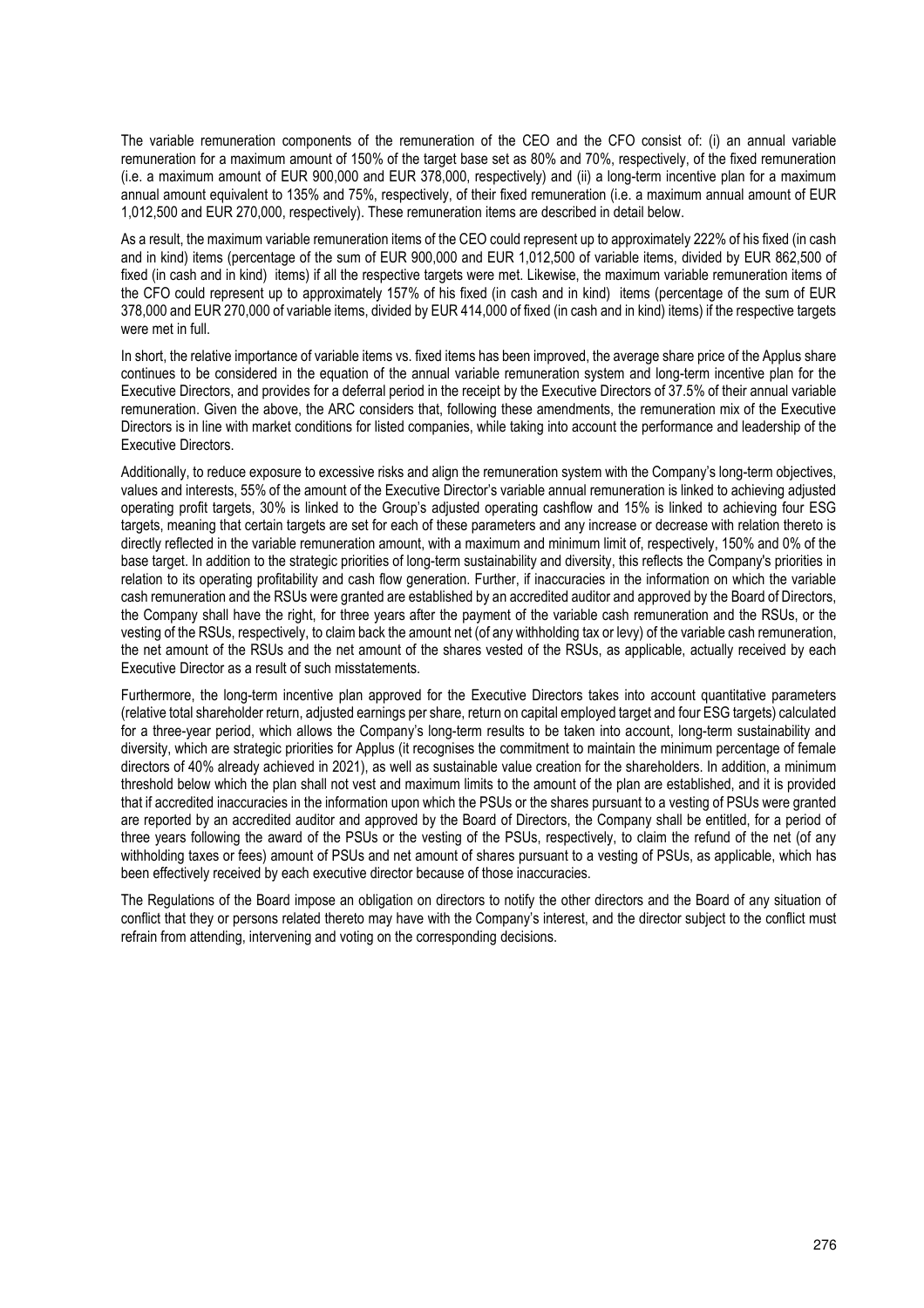### A.1.3 Amount and nature of the fixed components to be accrued during the financial year by directors in their capacity as such.

### 2022

The fixed annual remuneration to be received in financial year 2022 by the members of the Board of Directors in their capacity as such is expected to be the same as the remuneration received in financial year 2021, and specifically as follows:

- Chair of the Board of Directors: EUR 250,000.
- Members of the Board of Directors other than the Chair: EUR 60,000.
- Chair of any Board Committee: EUR 30,000 per Committee.
- Members of any Board Committee other than the Chairs thereof: EUR 20,000 per Committee.

With the composition of the Board and the Committees as of the date of this report, assuming all Board members whose appointment or reelection is submitted to the 2022 Annual General Meeting, are ratified or reelected, and the appointment of Ms Marie-Françoise Damesin as Chair of the ARC on 1 June 2022 is approved, the fixed remuneration to be received by the directors in their capacity as such in the financial year 2022 would amount to EUR 896,000. The appointment of Ms Marie-Françoise Damesin and Mr Brendan Connolly as independent directors to fill the general vacancies left by Mr John D Hofmeister and Mr Richard C Nelson will be proposed to the shareholders at the 2022 Annual General Meeting and the re-election of Mr Christopher Cole, Mr Ernesto Mata and Mr Fernando Basabe will also be proposed to such Meeting. In the event that such appointments and re-elections take place, the fixed remuneration to be received by the directors in their capacity as such in fiscal year 2022 would amount to EUR 920,000.

It is stated for the record that neither proprietary directors, of whom there are currently none and who there are no plans to appoint, nor Executive Directors will receive any remuneration for their position on the Board of Directors or for membership of any of its Committees.

The Company will also pay the premiums for the civil liability insurance signed to cover its directors and managers on market conditions, which are expected to amount to EUR 155,592 in the financial year 2022.

Finally, the directors will be reimbursed for travel and accommodation expenses incurred due to attendance at meetings of the Board of Directors and its Committees, provided they are duly justified.

### A.1.4 Amount and nature of fixed components that will be accrued during the financial year for the performance of senior management duties by executive directors.

### 2022

Under the Remuneration Policy to be submitted to the General Shareholders' Meeting for approval in 2022, the non variable remuneration to be accrued in 2022 for the performance of executive duties by the CEO is expected to be as follows: (i) a fixed annual remuneration of EUR 750,000 (adjustable in line with the CPI, unless the Board of Directors decides not to apply this increase) in cash; (ii) other benefits in kind with a maximum cost equal to 15% of his fixed remuneration (which will include the cash payment linked to these benefits described in section B.16); and (iii) a contribution to the pension plan for an amount equal to the difference between the aforementioned 15% and the cost of the benefits actually received. The CEO may decide each year, on the one hand, the amount to be allocated to each benefit, always keeping the maximum cost equal to 15% of his fixed remuneration in cash, and, on the other hand, whether he wishes to have his fixed remuneration reduced to have the amount of such reduction invested in a pension plan. It is noted that the re-election of the CEO will be proposed to the Ordinary General Meeting of Shareholders in 2022.

Under the Remuneration Policy to be submitted to the General Shareholders' Meeting for approval in 2022, the non variable remuneration to be accrued in 2022 for the performance of executive duties by the CFO is expected to be as follows: (i) a fixed annual remuneration of EUR 360,000 (adjustable in line with the CPI, unless the Board of Directors decides not to apply this increase) in cash; (ii) other benefits in kind with a maximum cost equal to 15% of his fixed remuneration (which will include the cash payment linked to these benefits described in section B.16); and (iii) a contribution to the pension plan of his choice, in an amount equal to the difference between the aforementioned 15% and the cost of the benefits actually received. The CFO may decide each year, on the one hand, the amount to be allocated to each benefit, always keeping the maximum cost equal to 15% of his fixed remuneration in cash, and, on the other hand, whether he wishes to have his fixed remuneration reduced to have the amount of such reduction invested in a pension plan.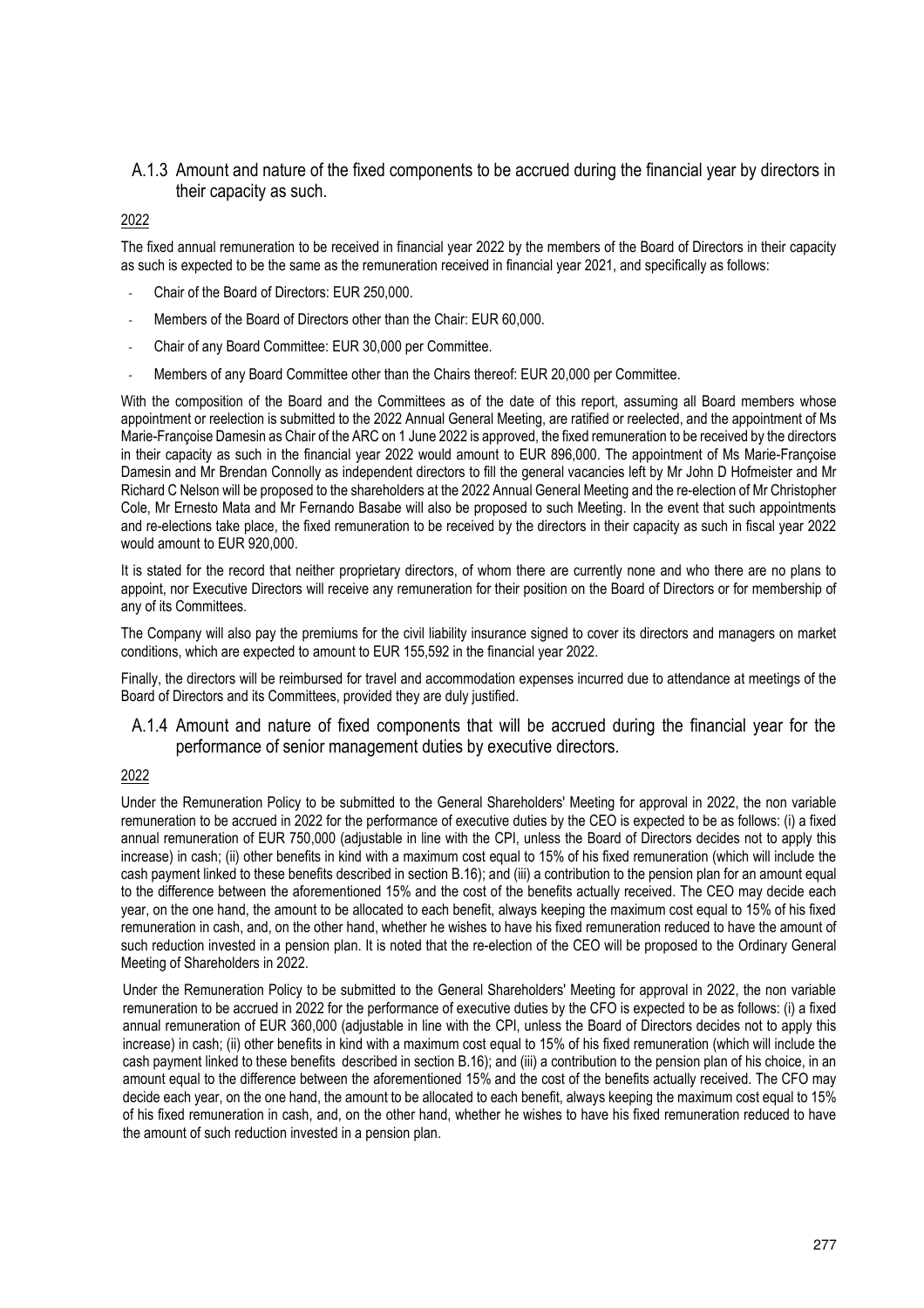### 2021

The non variable components for the performance of senior management duties of the Executive Directors under the Remuneration Policy approved in 2019 and accrued in the financial year 2021 are equivalent for the CEO, although the maximum cost of other benefits was 10% of his fixed remuneration. For the CFO, the fixed cash remuneration under the Remuneration Policy approved in 2019 and accrued in the financial year 2021 is EUR 267,343, the maximum cost of benefits was EUR 35,080 and he received a fixed remuneration in RSUs equivalent to EUR 58,333. For the calculation of the number of RSUs to be granted, the average Applus share price in the 30 days prior to the date of grant of the RSUs is taken into account. RSUs are granted each year immediately following the date on which the Board of Directors approves Applus' annual results. Accordingly, 7,099 RSUs were awarded in February 2022 to the CFO, resulting from dividing EUR 58,333 by the average value of the Applus share in the 30 days prior to the date of grant (EUR 8.216 per share). Each RSU will be vested for one Applus share on the third anniversary of the date of grant. However, subject to the approval of the new Remuneration Policy at the 2022 Annual General Meeting, the previous remuneration awarded in February 2022 will be adjusted to the content of the new Policy.

The RSUs awarded in 2019 to the then CFO (i.e., 5,838 RSUs) have been vested into shares in February 2022.

A.1.5. Amount and nature of any component of remuneration in kind that will be accrued during the financial year, including but not limited to insurance premiums paid on behalf of the director.

### 2022

Remuneration in kind is only paid in favour of the Executive Directors. According to the provisions of the Remuneration Policy to be submitted to the General Shareholders' Meeting for approval in 2022, the CEO will receive other benefits at a maximum cost equal to 15% of fixed annual remuneration in cash. The Company will also annually contribute to the CEO's pension scheme an amount equal to the difference between the aforementioned 15% of his fixed remuneration and the cost of the benefits actually received by the CEO during said year. The CEO may decide each year, on the one hand, the amount to be allocated to each benefit, always keeping the maximum cost equal to 15% of his fixed remuneration in cash, and, on the other hand, whether he wishes to reduce his fixed remuneration to invest the amount of such reduction in a pension plan.

In terms similar to financial year 2021, the CEO is expected to receive benefits consisting of the use of a company vehicle and fuel, medical insurance for him and his family (including an annual check-up for him and his wife) and life insurance. Medical insurance premiums and life insurance premiums (without prejudice to the civil liability insurance premium referred to above) will be paid by the Company for the benefit of the CEO during the financial year 2022. In terms similar to financial year 2021, the Company is expected to contribute in the financial year 2022 to the pension plan of the CEO.

Under the Remuneration Policy to be submitted for approval at the General Shareholders' Meeting in 2022, the CFO shall receive other benefits with a maximum cost equal to 15% of the annual fixed remuneration in cash, which may include, among other items, a contribution to the pension plan at the director's choice. The CFO may decide each year, on the one hand, the amount to be allocated to each benefit, always keeping the maximum cost equal to 15% of his fixed remuneration in cash and, on the other hand, whether he wishes to reduce his fixed remuneration to invest the amount of such reduction in a pension plan.

In terms similar to financial year 2021, the Chief Financial Officer is expected to receive benefits consisting of the use of a company vehicle and fuel, medical insurance for him and his family (including an annual check-up for him and his wife), life insurance, membership and professional association fees. Medical insurance premiums and life insurance premiums (without prejudice to the civil liability insurance premium referred to above) will be paid by the Company for the benefit of the CFO during the financial year 2022. In terms similar to financial year 2021, the Company is expected to contribute in the financial year 2022 to the pension plan of the CFO.

### 2021

The remuneration in kind of the Executive Directors under the Remuneration Policy approved in 2019 is described in section B.14.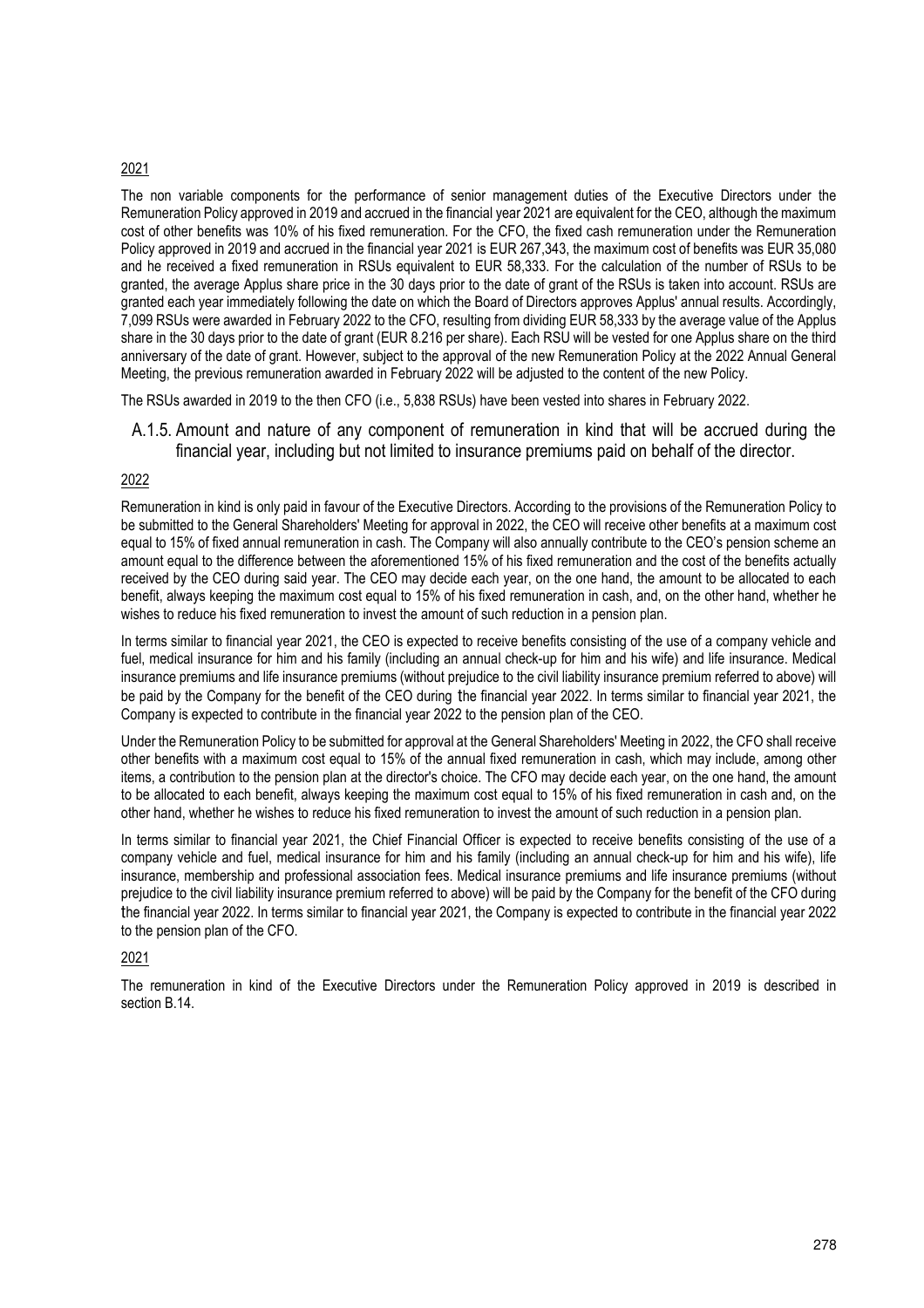A.1.6 Amount and nature of variable components, differentiating between short and long term. Financial and non-financial, including social, environmental and climate change parameters selected to determine variable remuneration in the current year, describing the extent to which these parameters are related to performance, both of the director and of the company, together with their risk profile, and the methodology, necessary period and the techniques established to determine the degree of compliance with the parameters used in the design of the variable remuneration at the end of the year.

State the range in monetary terms of the different variable components, based on the level of achievement of established targets and parameters, and whether there is any absolute maximum monetary amount.

### 2022

According to the provisions of the Remuneration Policy to be submitted for approval by the 2022 Company's General Shareholders' Meeting for financial years 2022, 2023 and 2024, unless the General Shareholders' Meeting resolves to amend or replace it during such period, the variable remuneration components for the Executive Directors are as follows.

The actual amount of the annual variable remuneration of the Executive Directors is determined by the Board of Directors at the proposal of the ARC, which is responsible for assessing in detail the degree of compliance with the targets following verification thereof. For such verification, the annual accounts of Applus shall be considered following submission thereof and review and issuance of the report by the Company's auditor.

### Variable annual remuneration:

The variable annual remuneration of the Executive Directors consists of a variable annual amount payable in cash and via the award of rights over Applus shares known as restricted stock units ("**RSUs**"), linked to the achievement of Group targets (55% linked to the adjusted operating profit or "**AOP**", 30% linked to the adjusted operating cashflow or "**AOCF**" of the Group, and 15% to four ESG targets).

All targets will be reported (as well as their results) *ex post* in the Annual Remuneration Report (except for ESG targets which will be reported in February each year after approval by the Board).

In the case of the CEO, the variable amount, which is set as 80% of the fixed remuneration, will increase by 2% for each 1% increase over targets, up to a maximum amount of 150% of the target base (although each target can result in an evaluation of 200%). On the other hand, the variable remuneration will decrease by 5% for every 1% decrease on targets. 62.5% of the variable remuneration to be received by the CEO would be paid in cash and 37.5% by award of RSUs. The same system is established for Senior Management.

In the case of the CFO, the variable amount, which is set as 70% of the fixed remuneration in cash, will be increased by 2% for each 1% increase over targets, up to a maximum amount of 150% of the target base (although each target can achieve an evaluation of 200%). On the other hand, the variable remuneration will decrease by 5% for each 1% decrease on targets. 62.5% of the variable remuneration to be received by the CFO would be paid in cash and 37.5% by award of RSUs. The same system is established for Senior Management.

The average listing value of the Applus shares during the 60 days prior to the date of award of the RSUs will be taken into account to calculate the number of RSUs to be awarded in both cases.

The RSUs will be awarded every year on the date that the Board of Directors approves Applus' annual results and the amount of each Executive Director's variable annual remuneration.

Each RSU will be vested for one Applus share for 30%, 30% and 40% after one, two and three years, respectively, provided that the Executive Director is still employed on the date of vesting.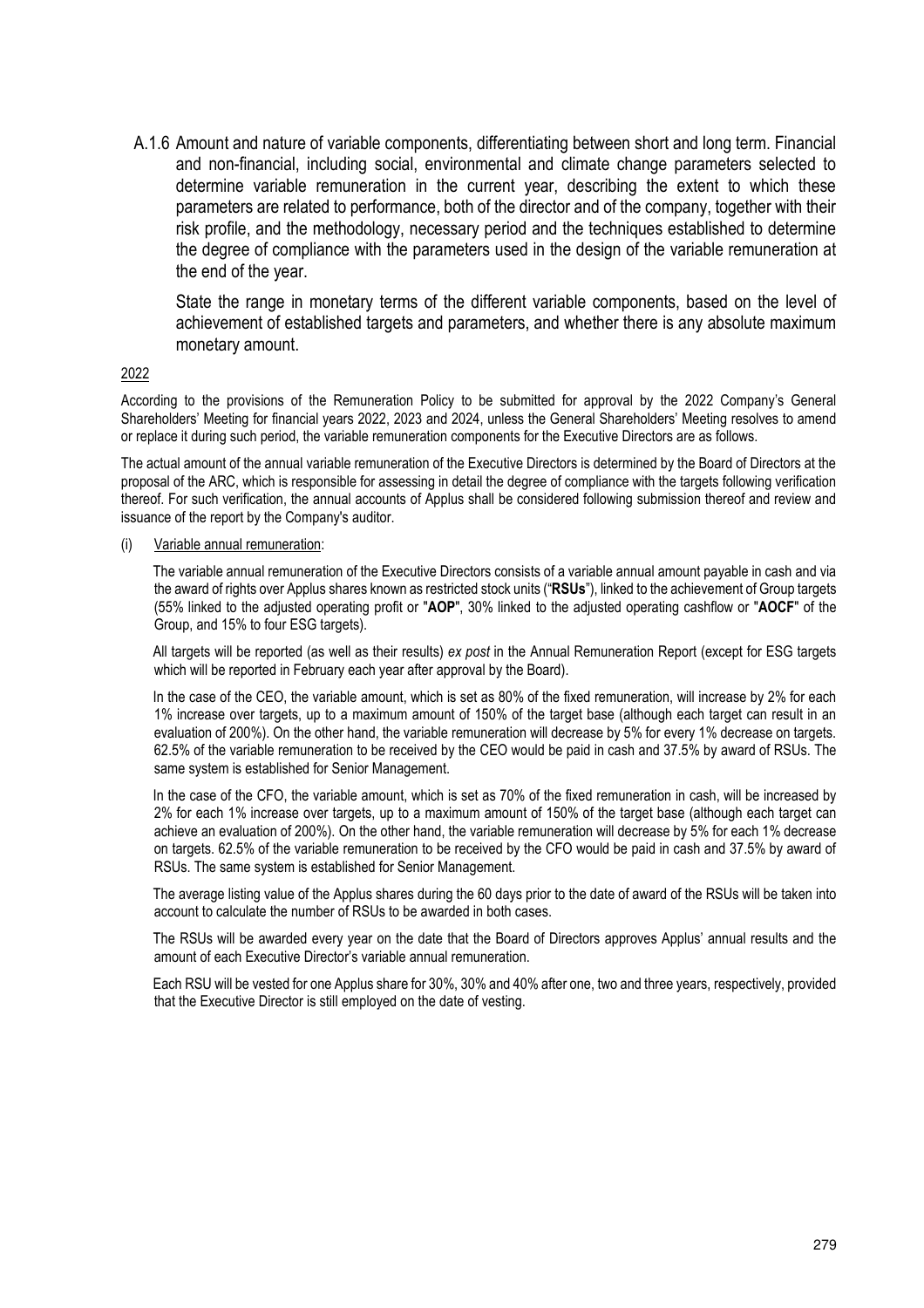If the Participant's services cease due to any of the following events, i.e.: (i) *mortis causa*, (ii) permanent disability, (iii) good leaver (being (a) retirement; (b) the Participant's position or employment is with a company which ceases to be a member of the Group or relates to a business or part of a business which is transferred to a person who is not a member of the Group; and (c) any whatsoever termination carried out by the Company except in the event of a disciplinary dismissal classified as fair by a court in a definitive judgement or not challenged by the Participant; or (iv) change of control (being (i) a merger, consolidation, acquisition or other transaction as a result of which securities carrying more than 50% of the total combined voting power of the outstanding securities of the Company are transferred to a person or persons other than the persons who held such securities immediately prior to such transaction; (ii) the sale, transfer or other disposition of all or substantially all of the assets of the Company in complete liquidation or dissolution of the Company; (iii) the acquisition by a third party (individual or legal entity), either individually or together with others acting in concert, of a controlling interest in the Company under article 4 of Royal Decree 1066/2007 of 27 July 2007 on the initial public offering regime), then all RSUs granted under the RSU Plan which have not vested on the date on which the event takes effect will automatically vest on the date on which the event occurs. The settlement of the vested RSUs in the event of a change of control will be paid in cash on the date of the change of control event.

If accredited inaccuracies in the information upon which the cash bonus and the RSUs were granted are reported by an accredited auditor and approved by the Board of Directors, the Company shall be entitled, for a period of three years following the payment of the cash bonus and the RSUs or the vesting of the RSUs, respectively, to claim the refund of the net (of any withholding taxes or fees) amount of cash bonus, net amount of RSUs, and net amount of shares pursuant to a vesting of RSUs, as applicable, which has been effectively received by each executive director because of those inaccuracies.

The Board, prior a favourable proposal from the ARC, may increase the result of the mathematical calculation of the annual variable remuneration of the Executive Directors if (i) it is duly justified, (ii) the increase does not exceed 50% of the target base (in cash and RSUs), and (iii) the final total amount of the annual variable remuneration, after the increase if applicable, will not exceed the target base (in cash and RSUs). This decision will be disclosed annualy ex post in the Annual Remuneration Report.

### (ii) Long-term incentive plan:

The long-term incentive plan (which started in 2016 under the Remuneration Policy in effect at that time) involves the annual receipt by the Executive Directors of performance stock units ("**PSUs**"), each one vested for one share of the Company three years after the date on which they were awarded, depending on the level of achievement of certain parameters.

The targets proposed in the long-term incentive plan have been reviewed and updated, taking into account the strategic objectives and challenges of the 2022-2024 strategic plan (communicated last year), feedback from investors and proxy advisors and Applus' ESG commitments. The amount of the long-term incentive for Executive Directors has also been updated based on the Mercer Consulting study described in section A.1.1, taking into account the salary benchmark, the need to retain and motivate executive directors and the new strategic targets considered for the incentive (the targets will be the same as those applicable to the Senior Management beneficiaries of the plan).

Each Executive Director will receive the following number of PSUs: (a) the CEO will receive annually equivalent in principle to 90% of his fixed remuneration, and (b) the CFO will annually receive PSUs equivalent in principle to 50% of his fixed remuneration.

However, depending on the level of achievement of the parameters indicated below, these amounts may fluctuate. The number of PSUs that will vest will range from 0% to 150% of the target number of PSUs, depending on the degree of achievement of the targets, although each target in the plan may achieve an evaluation of between 0% and 200%.

The value of each PSU will be equivalent to the average listing value of the Company's shares during the 60 days prior to the date of award of the PSUs.

PSUs will be awarded each year on the day the Board of Directors approves Applus' annual results. The number of PSUs to be awarded to the Executive Directors may be adjusted during each financial year in case their fixed remuneration is modified. However, the day on which the Board of Directors approves the results of the relevant year shall be considered as the day on which the additional PSUs are awarded.

The PSUs granted in each financial year will be redeemed as shares within three years from the date of award thereof if the targets described below are achieved. The number of PSUs that will be redeemed will have a value of between 0% and 135% of the fixed remuneration of the CEO and between 0% and 75% of the fixed remuneration of the CFO, depending on the level of achievement of said targets during the three years prior to the redemption, meaning that said redemption corresponds to the professional performance of the Executive Directors during each three-year period.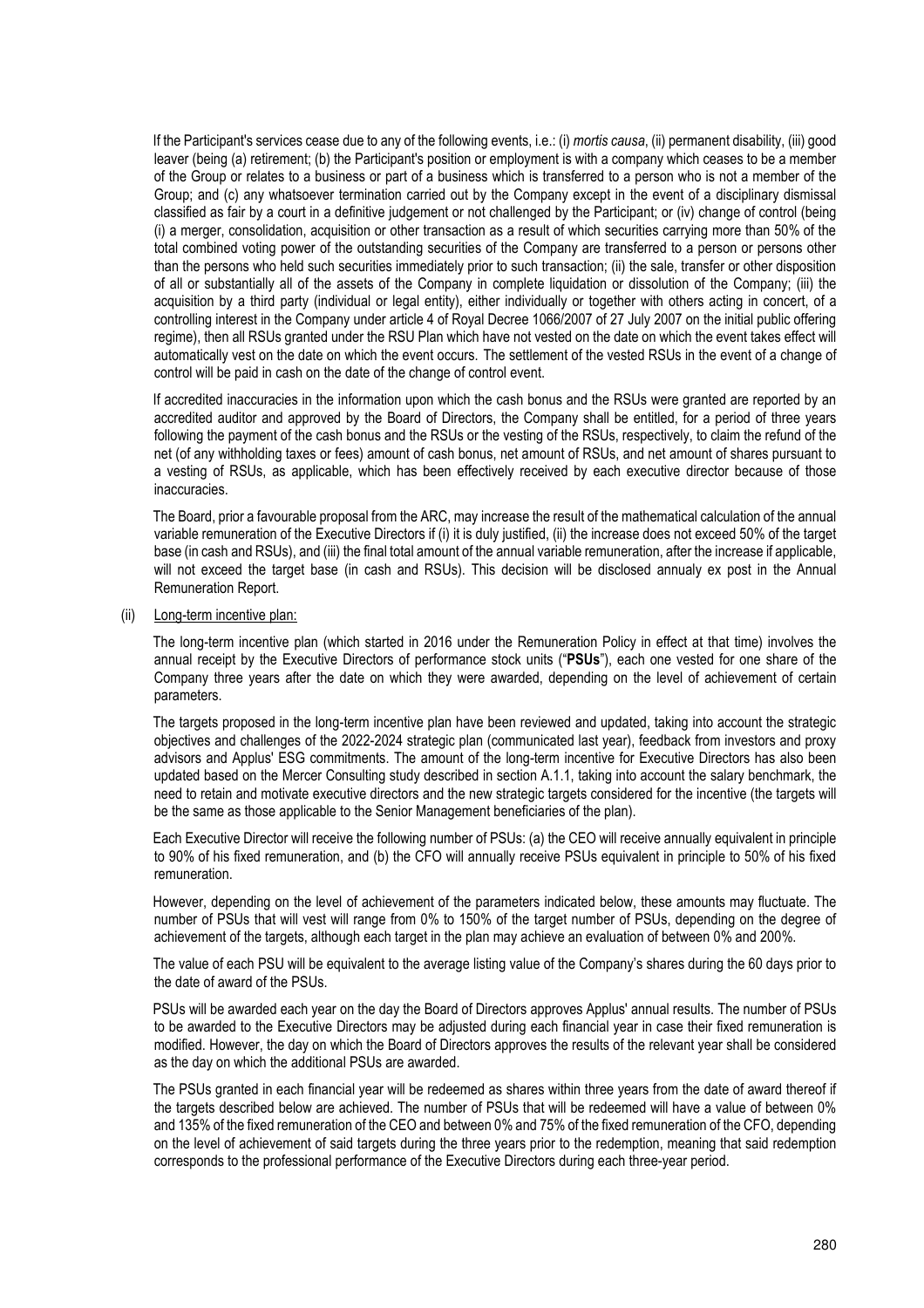The following quantitative targets will be taken into account for the conversion of the PSUs:

(a) A target based on the relative total shareholder return (*Relative Total Shareholder Return* or "**TSR**") over a threeyear period, where the Company's TSR will be compared to an unweighted index composed of a group of eight comparable companies within the inspection and certification industry. These companies are SGS S.A., Bureau Veritas S.A., Intertek Group PLC, Eurofins Scientific S.E., Core Laboratories, Inc., ALS Limited, TEAM Industrial Services, Inc. and Mistras Group, Inc.

The Board of Directors may change the group of companies to be used for the plan if the changes are decided and disclosed prior to the grant of the PSUs. The index is the result of calculating the annualised TSR of the average TSR of the eight peer companies.

This benchmark will represent 30% of the total number of PSUs granted each year.

Within this 30%, 50% of the PSUs will be converted into shares if the annualised Applus TSR performance value is equal to the index, while 200% of the PSUs will be redeemed as shares if the annualised Applus TSR performance value is 5% higher than the index on an annual accumulative basis. Between the index value and the TSR value creating an entitlement to a 200% PSU-to-share redemption, redemption shall take place according to a linear interpolation between said two values. As a result, 100% of the PSUs will vest if the annualised Applus TSR performance value is 1.67% higher than the index on an annual accumulative basis.

If the TSR value is below the index, no PSUs will vest in respect of this parameter. The maximum number of PSUs that will vest is 200% of the target PSUs. The TSR assessment is performed by an external firm which submits a report to the Remuneration and Nomination Committee. Each year the name of this firm will be disclosed in the Annual Directors' Remuneration Report. From 2016 until 2021, the firm responsible for this report has been PWC.

(b) A target relating to adjusted earnings per share ("**EPS**") reported by Applus, accumulated within three years. Said target will be published ex-post at the end of each three-year period.

This parameter will represent 50% of the total of PSUs granted each year.

The Board of Directors will establish a specific threshold for this EPS target at which target PSUs will be converted into shares. The maximum number of PSUs that can be converted into shares is 200% of the target PSUs.

If the EPS result is below the threshold creating an entitlement to a 50% PSU-to-share redemption, no PSUs will vest under this parameter.

(c) A target Return on Capital Employed ("**ROCE**") for the three years.

This target will represent 10% of the total number of PSUs granted each year.

The Board of Directors will establish a specific threshold for this ROCE target above which PSUs will vest. The maximum number of PSUs that will vest will be 200% of the target PSUs. If the ROCE performance is below the specific threshold entitling to vest 50% of the PSUs, no PSUs shall vest in respect of this parameter.

(d) A target relating to four ESG targets for the three years.

This target will represent 10% of the total PSUs granted each year.

The maximum number of PSUs that will vest will be 200% of the target PSUs. If performance is below the specific threshold entitling 50% of the PSUs to vest, no PSUs will vest in respect of this parameter.

ESG targets and results are calculated considering the perimeter as of 1 January of the first year of each three-year period and will not include acquisitions. However, the Company is committed to implementing the Group's policies on new acquisitions and therefore such acquisitions shall be considered for the targets/metrics for the next strategic plan.

ESG targets will be approved and disclosed by the Board of Directors in February each year and EPS and ROCE targets will be published *ex-post* in the Annual Remuneration Report.

An assessment of all incentive plan targets will be included in the Annual Remuneration Report.

 If accredited inaccuracies in the information upon which the PSUs or the shares pursuant to a vesting of PSUs were granted are reported by an accredited auditor and approved by the Board of Directors, the Company shall be entitled, for a period of three years following the award of the PSUs or the vesting of the PSUs, respectively, to claim the refund of the net (of any withholding taxes or fees) amount of PSUs and net amount of shares pursuant to a vesting of PSUs, as applicable, which has been effectively received by each executive director because of those inaccuracies.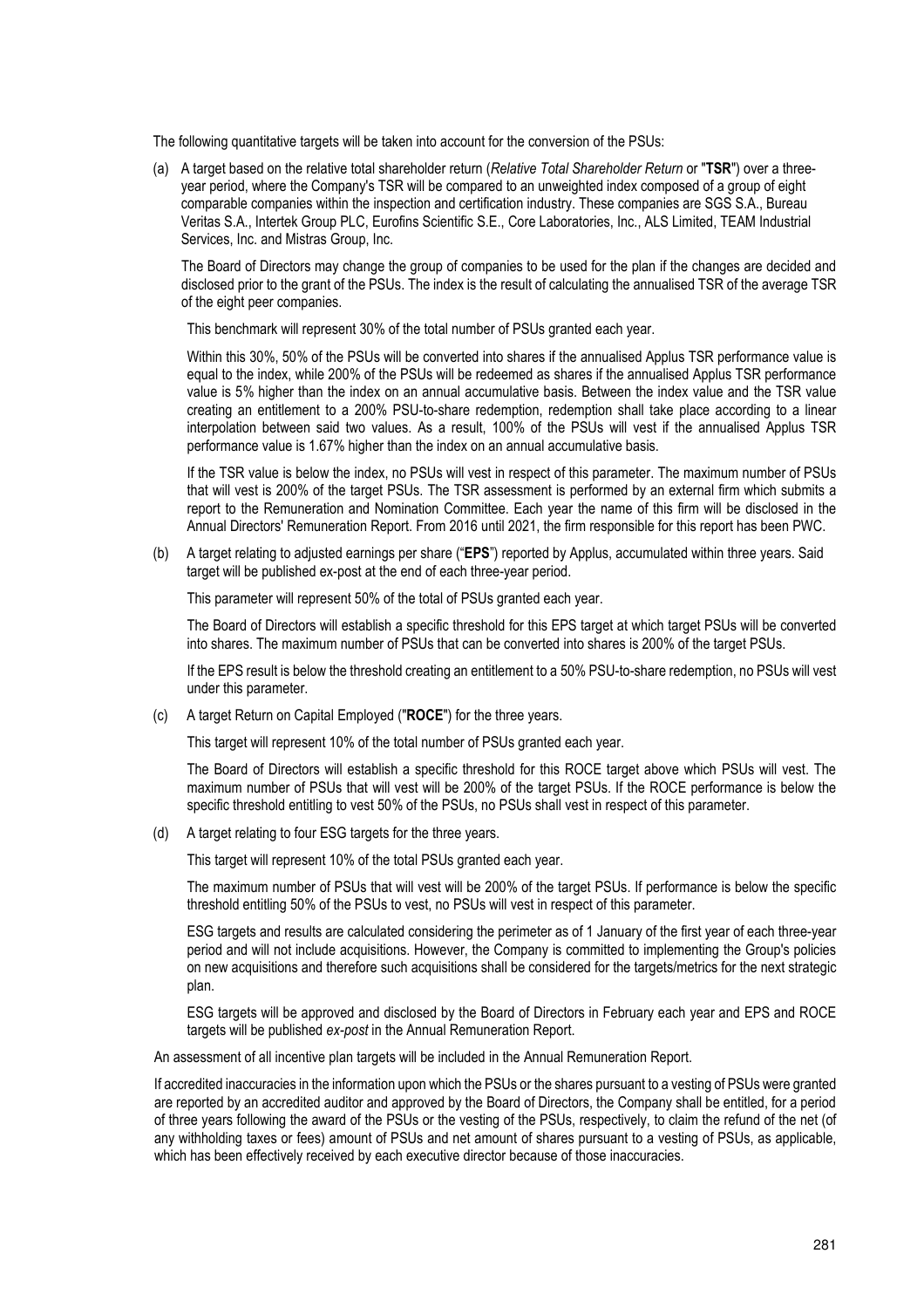If the Participant ceases in his contractual link with the Group by reason of any the same events as for RSUs except for the change of control event; then the ARC shall determine the number of Shares vesting by (aa) the performance conditions will be understood as fulfilled at 100%; and (bb) applying a pro-rata reduction to the number of shares determined by reference to the period of time after the grant date and ending on the date of termination in relation to the 3-year period.

Moreover, in the event of a change of control (being the same as for the RSUs), the ARC shall notify the Participant, as soon as practicable after it becomes aware of such event or a proposed event, that all PSUs will automatically vest in advance on the date on which such event occurs, if they have not yet vested. The settlement of the vested PSUs in the event of a change of control will be paid in cash on the date of the change of control event. PSUs that are to vest will not be reduced in any proportion to the time elapsed since the vesting date, and the performance conditions will be considered to have been achieved at 100%. If a PSU vests under the change of control rule and the Participant is no longer a director or employee of the Group, then the change of control rule shall prevail.

### 2021

The amount and nature of the variable items making up the Executive Directors' remuneration under the Remuneration Policy approved in 2019 is described in section B.3. The RSUs for the financial year 2021 were granted in February 2022. RSUs granted in previous years to the CEO (19,909 RSUs) and to the CFO (8,013 RSUs) were vested into shares in February 2022. In February 2022, the CEO was awarded 54,770 PSUs, which is the number resulting from dividing 60% of his fixed remuneration (EUR 450,000) by the referred average Applus share price (EUR 8.216 per share), while the CFO has been awarded 7,099 PSUs, which is the number resulting from dividing EUR 58,333 by the referred average Applus share price (EUR 8.216 per share). In addition, 54,043 PSUs calculated as 120% of the PSUs granted in 2019 to the CEO and 7,006 PSUs calculated as 120% of the PSUs granted in 2019 to the CFO have been vested into shares in February 2022, taking into account a fullfilment of 200% of the EPS and a non-compliance of the TSR. However, subject to the approval by the 2022 Shareholders' Meeting of the new Remuneration Policy, the previous remuneration awarded in February 2022 will be adjusted to the content of the new Policy.

A.1.7 Main features of long-term savings schemes. Among other information, state the contingencies covered under the schemes, whether they are defined-contribution or defined-benefit, the annual contribution to be made to defined-contribution schemes, the benefit to which beneficiaries are entitled in the case of defined-benefit schemes, the conditions for vesting of economic rights in favour of directors, and the compatibility thereof with any class of payment or indemnity for early termination or cessation or arising from the termination of the contractual relationship on the terms established between the company and the director.

Also state whether the accrual or vesting of any of the long-term savings plans is linked to the achievement of certain targets or parameters related to the director's short- and long-term performance.

### 2022

Under the provisions of the Remuneration Policy to be submitted to the approval of the General Shareholders' Meeting in 2022, the Company's CEO is entitled to receive an annual pension scheme contribution. The pension plan is structured as a definedcontribution scheme whose annual amount is the difference between 15% of the director's fixed annual remuneration in cash and the amount in benefits actually received by the CEO during the financial year. It should also be noted that the CEO may choose each year, on the one hand, the amount to be allocated to each benefit, always keeping the maximum cost equal to 15% of his fixed remuneration in cash, and, on the other hand, whether he wishes to reduce his fixed remuneration to invest the amount of such reduction in a pension plan.

In terms similar to financial year 2021, the Company is expected to contribute to the CEO's pension scheme during the financial year 2022.

The only limitation or restrictive condition relating to the executive director's enjoyment of the pension scheme is that its enjoyment shall be executed in accordance with what is set forth in the Spanish applicable regulations. The plan is compatible with the payments arising from the termination of the contractual relationship between the executive director and Applus.

Also under the provisions of the Remuneration Policy to be submitted to the approval of the General Shareholders' Meeting in 2022, the Company's CFO may choose to receive an annual contribution to his pension plan during the financial year, which will have a maximum total cost equal to 15% of his fixed remuneration. He/she may also decide each year, on the one hand, the amount to be allocated to each advantage, including the aforementioned pension plan, always keeping the maximum cost equal to 15% of his fixed remuneration in cash and, on the other hand, whether he wishes to reduce his fixed remuneration to invest the amount of the reduction in a pension plan.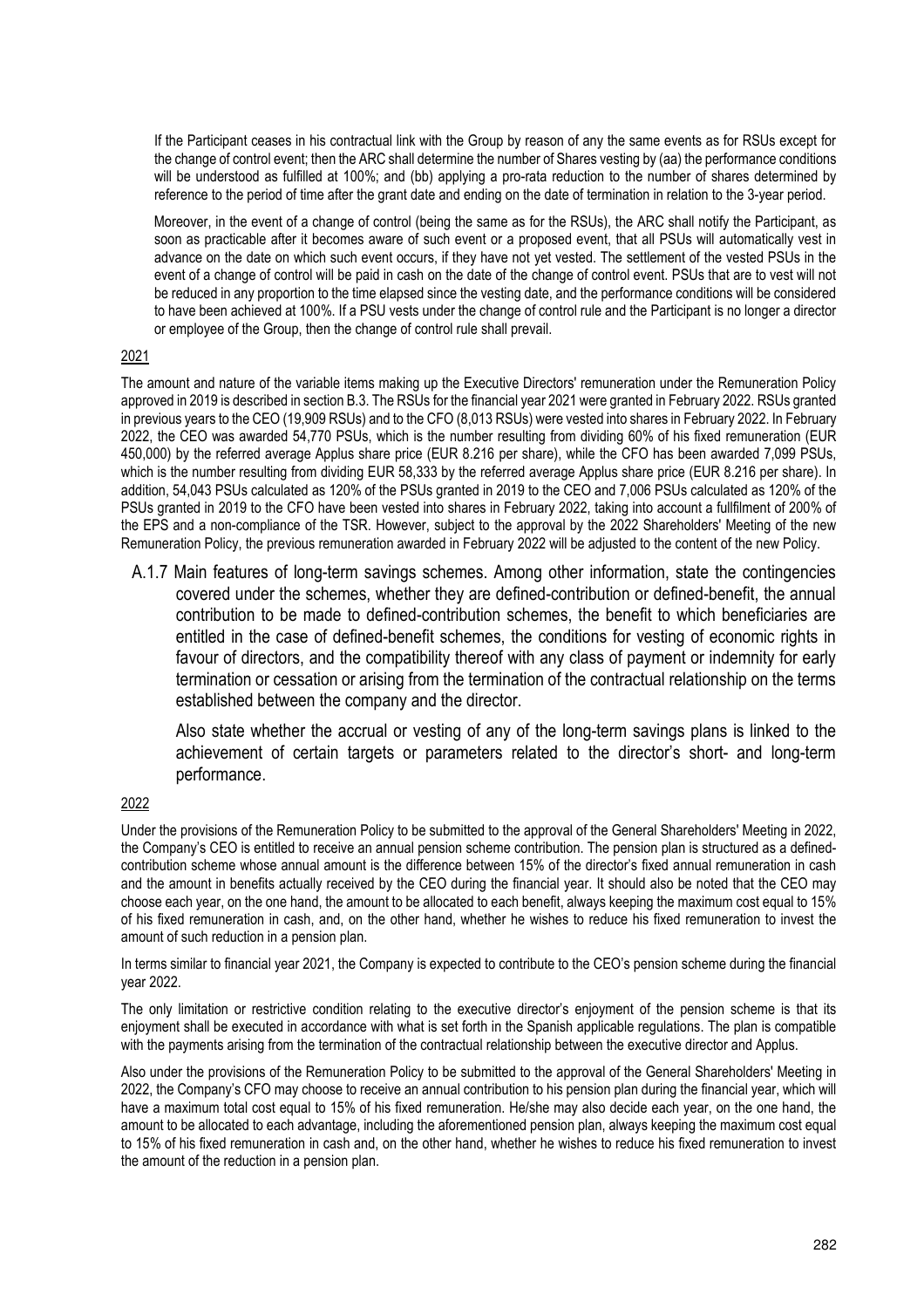In terms similar to financial year 2021, the Company is expected to contribute to the CFO's pension scheme during the financial year 2022.

The pension plan is structured as a defined-contribution scheme and the only limitation or restrictive condition relating to the executive director's enjoyment of the pension scheme is that its enjoyment shall be executed in accordance with what is set forth in the Spanish applicable regulations. The plan is compatible with the payments arising from the termination of the contractual relationship between the executive director and Applus.

### 2021

The long-term savings schemes under the Remuneration Policy approved in 2019 are described in section B.9.

A.1.8 Any class of payment or indemnity for early termination or cessation or arising from the termination of the contractual relationship on the terms established between the company and the director, whether the cessation is at the will of the company or the director, as well as any class of agreement entered into, such as exclusivity, post-contractual non-compete, continuance in office or loyalty agreements, that entitle the director to any payment.

### 2022

Applus has committed to the following payments, indemnities and covenants vis-à-vis the Executive Directors, which will become effective in the event of approval of the amendment to the Remuneration Policy to be proposed at the 2022 Annual General Meeting::

- (i) Exclusivity: Executive Directors have an exclusivity obligation vis-à-vis the Company on the terms described in the following sub-section, which is not specifically remunerated.
- (ii) Termination: Executive Directors are not entitled to any consideration as a result of the mere termination of their agreement, except as provided for in the post-contractual non-compete agreement.

However, if one of the Executive Directors or the Company fails to comply with the six months' notice period in whole or in part, the other party would be entitled to compensation equivalent to the fixed remuneration of the Executive Director concerned for the duration of the breached notice period.

(iii) Post-contractual non-compete: The Executive Directors are not to compete against the Company or any company of the Applus group. The Executive Director's non-compete undertaking will have a duration of two years from the termination of his agreement. In consideration thereof, the Executive Director shall be entitled to receive an amount equal to twice the annual fixed cash remuneration received in the last year before termination of the agreement, to be paid during the 24 months following such termination in equal monthly instalments. This amount shall be reduced by the amount if any, that the Company must pay to the Executive Director as statutory indemnity -which may arise from the application of the relevant statute- for the termination of the agreement, so that the total amount to be received by the Executive Director after the termination of the agreement does not exceed, in any case, twice the annual fixed remuneration received in the last year before the termination of the agreement. If the Executive Director breaches this covenant and competes with the Company or any group company, he must repay the amounts paid by the Company in compensation for the agreement. Executive Directors' termination payments comply with the provisions of the Corporate Governance Code for listed companies and protect the Group through a two-year post-contractual non-competition covenant.

Other than as stated above, Applus has not agreed to any other payments or indemnities for termination or early termination or arising from the termination of the contractual relationship with its directors, or any agreements such as exclusivity, postcontractual non-compete, continuance in office or loyalty agreements entitling its directors to any payment whatsoever.

### 2021

All payments, indemnities and covenants vis-à-vis the Executive Directors undertaken by Applus under the Remuneration Policy approved in 2019 are described in section B.10.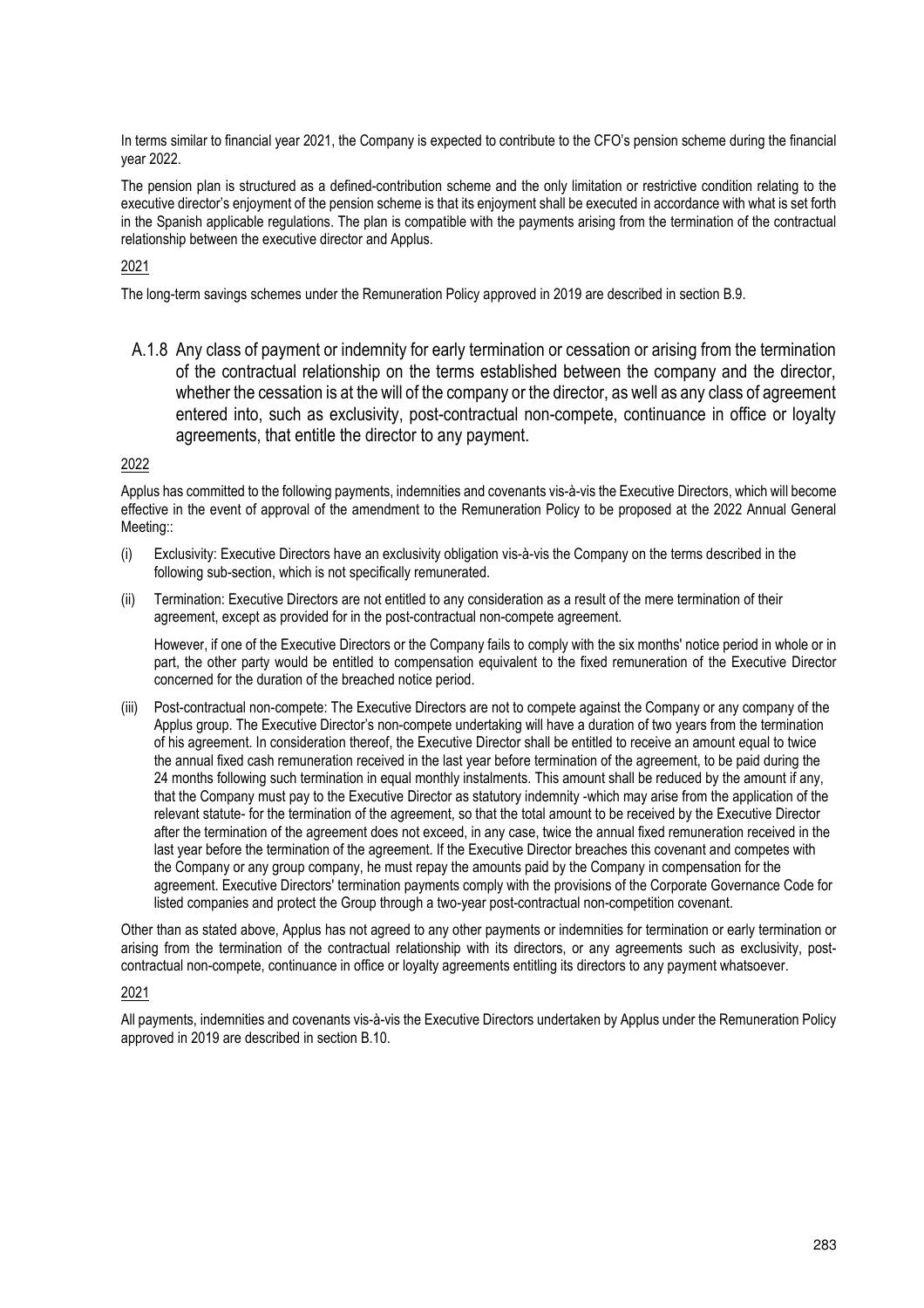A.1.9 State the terms and conditions that must be included in the contracts of executive directors performing senior management duties. Include information regarding, among others, the term, limits on termination compensation amounts, continuance in office clauses, notice periods, and payment *in lieu* of the aforementioned notice periods, and any other clauses relating to hiring bonuses, as well as compensation or golden parachutes due to early termination of the contractual relationship between the company and the executive director. Include among other things any noncompete, exclusivity, continuance in office or loyalty, and post-contractual non-compete clauses or agreements, unless they have been explained in the preceding sub-section.

### 2022

The essential terms and conditions of the agreements with the Executive Directors are, in addition to those relating to their remuneration, as set out below. They will come into effect in the event of approval of the amendment to the Remuneration Policy to be proposed at the 2022 Annual General Meeting:

- (i) Term: The agreements with the Executive Directors are for an indefinite term, but may be terminated for any reason at any time without any compensation for termination. The reason for this is that the statutory amount payable on termination, if any, will be deducted from the non-competition payment thus keeping this undertaking in full force and effect. This clause has been agreed in the non-competition provisions entered into between the Company and the Executive Directors.
- (ii) Exclusivity: While they are performing executive duties, the Executive Directors must not hold any direct or indirect interest in any other business or activity that could represent a conflict of interests concerning their obligations and responsibilities in the Company or concerning the activity thereof and of the Applus group.
- (iii) Termination: The contracts of the Executive Directors may be terminated at any time at the will of the relevant Executive Director or the Company, provided that it is notified in writing to the other party with six months' notice. If this notice period is breached, the breaching party must pay the other the compensation described in the preceding sub-section.
- (iv) Post-contractual non-compete: See preceding sub-section. Additionally, the provision of any kind of service, whether on his behalf or for a third party, or in an executive or merely advisory capacity, or the direct or indirect promotion of the creation of companies or entities that will carry on a competing business, as well as shareholding participation in such companies or entities, shall be deemed to be competition. Any activity that at the time of termination of the Executive Director's agreement is being carried on by any company of the group or is expected to be started in the following 12 months shall be deemed to be a competing business. Moreover, the Executive Director is not to hire or participate in the hiring of employees who are or have been part of the workforce of the Company or any company of the group at the time of termination of his agreement or in the preceding 12 months. Such non-competition covenant is binding so that neither the Company can waive the payment commitments nor the Executive Director can compete and waive his right to be paid.
- (v) Shareholding retention: Executive Directors will hold 1/3 of the net number of shares received by them each year, by way of vesting of all RSUs and PSUs, until they accumulate a number of shares whose value (calculated at the value of the shares on the day of grant) is equal at least to twice their net fixed remuneration. Thereafter, they shall hold shares with a value corresponding at least to twice their net fixed remuneration. This commitment shall cease in the event of termination of their services to the Group or upon a change of control.
- (vi) Supplementary pension or early retirement systems: Executive Directors shall not have supplementary pension or early retirement systems, but shall be entitled to the contributions to pension plans by the Company under the terms described in section A.1.1.

### 2021

The essential terms and conditions of the Executive Directors' agreements under the Remuneration Policy approved in 2019 are described in section B.11.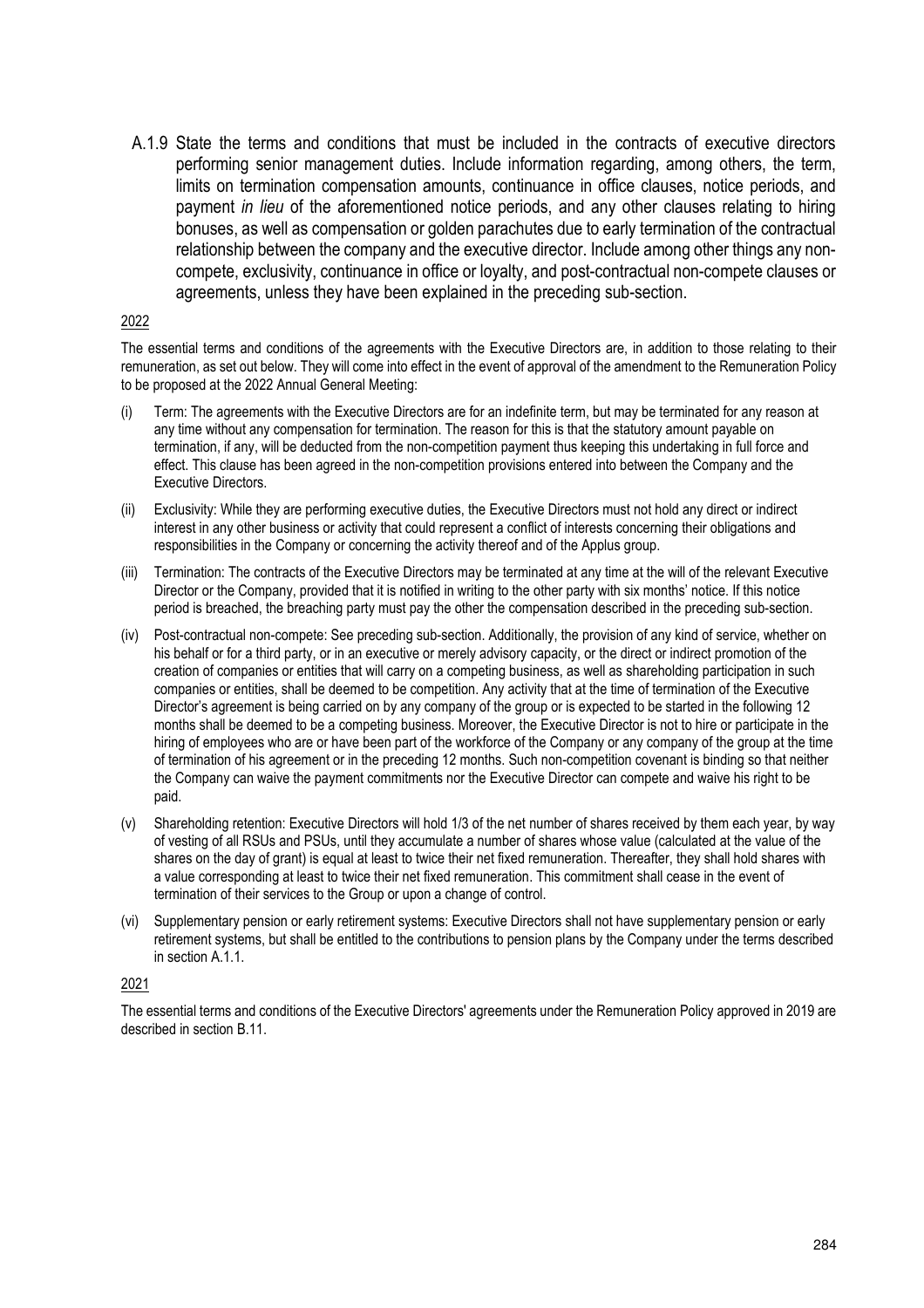A.1.10 Explain the nature and estimated amount of any other supplementary remuneration that will be accrued by the directors during the current financial year as consideration for services provided other than those inherent to their position.

### 2022

No directors have provided or are expected to provide services other than those inherent to their position during the current financial year, for which reason they have not accrued and are not expected to accrue any supplementary remuneration for said items.

A.1.11 Other remuneration items such as any deriving from the company granting the director advances, loans, guarantees or other remuneration.

### 2022

As at the date of this report, the Company has not granted its directors any other remuneration items such as any deriving from advances, loans, guarantees or other remuneration.

A.1.12 Explain the nature and estimated amount of any other scheduled supplementary remuneration not included in the preceding sub-sections, whether paid by the entity or another entity of the group, that will be accrued by the directors during the current financial year.

### 2022

No supplementary remuneration of this nature has accrued or is expected to accrue during the current financial year.

- A.2 Explain any significant changes in the remuneration policy applicable to the current financial year arising from:
	- a) A new policy or an amendment to the policy previously approved by the shareholders at the General Meeting.
	- b) Significant changes in the specific determinations established by the board for the current financial year for the current remuneration policy, in comparison with those applied in the preceding financial year.
	- c) Proposals that the board of directors has resolved to present to the shareholders at the general shareholders' meeting to which it will submit this annual report and which are proposed to be applied to the current financial year.

### 2022

The ARC annually reviews the Remuneration Policy to ensure that it is aligned with the entity's situation and short-, mediumand long-term strategy and with market conditions and to assess whether it contributes to the creation of long-term value and to adequate risk control and management, amending it if necessary as has been the case in previous years. In preparation for this review, each January the Chair of the ARC conducts a formal dialogue process with the main investors and proxy advisors involving the review of the existing policy and a request for assessments and opinions concerning the improvement thereof.

A new Remuneration Policy for the financial years 2022, 2023 and 2024 is expected to be proposed to the next General Meeting of Shareholders to be held in 2022, unless the General Meeting resolves to amend or replace it during such period, on the terms set out in sections A.1.1, A.1.2, A.1.8 and A.1.9.

A.3 Provide a direct link to the document featuring the company's current remuneration policy, which must be made available on the company's website.

**https://www.applus.com/en/dam/jcr:9082bb58-3750-4bb4-9b03-84642d3b3320/191204- Applus+\_Remuneration%20Policy%20Directors.pdf**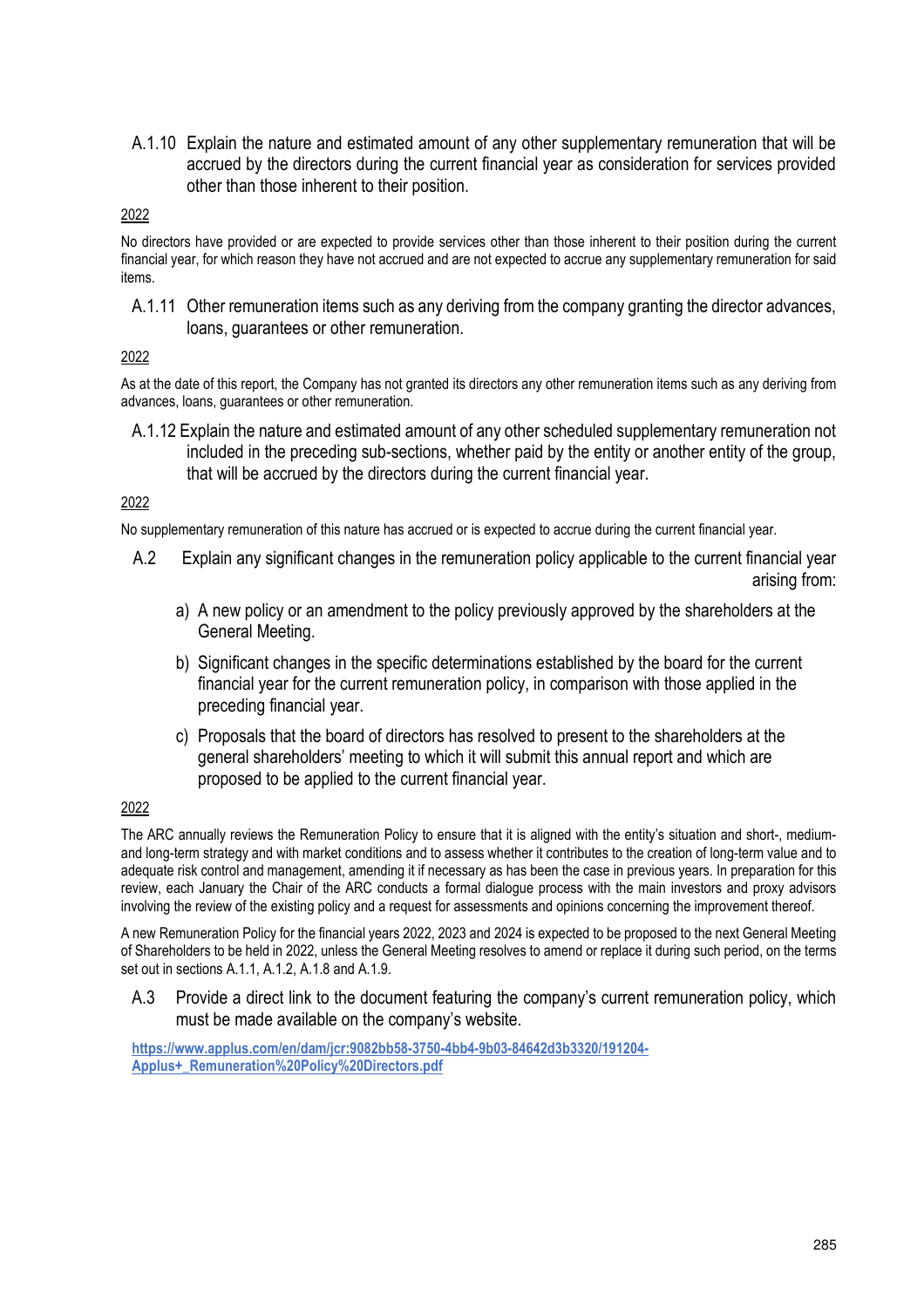A.4 Taking into account the information provided in section B.4, explain how the shareholders' votes at the general meeting at which the annual remuneration report for the previous financial year was submitted for a consultative vote have been taken into account.

The consultative vote of the shareholders at the General Shareholders' Meeting held in 2021 in relation to the Annual Report on Director Remuneration for the previous financial year was very positive (80.61% of votes in favour, 16.60% against, 0% of blank votes and 2.80% abstentions), so that the new Remuneration Policy to be submitted to the 2022 General Shareholders' Meeting maintains in equivalent terms the remuneration regime provided for in the Remuneration Policy approved in 2019.

#### **OVERALL SUMMARY OF THE APPLICATION OF THE REMUNERATION POLICY DURING THE LAST FINANCIAL YEAR B**

B.1.1 Explain the process followed to apply the remuneration policy and determine the individual remuneration outlined in section C of this report. This information will include the role of the remuneration committee, the decisions taken by the board of directors and, if applicable, the identity and role of external advisors whose services have been used in the process of applying the remuneration policy during the last financial year.

### 2021

The ARC is the body that assists the Board concerning the remuneration policy under the authority granted to it for such purpose by the Regulations of the Board. The ARC submitted to the Board, for approval at its meeting of 20 February 2019, the proposal to amend the Policy applicable during the financial year ended. Such policy was approved by the Meeting in 2019, upon the advice of Mercer Consulting.

Likewise, under the provisions of section 529 *septdecies* of the Spanish Corporate Enterprises Act (*Ley de Sociedades de Capital*) and article 25.1 of the Regulations of the Board, it is for the Board to determine the distribution of the overall sum approved by the shareholders at the General Meeting among the directors, taking into consideration the duties and responsibilities allocated to each director.

Thus, under the terms of the Policy for years 2019, 2020 and 2021, the Board applied the Policy as described in section C upon a proposal from the ARC.

Proprietary and executive directors shall not receive remuneration for their position on the Board or its Committees. The maximum total annual amount of remuneration for directors in their capacity as such is EUR1,500,000. The remuneration of each director agreed for 2021 by the Board was EUR 60,000 for members other than the Chairperson, EUR 250,000 for the Chairperson, EUR 20,000 per committee for members of any Committee other than its Chairperson, and EUR 30,000 per committee for the Chairperson of any Committee.

As regards the remuneration of the Executive Directors for the performance of his executive duties, their fixed remuneration in cash for the financial year 2021 is as described in the Policy, and their actual variable remuneration has been determined by the Board upon a proposal from the ARC (process described in detail in section B.7).

The CEO's remuneration for the performance of his executive duties has also been aligned with the provisions of the Policy, so that he has received a fixed remuneration in cash corresponding to the amount established (EUR 750,000.00), benefits actually received at a total cost of approximately EUR 31,834,28 (of which EUR 10,810.08 correspond to a cash payment linked to the benefits to bring the currently received benefits into line with the agreement reached with the CEO at the time he was hired), a contribution to his pension scheme in the approximate gross amount of EUR 43,165.72 (being the difference between 10% of his fixed remuneration in cash and the total cost of benefits actually received), variable annual remuneration accrued in 2021 and payable in 2022 of EUR 617,400 (EUR 385,875 in cash and EUR 231,525 in RSUs which were consolidated), calculated in accordance with the Policy, and 51,291 PSUs granted under the long-term incentive (60% of his fixed remuneration of EUR 450,000 divided by the referred average Applus share price of EUR 8.7735 per share) and which will be converted into shares, in February 2024. 28,179 RSUs have been granted to the CEO, which is the target base (EUR 600,000) times the level of Applus' performance in 2021 measured according to the parameters (102.9%) and by the percentage of the remuneration payable in RSUs (37.5%) and dividing the result by the average value of the share in the 30 days before the date of grant (EUR 8.216 per share). In addition, 0 PSUs were vested into shares out of the 39,805 PSUs granted in 2018 under the incentive plan (as the targets were not met during the period described above). The RSUs granted in previous years (13,970 RSUs) were vested into shares in February 2021, but were awarded net of tax, i.e. 7,594 shares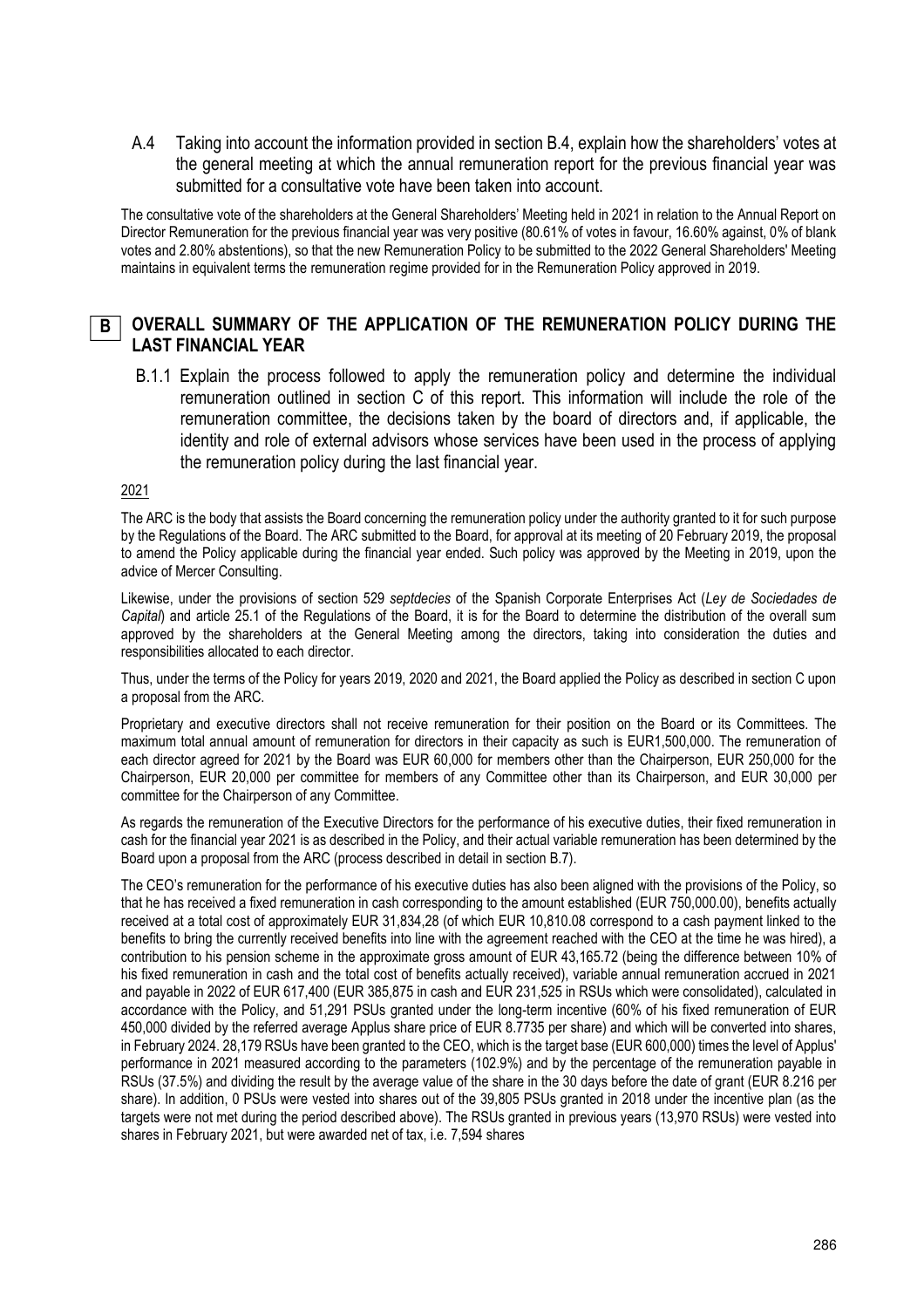The CFO's remuneration for the performance of his executive duties has been aligned with the provisions of the Policy, meaning that he has received a fixed remuneration in cash corresponding to the amount established in said Policy (EUR 267,343), benefits actually received with a total cost of approximately EUR 33,080.00 (of which EUR 12,335.95 correspond to a cash payment linked to the benefits to bring the currently received benefits into line with the agreement reached with the CFO at the time he was hired), a contribution to his pension scheme in the amount of EUR 2,000 gross approximately (which is the difference between the EUR 35,080 total maximum cost of other benefits and the cost of the benefits actually received), 6,649 RSUs as fixed remuneration which consolidated and will be converted into Applus shares in February 2024, an annual variable remuneration accrued during 2021 and payable in 2022 of EUR 194,226 (EUR 97,113 in cash and 97,113 in RSUs, which vested), also calculated in accordance with the provisions of the Policy, and 6,649 PSUs granted under the long-term incentive plan (EUR 58,333 divided by the referred average Applus share price of EUR 8.7735 per share) and which will be converted into shares in February 2024. The CFO has been granted 11,820 RSUs, which is the target base (EUR 188,753) times the level of performance in 2021 measured against the parameters (102.9%) and by the percentage of the remuneration payable in RSUs (50%) and dividing the result by the average value of the share in the 30 days before the date of grant (EUR 8.216 per share). 0 PSUs (out of the 5,159 PSUs granted in 2018 in his capacity as CFO under the incentive plan) have vested and been redeemed. The RSUs granted in past years to the CFO (5,159 RSUs by way of fixed remuneration in 2018 and 8,576 RSUs as variable remuneration) were vested into shares in February 2021, although they were awarded net of tax, i.e. 2,933 shares and 4,877, shares respectively.

In addition, the Execitive Directors were each entitled to receive, under the long-term incentive plan, a financial payment equal to the value of the dividends that would have been paid on the gross PSUs awarded in 2018 that were redeemed in 2021. As 0 PSUs were redeemed, no benefits have been received.

B.1.2 Explain any deviations from the procedure established for the application of the remuneration policy that have occurred during the financial year.

## 2021

During the financial year 2021, there were no deviations from the procedure established for the application of the remuneration policy.

B.1.3 Please disclose whether any temporary exceptions to the remuneration policy have been applied and, if so, explain the exceptional circumstances that have led to the application of these exceptions, the specific components of the remuneration policy affected and the reasons why the company considers that these exceptions have been necessary to serve the long-term interests and sustainability of the company as a whole or to ensure its viability. Please quantify the impact that the application of these exceptions has had on the remuneration of each director during the year.

## 2021

No temporary exceptions to the remuneration policy have been applied.

B.2 Explain the different actions taken by the company concerning the remuneration system and how they have contributed to reducing exposure to excessive risk and aligning the system to the company's long-term objectives, values and interests, including a reference to the measures taken to ensure that the accrued remuneration has taken into account the company's long-term results and an appropriate balance has been achieved between the fixed and variable remuneration components, what measures have been taken about those categories of staff whose professional activities have a material impact on the entity's risk profile, and what measures have been taken to avoid conflicts of interest if any.

## 2021

During the financial year 2019, Applus adapted its remuneration system, resulting in the approval by the Meeting in 2019 of a new Policy, applicable for financial years 2019, 2020 and 2021, as described in sections B.1.1 and B.7.

This review was due to the new appointment of the CFO as an Executive Director, which already had payments with a variable component, in shares. To reduce exposure to excessive risks and align the remuneration system with the long-term objectives, values and interests, the CFO's variable remuneration is linked to the achievement of targets, with accrual and payment deferral periods established and maximum limits on the amount thereof.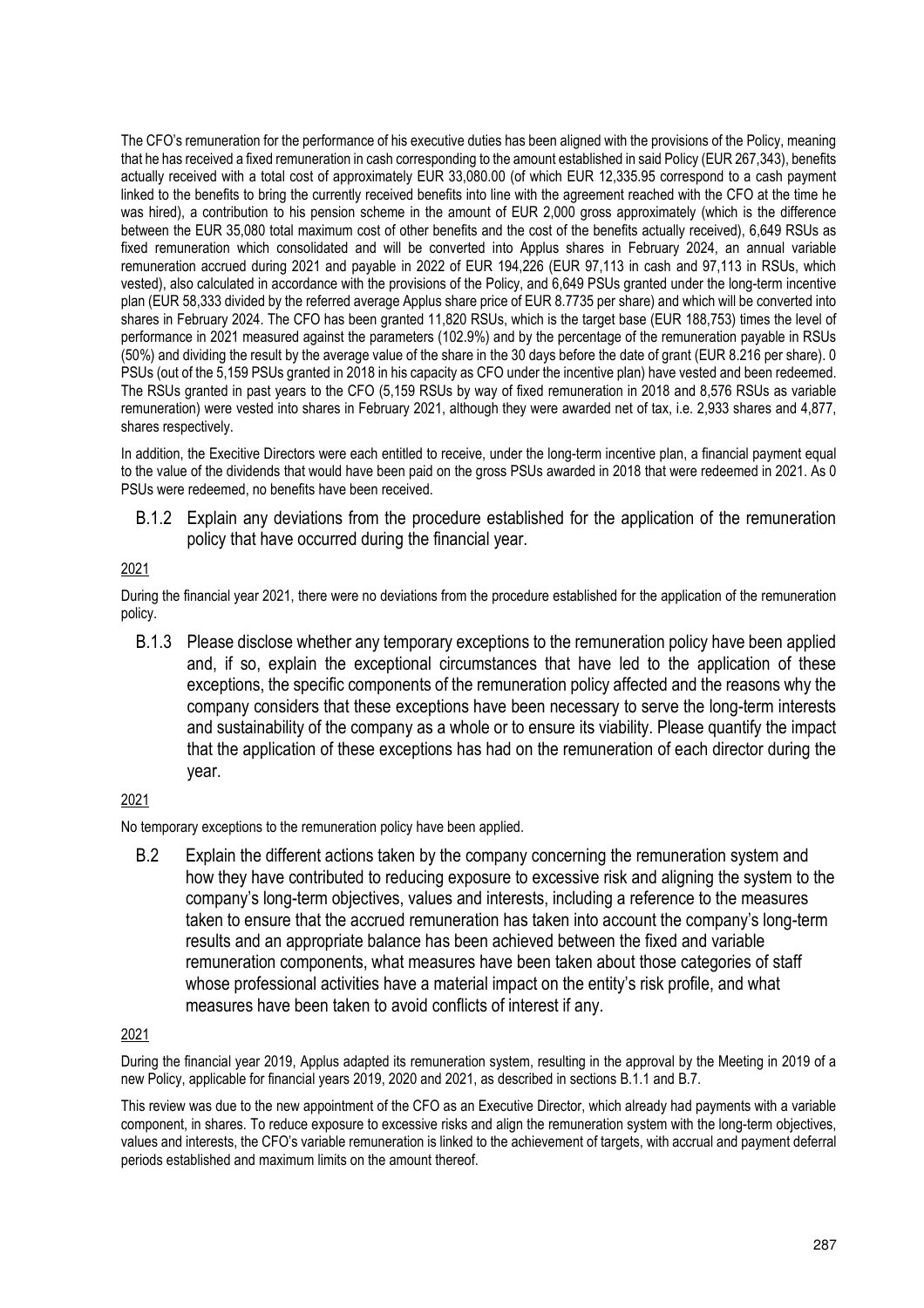The review of the Policy introduced clawback clauses for the variable annual remuneration in RSUs of the Executive Directors following recommendation 63 of the Good Governance Code of Listed Companies.

Besides, the remuneration mix for the CEO was maintained, maintaining the form of calculating variable annual remuneration, part-payment thereof in shares, with a partial deferral of payment thereof, the link of the variable remuneration to the achievement of targets, with accrual and payment deferral periods established and maximum limits on the amount thereof.

The CEO's non variable remuneration consist of a fixed annual remuneration of EUR 750,000 (adjustable according to the CPI) and, benefits in kind with a maximum total cost equivalent to 10% of this fixed remuneration and a contribution to the pension plan for the difference between the cost of the benefits actually received and the aforementioned 10%. The aggregate value of the fixed and in kind components amounts to EUR 825,000 (adjustable in line with the CPI). The variable remuneration components of the CEO consist of: (i) an annual variable remuneration for a maximum amount of 150% of the target base set as 80% of the fixed remuneration (i.e., EUR 900,000) and (ii) a long-term incentive plan for a maximum annual amount equal to 120% of his fixed remuneration (i.e., EUR 900,000). As a result, the maximum variable remuneration items could represent up to approximately 218% of his non-variable items (percentage of the sum of EUR 900,000 and EUR 900,000 of variable items, divided by EUR 825,000 of non-variable items) if the respective targets were met in full.

The CFO's remuneration consist of a fixed annual remuneration of EUR 267,343 and benefits in kind with a maximum total cost of EUR 35,080 -which may include among other items a contribution to the pension plan of his choice- and rights over shares in the amount resulting from dividing EUR 58,333 by the average value of the share in the thirty days before the date on which such rights were granted. The aggregate value of the fixed components amounts to EUR 360,756. The variable remuneration components of the CFO consist of: (i) an annual variable remuneration for a maximum amount of 200% of the target base set as 70.6% of the fixed remuneration in cash (i.e., EUR 377,506) and (ii) a long-term incentive plan for a maximum annual amount equal to 200% of the amount of 58,333 (i.e., EUR 116,666). Consequently, the maximum variable remuneration items could represent up to approximately 137% of his non-variable items (percentage of the sum of EUR 377,506 and EUR 116,666 of variable items, divided by EUR 360,756 of non-variable items) if the respective targets were met in full.

Furthermore, to reduce exposure to excessive risks and adjust the remuneration system to the objectives, values and long-term interests, the amounts of the annual variable remuneration of the Executive Directors are linked (65%) to the achievement of adjusted operating profit targets and in a 35% to the adjusted operating cash-flow of the group. Thus, targets are set for each of these magnitudes and any increase or decrease is directly reflected in the amount of variable remuneration, with a maximum limit of 150% and 200% of the target base for the CEO and CFO, respectively, and a minimum for both of them of 0%. It is also provided that in the event of proven inaccuracies in the data taken into account to grant the RSUs, the Company may claim back the RSUs or the shares vested or an equivalent amount in cash.

In addition, the long-term incentive plan takes into account quantitative parameters (relative total shareholder return and adjusted earnings per share) calculated over a three-year period, which allows the long-term performance of the Company to be taken into account. In addition, a minimum threshold is established below which no vesting shall occur and maximum limits on the amount of the plan, and it is provided that in the event of proven inaccuracies in the data taken into account to calculate the amounts of this plan, the Company may claim back the amount net of withholdings, taxes or fees corresponding to the incentive actually received.

Concerning the measures established to avoid conflicts of interest, the aforementioned sub-section two of section A.1 describes the disclosure and abstention duties of directors in situations involving conflicts of interest, which were also applicable in the last financial year.

B.3 Explain how remuneration accrued and consolidated during the financial year complies with the provisions of the current remuneration policy and, specifically, how it contributes to the long-term and sustainable performance of the company.

Also, please report on the relationship between remuneration obtained by directors and results or other short- and long-term performance measures for the entity, explaining where applicable how fluctuations in the company's performance may have influenced fluctuations in director remuneration, including accruals the payment of which is deferred, and how they contribute to the company's short- and long-term results.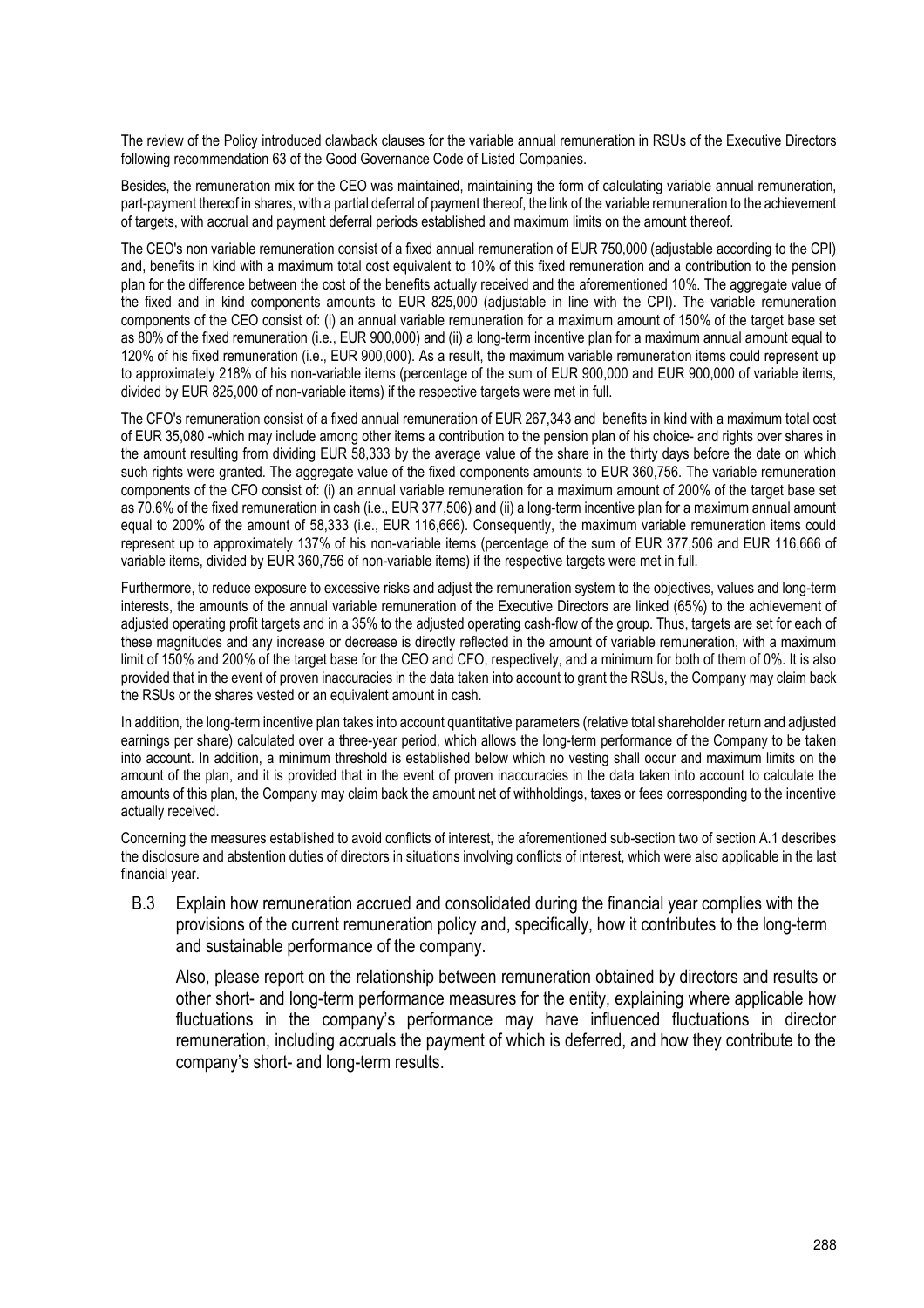### 2021

The remuneration of Directors in their capacity as such complies with the provisions of the current Policy given that the maximum total approved by the shareholders at the Meeting has been respected, the individual remuneration has been set based on the Policy, the Executive Directors have not received any remuneration for their membership of the Board or Committees, all the Directors have been reimbursed for duly justified expenses associated with travel and accommodation for purposes of attending meetings and the premiums for the civil liability insurance have been paid. Regarding the remuneration of the Executive Directors for the performance of their executive duties, they have complied with the provisions of the Policy as described in Section B.1.1.

The remuneration earned contributes to the long-term and sustainable performance of the Company, as it is based on a system designed to promote it, which avoids excessive risk-taking and the rewarding of unfavourable results. The Directors' remuneration is proportionate to the size of the Company, its economic situation and market standards of comparables. The remuneration of independent directors shall be such as is necessary but shall not be so high as to compromise their independence. The compensation system is based on market practices, to be capable of attracting, retaining and motivating the necessary talent.

The relationship between the variable remuneration components of the Executive Directors (described in detail under Section B.7) and the results or other measures of performance, short and long-term, of the Company, are as follows:

The annual variable remuneration of the Executive Directors consists of an annual variable amount, payable in cash and through the award of RSUs, linked to the achievement of targets (65% to the adjusted operating profit and 35% to the adjusted operating cash-flow of the Group).

In the case of the CEO, the variable amount will increase by 2% for each 1% increase over targets and decrease by 5% for each 1% decrease over targets. The target base of the variable remuneration is 80% of the fixed cash remuneration (maximum amount of 150% of the target base) (EUR 600,000 and EUR 900,000 respectively, with a minimum of EUR 0). For the CFO, the variable amount will increase by 2% for each 1% increase over target and decrease by 5% for each 1% decrease over target. The target base variable is 70.6% of the fixed cash remuneration (maximum amount of 200% of the target base) (EUR 188,753 and EUR 377,506 respectively, with a minimum of EUR 0). The bonus payout in 2021 measured according to the parameters of this remuneration scheme is 102.9% (101.5% achievement of adjusted operating profit target and 101.3% achievement of adjusted operating cash flow).

Moreover, the CEO and CFO have received 37.5% and 50% of their variable annual remuneration for 2021, respectively, in the form of RSUs.

To determine the number of RSUs to be awarded in both cases, the average share price of the Applus share in the 30 days before the date of grant of the RSUs will be used. Each RSU will be vested for one Applus share over a period of three years from the date of grant at a rate of 30% in each of the first two years and 40% in the last year.

The Company shall have the right to claim back any RSUs granted to the Executive Directors or the shares vested or an equivalent amount in cash if the information on which the grant of the RSUs was based are subsequently found to be inaccurate.

The long-term incentive plan (which started in 2016) means that Executive Directors will receive annually PSUs, each vested for one share in the Company three years after the date on which they were granted based on the level of achievement of certain benchmarks.

The CEO will receive each year PSUs for an amount of 60% of his fixed remuneration (EUR 450,000) and the CFO will receive each year PSUs for an amount of EUR 58,333, although depending on the level of compliance with the benchmarks referred to below, these amounts may ultimately vary. The value of each PSU will be equivalent to the average share price in the 30 days before the date of grant of the PSUs.

The number of PSUs to be converted will have a value depending on the level of achievement of such targets during the three years before conversion, so that such conversion corresponds to the performance of the Executive Directors during each threeyears.

The following quantitative targets shall be taken into account: (a) target based on the relative total shareholder return over a three-year period, where the Company's TSR will be compared to an unweighted index made up of a group of comparable companies (40% of the total number of PSUs granted each year). 100% of the PSUs will vest if the TSR result is 1.67% per annum cumulatively higher than the index. For the period 2018-2020, no PSUs have been vested for this parameter; (b) a target for the adjusted earnings per share reported by Applus cumulatively over three years (60% of the total number of PSUs granted each year). The evaluation of the EPS target for this period was 0, and no PSUs were vested in connection with this target.

In the event of proven inaccuracies in the information taken into account to grant the PSUs, the Company may claim back the net amount, corresponding to such PSUs actually received.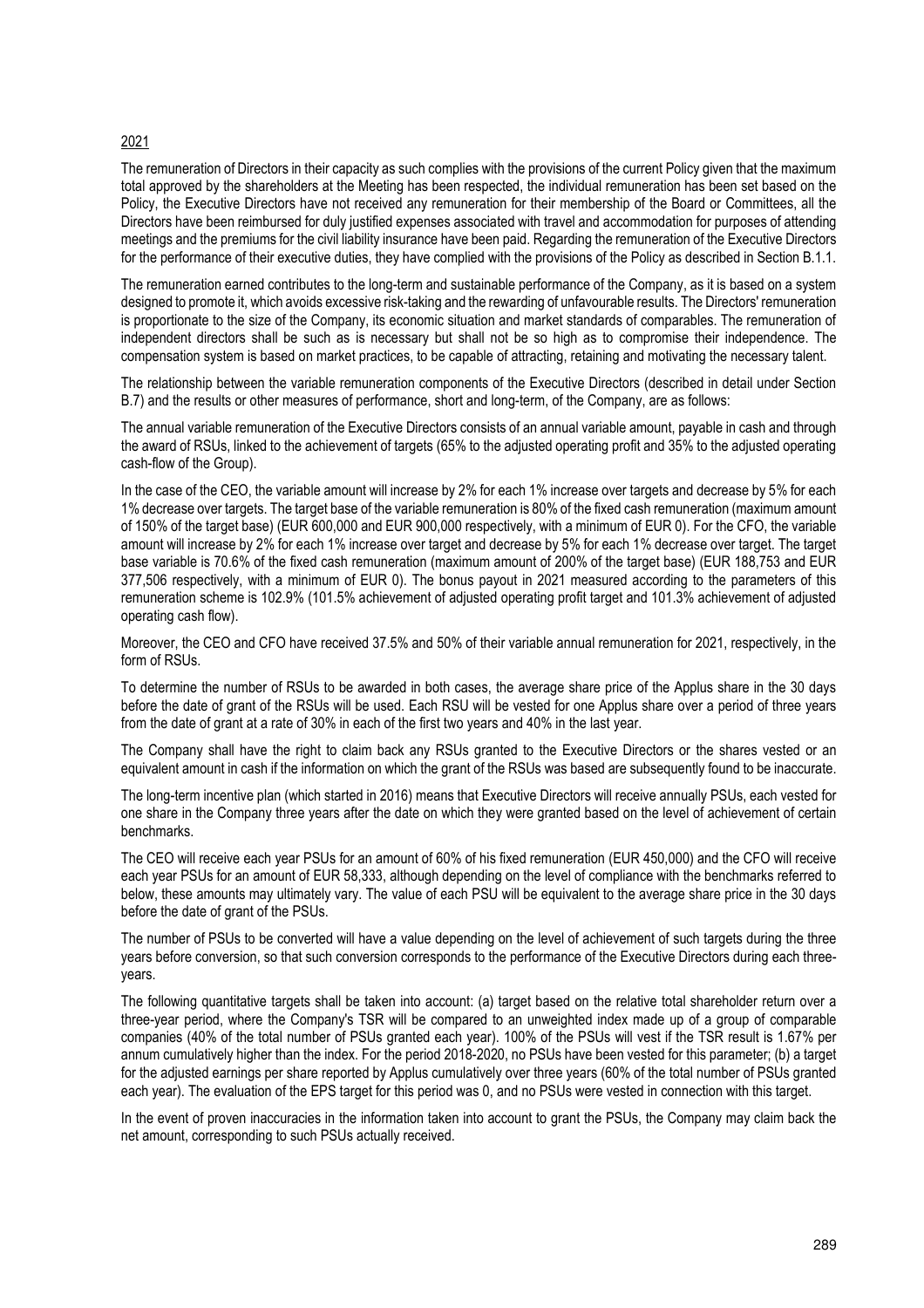B.4 Report on the result of the consultative vote of the shareholders at the general meeting on the annual report on remuneration for the previous financial year, stating the number of abstentions and negative, blank and affirmative votes cast in respect of such report:

|                   | <b>Number</b> | % of total |
|-------------------|---------------|------------|
| <b>Votes cast</b> | 105,537,206   | 73.79%     |

|                       | <b>Number</b> | % of votes cast |
|-----------------------|---------------|-----------------|
| <b>Negative votes</b> | 17,519,060    | 16.60%          |
| Votes in favour       | 85,072,898    | 80.61%          |
| <b>Blank votes</b>    | 0             | 0%              |
| <b>Abstentions</b>    | 2,945,248     | 2.80%           |

| <b>Comments</b> |  |
|-----------------|--|
|                 |  |

B.5 Explain how the fixed components accrued and consolidated during the financial year by the directors in their capacity as such have been determined, their relative proportion for each director and how they have varied with respect to the previous year

2021

The Board of Directors determined the fixed components of remuneration of directors in their capacity as such during the previous financial year, upon a proposal from the ARC, within the limits set by the shareholders at the General Shareholders' Meeting and based on the criteria established in the Remuneration Policy, as described in section B.1.1.

On 8 April 2020, Applus announced by way of notice of other relevant information (*comunicación de otra información relevante*) that its Board of Directors had approved a 30% reduction of the annual fixed remuneration of the Directors in their capacity as such, and of the fixed cash remuneration of the Executive Directors, as part of the measures adopted by the Company as a consequence of the continuing severe disruption caused by the Coronavirus crisis (COVID-19). This measure was maintained for three months, after which the Board of Directors approved the reinstatement of the fixed annual remuneration of the Directors in their capacity as such, and of the fixed cash remuneration of the Executive Directors, at the levels provided for, under the terms of the Remuneration Policy. The ARC took note of this reduction. Accordingly, the remuneration accrued and consolidated in 2020 for directors in their capacity as such was as follows:

- Members of the Board of Directors other than the Chairperson: EUR 55,500.
- − Chairperson of the Board of Directors: EUR 231,250.
- − Members of a Board Committee other than its Chairperson: EUR 18,500 per committee.
- − Chairperson of a Board Committee: EUR 27,750 for each Committee.

Neither the proprietary directors (there are none) nor the executive directors received or currently receive any remuneration for their position on the Board of Directors or any of its Committees.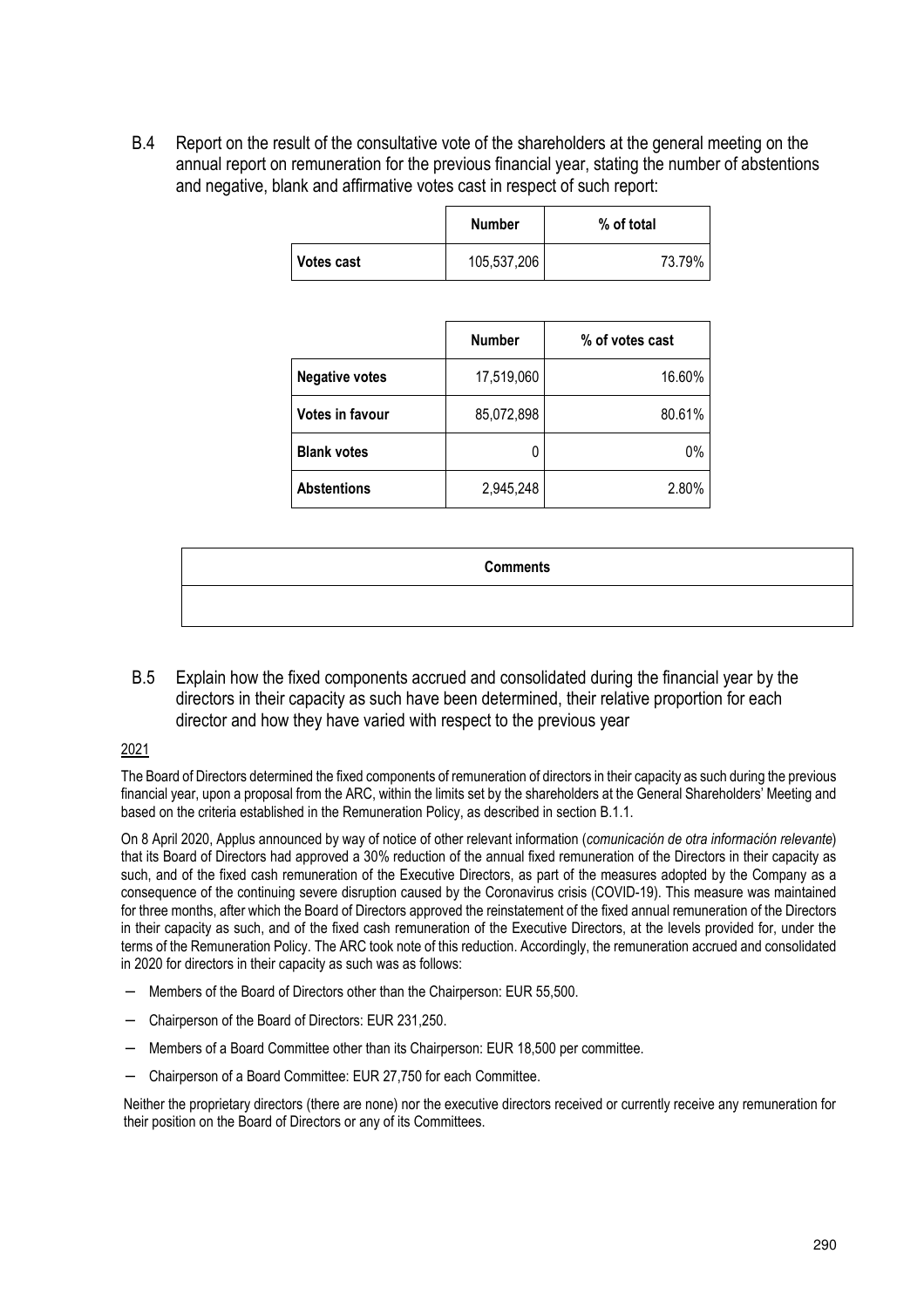Therefore, when comparing the fixed components accrued and consolidated by the directors in their capacity as directors in 2021 vs. 2020, the fixed components accrued and consolidated in 2021 have increased compared to 2020 due to the reduction of the remuneration in 2020.

The relative proportion of the fixed components of each director to the total remuneration of the directors in their capacity as such has been as follows: Mr Christopher Cole 33.4% (increasing from 31.8% in 2020), Mr John D Hofmeister 4.2% (decreasing from 10.2% in 2020 due to him no longer being a member of the Board from 24 May 2021), Mr Ernesto Mata 9.5% (increasing from 9.1% in 2020), Mr Richard C. Nelson 10.5% (decreasing from 11.4% in 2020 due to his resignation on 17 November 2021), Mr Nicolás Villen 10.7% (increasing from 10.2% in 2020), Ms Cristina Henriquez 9.5% (increasing from 9.1% in 2020), Ms Mª Jose Esteruelas 9.8% (increasing from 9.1% in 2020 due to her appointment as a member of a Committee), Ms Essimari Kairisto 9.5% (increasing from 9.1% in 2020), Ms Marie-Françoise Damesin 1.2% and Mr Brendan Connolly 1.5% (both unreported in 2020 due to their appointment on 17 November 2021).

B.6 Explain how the salaries earned and consolidated, during the year ended, by each of the executive directors for the performance of management functions have been determined, and how they have varied with respect to the previous year.

### 2021

The salary accrued and consolidated in the financial year 2021 for the CEO corresponds to that agreed by the General Meeting of Shareholders in the Remuneration Policy (i.e., EUR 750,000), and is higher than the salary accrued and consolidated in the financial year 2020 due to the reduction by 30% for three months, compared to the amount set out in the Policy, as set out in section B.5 above. The benefits correspond to what was agreed by the General Meeting of Shareholders in the Remuneration Policy (i.e., with a maximum amount of EUR 75,000) and have been maintained in equivalent terms to the previous year. Likewise, the salary of the CFO accrued and consolidated since his appointment in the financial year 2021 corresponds to that agreed by the General Meeting of Shareholders in the Remuneration Policy (i.e., EUR 267,343), and is higher than the salary accrued and consolidated in the financial year 2020 due to the reduction by 30% for three months, compared to the amount set out in the Policy, as set out in section B.5 above. The benefits correspond to what was agreed by the General Meeting of Shareholders in the Remuneration Policy (i.e., with a maximum amount of EUR 35,080) and have been maintained in equivalent terms to the previous year. Likewise, the fixed remuneration in RSUs of the CFO corresponds to that agreed by the General Shareholders' Meeting in the Remuneration Policy (i.e., the result of dividing EUR 58,333 by the average value of the Applus share in the 30 days prior to the grant date) and has been maintained in equivalent terms to the previous year.

B.7 Explain the nature and main features of the variable components of the remuneration systems accrued and consolidated during the last financial year.

In particular:

- a) Identify each remuneration scheme that has determined the different items of variable remuneration accrued by each director during the last financial year, including information on their scope, date of approval, implementation date, conditions for vesting if any, accrual and validity periods, criteria that have been used to evaluate performance and how it has impacted on the setting of the accrued variable amount, as well as the measurement criteria used and the period required to be able to properly measure all the stipulated conditions and criteria, explaining in detail the criteria and factors applied in terms of the time required and the methods to verify that the performance or other conditions to which the vesting of each component of variable remuneration was linked have been actually met.
- b) In the case of schemes involving share options or other financial instruments, the general features of each plan are to include information on the conditions for acquiring unconditional ownership thereof (consolidation) and for being able to exercise said options or financial instruments, including the price and exercise period.
- c) Refer to each director and their classification (executive director, proprietary external director, independent external director or other external directors), if they are beneficiaries of remuneration systems or schemes that incorporate variable remuneration.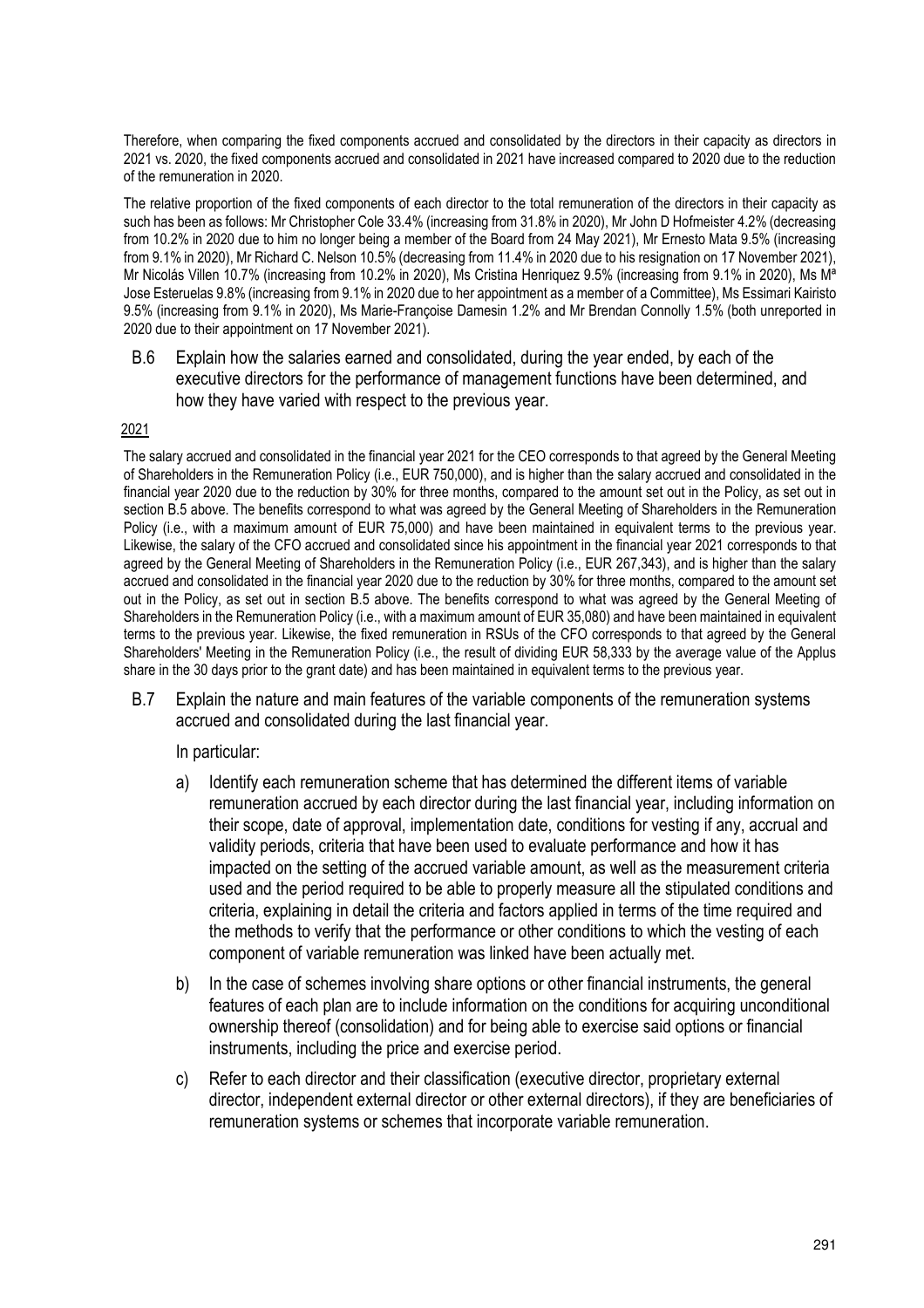d) If applicable, report on the established payment accrual, vesting or deferral periods of consolidated amounts that have been applied and/or periods for withholding/non-disposal of shares or other financial instruments, if any.

### **Explain the short-term variable components of the remuneration schemes**

### 2021

There are only short-term variable remuneration components in favour of the Executive Directors. These components consist of a variable annual remuneration scheme approved in 2019 for the CEO in the terms in force in 2018 and approved for the CFO after his appointment by the shareholders at the General Shareholders' Meeting 2019 in terms equivalent to those he accrued as CFO.

The terms and conditions of this variable remuneration scheme, including its scope, accrual and validity periods, consolidation conditions, criteria used to evaluate performance and reflection thereof in the setting of the accrued variable amount, and criteria and measurement periods, describing criteria and factors applied as per the time required and the methods to verify effective fulfilment of the conditions, as well as the amounts accrued in 2021, are the following.

### Annual variable remuneration:

The annual variable remuneration of the Executive Directors consists of an annual variable amount, payable in cash and through the award of rights to Applus shares known as restricted stock units ("**RSUs**"), linked to the achievement of targets (65% to the adjusted operating profit -AOP- and 35% to the adjusted operating cash-flow -AOCF- of the Group).

The approved AOP target for 2021 was 172,454 thousands of euros and the AOCF target was 176,330 thousands of euros.

In the case of the CEO, the variable amount will increase by 2% for each 1% increase over targets and decrease by 5% for each 1% decrease over targets. The target base of the variable remuneration has been set as 80% of the fixed cash remuneration and a maximum amount of 150% of the target base has been set (i.e., EUR 600,000 and EUR 900,000 respectively, with a minimum of EUR 0). For the CFO, the variable amount will increase by 2% for each 1% increase over target and decrease by 5% for each 1% decrease over target. The target base variable has been set as 70.6% of the fixed cash remuneration and a maximum amount of 200% of the target base has been set (i.e., EUR 188,753 and EUR 377,506 respectively, with a minimum of EUR 0). The bonus payout in 2021 measured according to the parameters of this remuneration scheme is 102.9% (101.5% achievement of adjusted operating profit target and 101.3% achievement of adjusted operating cash flow).

The payout of the annual variable remuneration of the Executive Directors is approved by the Board of Directors upon a proposal of the ARC, which is responsible for assessing in detail the degree of compliance with the targets with a sufficient verification thereof. Concerning such verification, the adjusted operating profit and adjusted operating cash flow are taken based on Applus' annual accounts after their preparation, review and reporting by the Company's auditor. For 2021, the assessment found compliance with both the adjusted operating profit target and the adjusted operating cash flow target.

Moreover, the CEO has received 37.5% of his variable annual remuneration for 2021 in the form of RSUs (the remaining 62.5% in cash), and the CFO has received 50% of his variable annual remuneration for 2021 in the form of RSUs (the remaining 50% in cash). To clarify, and by way of example only, if in any given year the amount of remuneration to be received were to coincide with the target variable remuneration (EUR 600,000) the CEO would receive EUR 375,000 in cash and EUR 225,000 in RSUs. Also, if in any given year the amount of remuneration to be received were to coincide with the target variable remuneration (EUR 188,753) the CFO would receive EUR 94,376 in cash and EUR 94,376 in RSUs.

To determine the number of RSUs to be awarded in both cases, the average share price of the Applus share in the 30 days before the date of grant of the RSUs will be taken into account. RSUs will be awarded each year on the day on which the Board approves the annual results of Applus and the amount of the annual variable remuneration of each executive director. Specifically, the RSUs corresponding to the financial year 2021 have been granted in February 2022.

Each RSU will be vested for one Applus share over a period of three years from the date of grant at a rate of 30% in each of the first two years and 40% in the last year (30% of the RSUs for 2021 will be vested for shares in February 2023, another 30% in February 2024 and the remaining 40% in February 2025). In addition, RSUs could be vested into shares early in certain circumstances.

The Company shall have the right to claim back any RSUs granted to the Executive Directors (or, if already vested for shares, the shares vested) or an equivalent amount in cash if the information on which the grant of the RSUs was based are subsequently found to be inaccurate.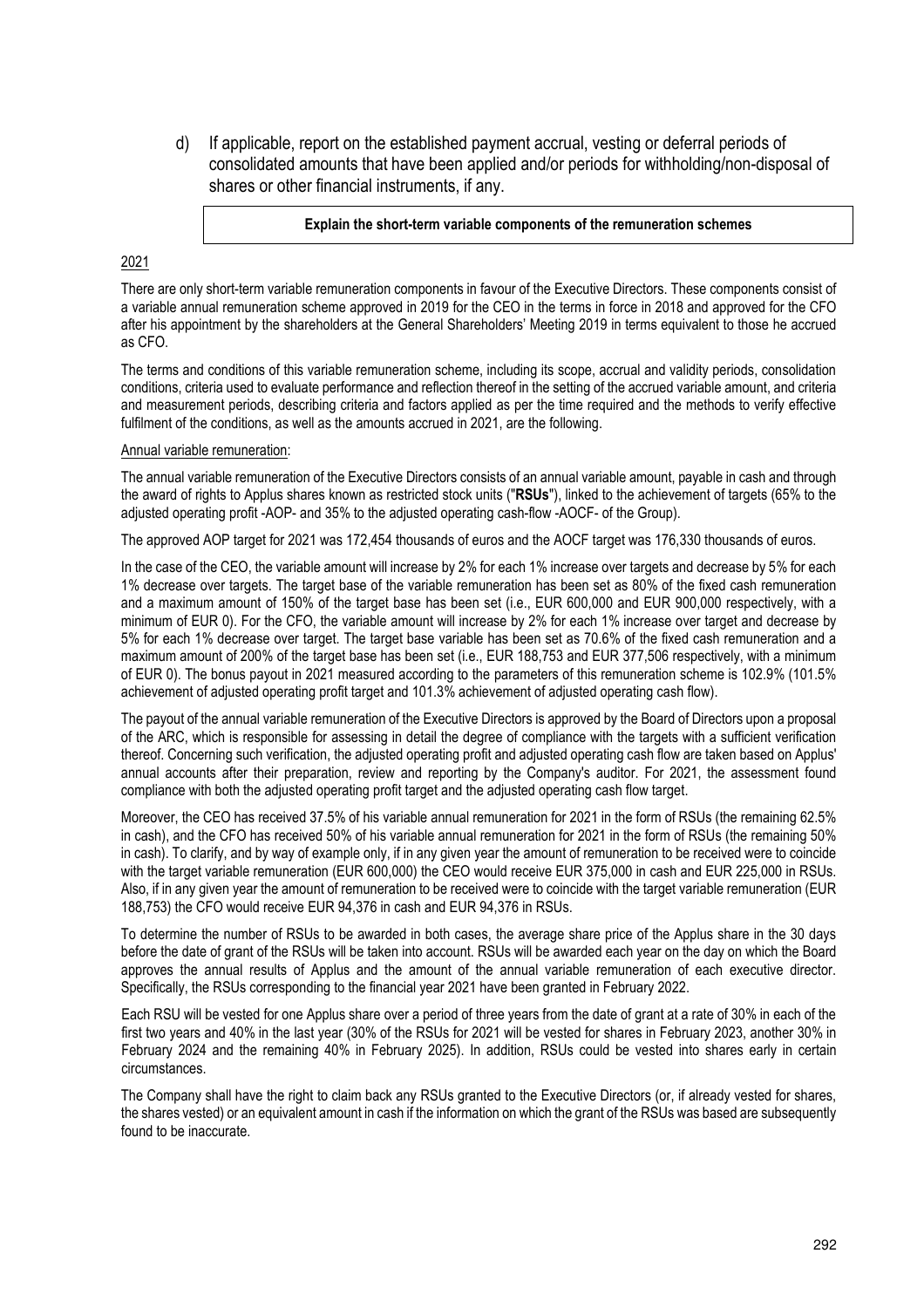### **Explain the long-term variable components of the remuneration schemes**

### 2021

The Executive Directors are the only members of the Board entitled to long-term variable remuneration. These components consist of a long-term incentive plan that was approved by the shareholders at the General Shareholders' Meeting 2016 and which has remained unchanged to date, applying since then to the Executive Directors (in the case of the CFO, before his appointment by the General Shareholders' Meeting 2019, as CFO).

The terms and conditions of this incentive plan, including its scope, accrual and validity periods, consolidation conditions, criteria used to evaluate performance and the reflection thereof in the setting of the accrued variable amount, and criteria and measurement periods, describing criteria and factors applied as per the time required and the methods to verify effective fulfilment of the conditions, as well as the amounts accrued in 2021, are the following.

### Long-term incentive plan:

The long-term incentive plan (which started in 2016 under the then-current Remuneration Policy) means that Executive Directors will receive annually performance stock units ("**PSUs**"), each vested for one share in the Company three years after the date on which they were granted based on the level of achievement of certain benchmarks.

Under this plan, the CEO will receive each year PSUs for an amount equivalent, initially, to 60% of his fixed remuneration (EUR 450,000) and the CFO will receive each year PSUs for an amount equivalent, initially, to EUR 58,333, although depending on the level of compliance with the benchmarks referred to below, these amounts may ultimately vary as indicated below. The value of each PSU will be equivalent to the average share price of the Company's shares in the 30 days before the date of grant of the PSUs.

PSUs will be granted each year on the day the Board of Directors approves Applus' annual results. The number of PSUs to be granted to the CEO may be adjusted during each financial year if his fixed remuneration is modified. However, the day on which the Board of Directors approves the results of the relevant year shall be taken as the day on which the additional PSUs are granted.

The PSUs granted in each financial year will be converted into shares within three years from the date of grant if the targets described below are met. The number of PSUs to be converted will have a value of between 0% and 120% of the fixed remuneration of the CEO and between 0% and 200% of EUR 58,333 in the case of the CFO, depending on the level of achievement of such targets during the three years before conversion, so that such conversion corresponds to the professional performance of the Executive Directors during each three-year period.

The ARC is responsible for assessing in detail the degree of compliance with the criteria and objectives established for the vesting of the incentive plan. Therefore, for the evaluation of the February 2021 incentive plan, and to perform a sufficient verification of such compliance, the ARC, on the one hand, requested PWC to provide an independent report evaluating the TSR benchmark, and on the other hand, used the annual accounts of Applus after their formulation, and their review and issuance of the report by the Company's auditor, to assess the EPS.

The following quantitative targets shall be taken into account for the conversion of PSUs:

(a) A target based on the relative total shareholder return ("**TSR**") over a three-year period, where the Company's TSR will be compared to an unweighted index made up of a group of comparable companies within the inspection and certification industry. These companies are SGS S.A., Intertek Group PLC, Core Laboratories, Inc., ALS Limited, Bureau Veritas S.A., Eurofins Scientific S.E., Mistras Group, Inc., TEAM Industrial Services, Inc.

This target will represent 40% of the total number of PSUs granted each year.

Out of this 40%, 50% of the PSUs will be converted into shares if the TSR figure is equal to the index and 200% of the PSUs will be converted into shares if such figure is 5% per annum cumulatively higher than the index. Between the index value and the TSR value entitling to a conversion into shares of 200% of the PSUs, the conversion will be made according to a linear interpolation between these two values. As a result, 100% of the PSUs will vest if the TSR result is 1.67% per annum cumulatively higher than the index.

If the TSR figure is below the index, no PSUs will accrue in respect of this target. For the period 2018-2020, no PSUs have been vested for this parameter.

(b) A target for the adjusted earnings per share (*Adjusted Earnings per Share* or "**EPS**") reported by Applus cumulatively over three years.

This target will represent 60% of the total number of PSUs granted each year.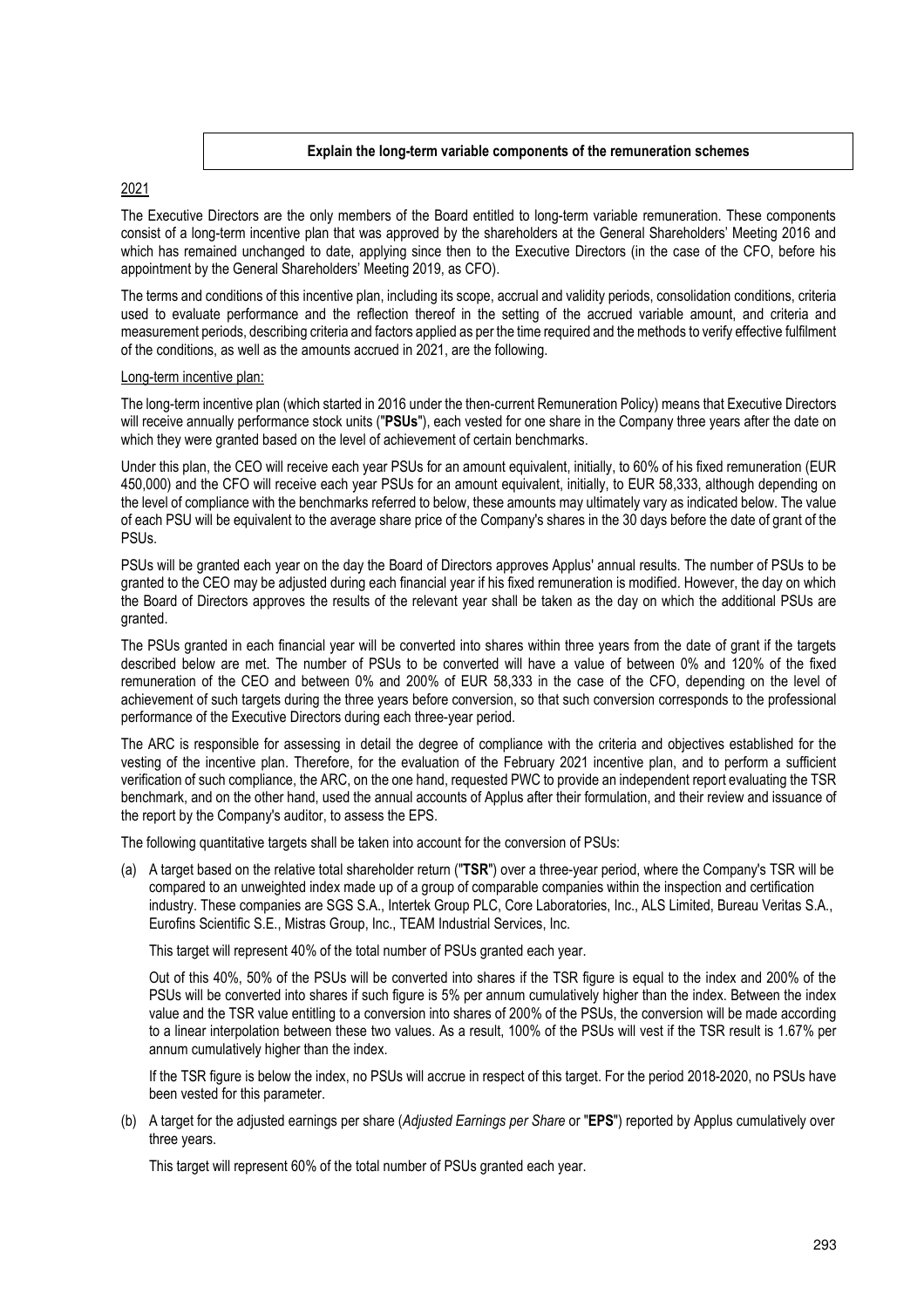The Board of Directors will establish specific thresholds for this parameter at which 50%, 100% and 200% (within the 60% that this benchmark represents) of the target PSUs will be converted into shares. The maximum number of PSUs that can be converted into shares is 200% of the target PSUs.

If the EPS figure is below the threshold entitling to a conversion of 50% PSUs into shares, no PSUs will vest in respect of this parameter.

The evaluation of the EPS target for this period was 0, and no PSUs were vested in connection with this target.

In the event of proven inaccuracies in the information taken into account to grant the PSUs, mechanisms will be established to enable the Company to claim back the amount, net of withholdings, taxes or fees, corresponding to such PSUs actually received by each executive director. In addition, PSUs may be converted into shares early in certain circumstances.

B.8 State whether certain accrued variable components have been reduced or reclaimed (malus/clawback), when payment of non-vested amounts has been deferred in the former case, or consolidated and paid in the latter case, based on information that has later been clearly proven to be inaccurate. Describe the amounts reduced or returned due to the application of malus/clawback clauses, why they have been enforced and the financial years to which they correspond.

### 2021

There was no reduction or reclaiming of any accrued variable component in the financial year 2021, as no inaccuracy was identified in the information used for purposes of calculation thereof.

B.9 Explain the main features of the long-term savings schemes whose annual equivalent amount or cost is included in the tables in Section C, including retirement and any other survival benefit, either partially or wholly financed by the company and whether funded internally or externally, stating the type of scheme, whether it is defined-contribution or defined-benefit, the contingencies it covers, the conditions for consolidation of economic rights in favour of directors, and the compatibility thereof with any class of indemnity for early termination or cessation of the contractual relationship between the company and the director.

### 2021

Under the provisions of the Remuneration Policy, the CEO of the Company is entitled to receive an annual contribution to his pension scheme. The pension plan is a defined contribution system whose annual amount is the difference between 10% of the Director's annual fixed cash remuneration and the amount of benefits actually received by the CEO during the year. The only limitation or restrictive condition for the enjoyment of the pension plan by the executive director is that its enjoyment shall be executed in accordance with what is set forth in the Spanish applicable regulations. The plan is compatible with payments arising from the termination of the contractual relationship between the executive director and Applus.

Also, under the provisions of the Remuneration Policy, the Company's CFO may elect to receive an annual contribution to his pension plan because of the benefits obtained during the financial year, which will have a maximum total cost equal to EUR 35,080. The pension plan is configured as a defined contribution system and the only limitation or restrictive condition for its enjoyment is that its enjoyment shall be executed in accordance with what is set forth in the Spanish applicable regulations. The plan is compatible with the payments arising from the termination of the contractual relationship between the executive director and Applus.

The amount contributed to the plan in 2021 is shown in section B.1.1 above.

B.10 Explain, if applicable, the indemnities or any other class of payment arising from early cessation, whether at the will of the company or the director, or from the termination of the contract on the terms provided therein, accrued and/or received by the directors during the last financial year.

### 2021

Applus has committed to the following payments, indemnities and covenants vis-à-vis the Executive Directors:

(i) Exclusivity: Executive Directors have an exclusivity obligation vis-à-vis the Company as described in the following subsection, which is not specifically remunerated.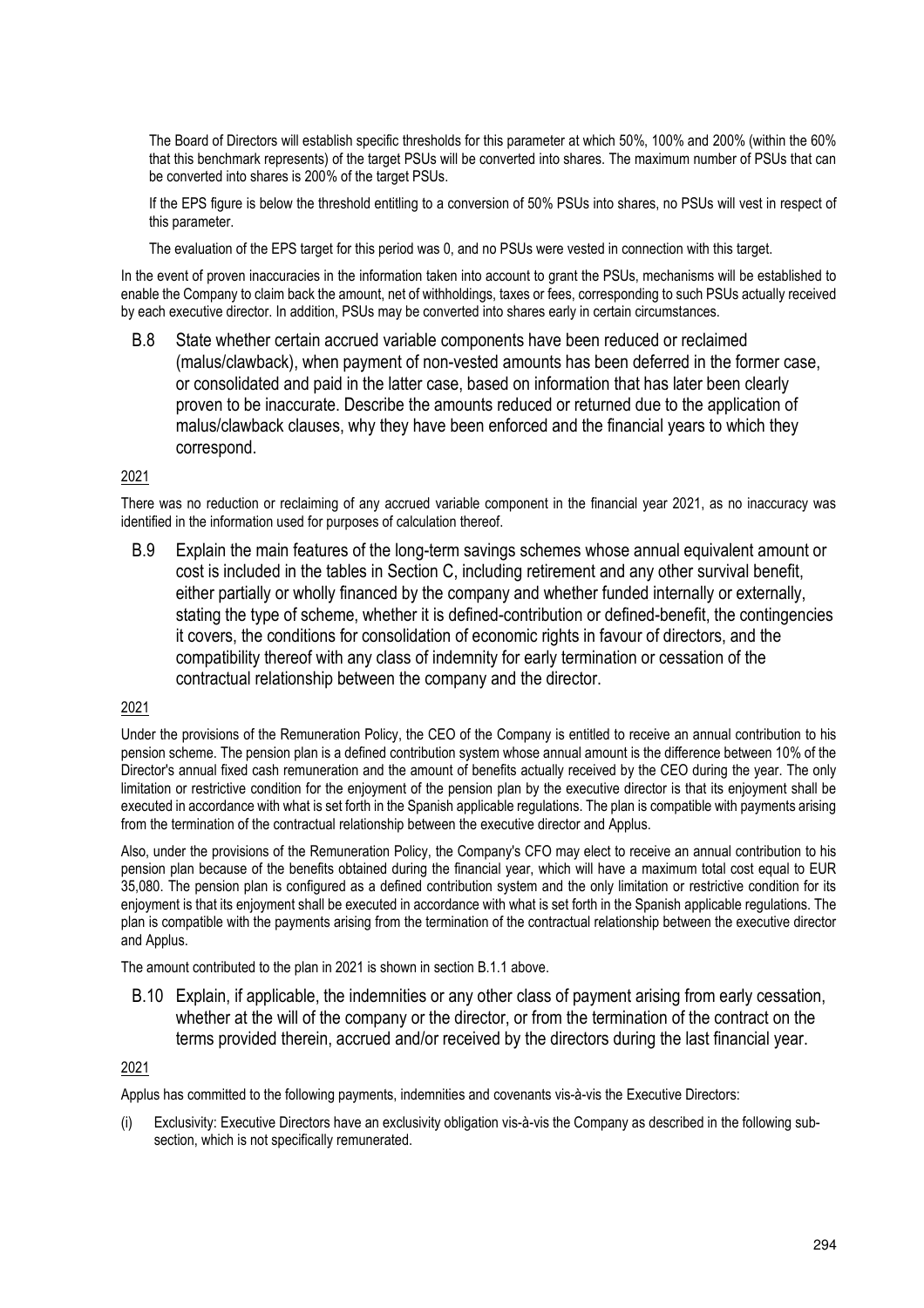(ii) Termination: The CEO is not entitled to any consideration as a result of the mere termination of their agreement, except as provided for in the post-contractual non-compete agreement. The CFO is entitled to a severance payment (net of tax) equal to twice the total net cash remuneration received in the year before the termination of his agreement in the event of (a) termination of the agreement decided by the Company, whatever its form, except in the event of disciplinary dismissal declared fair (*despido disciplinario*) by the labour courts in a final judgment and (b) termination of the agreement decided by the CFO himself, whatever its form and cause, except in the event of resignation or voluntary severance without cause.

If one of the Executive Directors or the Company fails to comply with the notice period (six months for the CEO and three months for the CFO), the other party would be entitled to compensation equivalent to the fixed remuneration of the relevant executive director for the duration of the breached notice period.

(iii) Post-contractual non-compete: The Executive Directors shall not engage in competition with the Company or any company of the Applus group. The CEO's non-competition undertaking shall have a duration of two years from the termination of his contract. In return, the CEO shall be entitled to receive an amount equal to twice the annual fixed cash remuneration received in the last year before the termination of the contract, to be paid during the 24 months following such termination in equal monthly instalments. This amount shall be reduced by the amount if any, that the Company must pay to the CEO as statutory indemnity -which may arise from the application of the corresponding statutory rule- for the termination of the contract, so that the total amount to be received by the CEO after the termination of the contract does not exceed, in any case, twice the annual fixed remuneration received in the last year before the termination of the contract. This reduction shall be apportioned equally among the monthly payments to be made to the CEO. If the CEO breaches this commitment and competes with the Company or any group company, he shall return the amounts paid by the Company in compensation for the non-compete covenant.

In turn, the CFO's non-compete undertaking will have a duration of one year from the termination of his contract. As consideration, the CFO will be entitled to receive an amount equal to 50% of the fixed annual remuneration he is receiving at the date of termination of the contract, to be paid during the 12 months following such termination in equal monthly instalments. If the CFO breaches his undertaking, he must return the sums paid by the Company as consideration for the covenant and shall pay to the Company compensation in an equivalent amount (that is, 50% of the fixed annual remuneration that he is receiving at the date of termination of the contract).

Other than as stated above, Applus has not agreed to any other payments or indemnities for termination or early termination or otherwise arising from the termination of the contractual relationship with its directors, or any covenants such as exclusivity, postcontractual non-compete, continuance in office or loyalty covenants entitling its directors to any payment whatsoever.

However, on the occasion of the new Remuneration Policy for financial years 2022, 2023 and 2024 to be submitted for approval at the 2022 Annual General Meeting of the Company, Applus will assume the payments, indemnities and covenants in respect of the Executive Directors set out in section A.1.8 above.

In 2021, no severance or other payments whatsoever were accrued or received by any director of Applus as a result of the early termination or expiry of their agreements.

B.11 State whether there have been significant amendments to the contracts of those performing senior management duties as executive directors and explain them, if applicable. Also explain the main terms and conditions of new contracts signed with executive directors during the financial year, unless already explained in section A.1.

2021

No amendments have been made to the contracts of Executive Directors in 2021, whose terms and conditions -in addition to those relating to remuneration- are as follows:

- (i) Term: The contracts with the Executive Directors are of indefinite duration.
- (ii) Exclusivity: While performing executive duties, the Executive Directors shall not have any direct or indirect interest in any other business or activity that could entail a conflict of interest regarding their duties and responsibilities in the Company or concerning the activity of the Company and the Applus group.
- (iii) Termination: The contracts with the Executive Directors may be terminated at any time at the will of the relevant executive director or of the Company, provided that written notice is given to the other party (six months' notice in the case of the CEO and three months' notice in the case of the CFO). In the event of non-compliance with this period of notice, the defaulting party shall pay to the other party the compensation referred to in the preceding sub-section.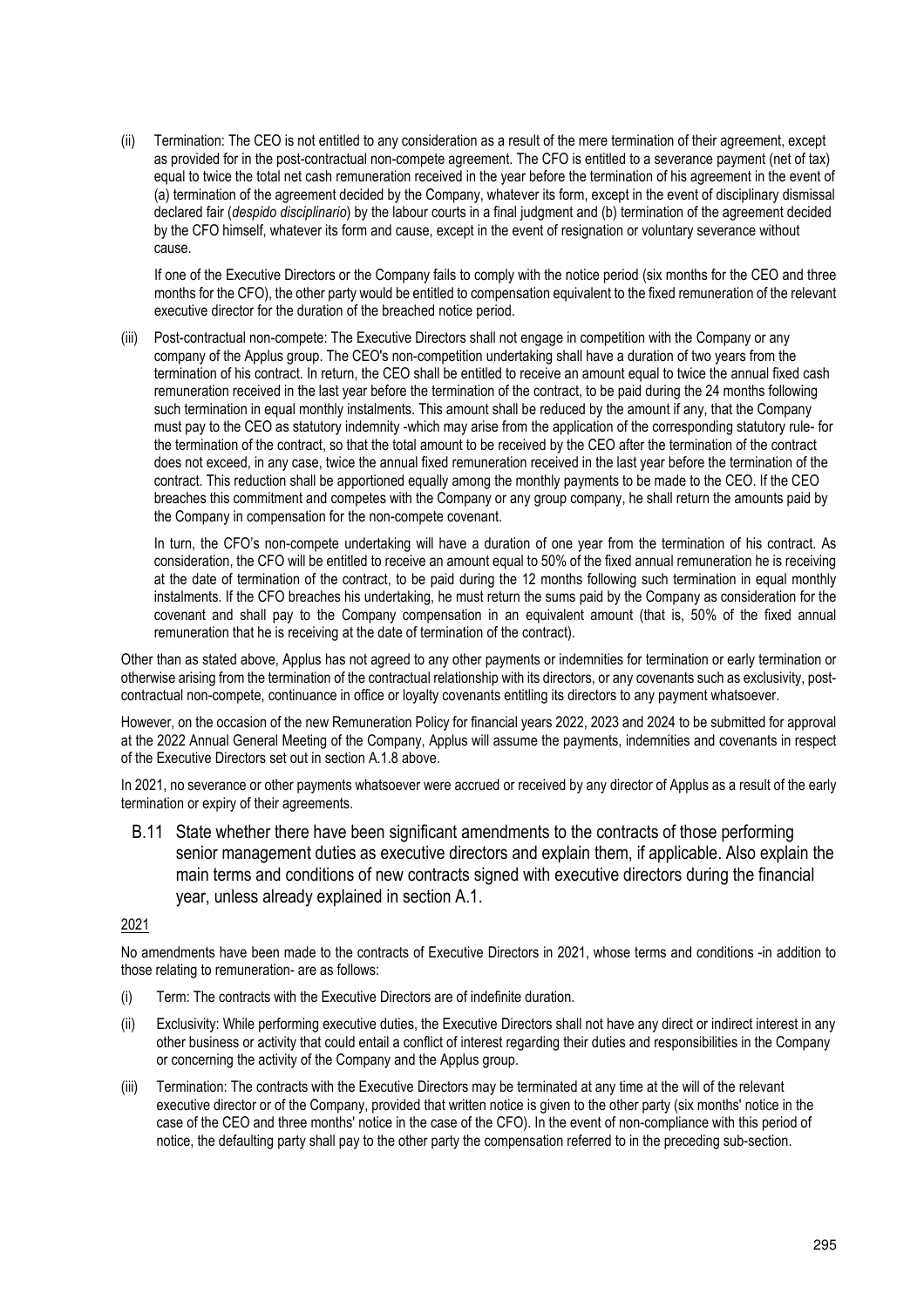(iv) Post-contractual non-compete: See above. Likewise, in the case of the CEO, competition shall be understood as the provision of any type of service, on his own account or on behalf of others, whether in executive or advisory functions, or the direct or indirect promotion of the creation of companies or entities that will develop a competing business, as well as the holding of any stakes in such companies or entities. A competing business shall be understood to be any activity which, at the time of termination of the CEO's contract, is being carried on by any group company or which it is planned to commence within the following 12 months. Furthermore, the CEO shall not engage or participate in the engagement of employees who, at the time of termination of his contract or within the preceding 12 months, are or have been employed by the Company or any group company.

In the case of the CFO, competition shall mean the performance of the following activities or actions, on behalf of or for its own account or for the account of others, directly or indirectly: (a) producing, offering, offering, distributing or marketing the same or similar products or services to those being offered or planned to be offered by the group at the time of termination of the contract; (b) making offers, proposals, seeking or approaching or inducing to engage natural or legal persons to whom the CFO is aware that Applus, its subsidiaries or its investees have provided them with goods or professional services at any time during the two years prior to the termination date, or were negotiating with Applus or any other group company for the performance of activities or services for the Applus group at the aforementioned termination date; or (c) in relation to persons who, on the termination date of the contract, or in the six months prior thereto, were employed by Applus or any group company, make offers or proposals to them or induce or solicit them to leave Applus or any group company, or engage or employ them for another person or cause them to be engaged by another person carrying on business in competition with any of the businesses of the Applus group.

Note that, on the occasion of the new Remuneration Policy for 2022, 2023 and 2024 to be submitted for approval at the 2022 Annual General Meeting of the Company, the contracts of the Executive Directors will be modified as described in sections A.1.8 and A.1.9 above.

B.12 Explain any supplementary remuneration accrued by the directors as consideration for services provided other than those inherent to their position.

### 2021

The directors did not provide services other than those inherent to their position in the financial year 2021, and therefore no additional remuneration has been accrued in this respect.

B.13 Explain any remuneration arising from the grant of advances, loans and guarantees, stating the interest rate, the essential features thereof and any amounts reimbursed, as well as the obligations assumed under the guarantee.

### 2021

No remuneration has accrued for these items and no obligation of this nature was assumed in the financial year 2021.

B.14 Describe the remuneration in kind accrued by the directors during the financial year, briefly explaining the nature of the different salary components.

### 2021

The remuneration in kind is only for the Executive Directors. Under the Remuneration Policy, the CEO shall receive other benefits to a maximum cost equal to 10% of the annual fixed remuneration in cash. In addition, each year the Company will contribute to the CEO's pension plan an amount equal to the difference between the aforementioned 10% of his fixed remuneration and the cost of the benefits actually received by the CEO in that year.

Under the provisions of the Remuneration Policy, the CFO shall receive other benefits to a maximum cost equal to EUR 35,080, which may include, among other items, a contribution to the pension plan of his choice.

In the financial year 2021, the CEO has accrued benefits as remuneration in kind at a total cost of benefits received of EUR 31,834.28. These benefits include the use of a company vehicle and fuel, medical insurance for him and his family (including an annual check-up for him and his wife), and life insurance (with an indemnity of EUR 150,000 in the event of death or permanent disability and of EUR 300,000 in the event of accidental death). In addition, during the financial year 2021, the Company has contributed to the CEO's pension scheme a gross amount of EUR 43,165.72.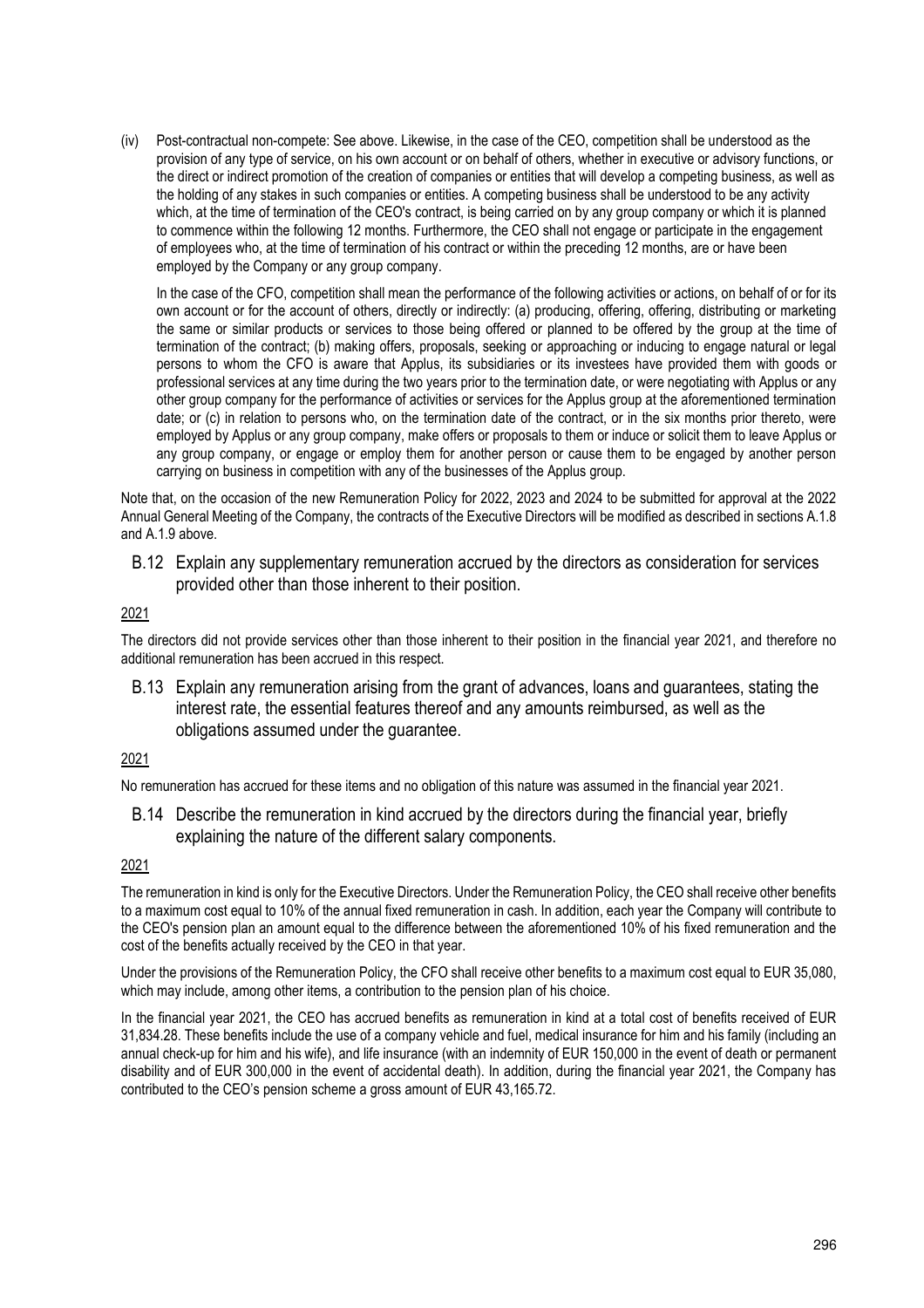In the financial year 2021, the CFO has accrued benefits as remuneration in kind at a total cost of benefits received of EUR 33,080.00. These benefits include the use of a company vehicle and fuel, medical insurance for him and his family (including an annual check-up for him and his wife) and life insurance (with an indemnity of EUR 608,015 in the event of death or permanent disability and of EUR 1,216,030 in the event of accidental death), membership and professional association fees. In addition, during the financial year 2021, the Company has contributed to the CFO's pension scheme a gross amount of EUR 2,000.00.

B.15 Explain the remuneration accrued by the director under payments made by the listed company to a third-party entity in which the director provides services, when said payments are intended to remunerate the services thereof within the company.

### 2021

No such payments were made in the financial year 2021.

B.16 Explain and detail the amounts accrued during the year in relation to any other remuneration item other than those listed above, whatever its nature or the group entity paying it, including all benefits in any form, such as when it is considered a related-party transaction or, especially, when it significantly affects the true and fair view of the total remuneration accrued by the director, explaining the amount granted pending payment, the nature of the consideration received and the reasons why it would have been considered, where appropriate, that it does not constitute remuneration to the director in his capacity as such or in consideration for the performance of his executive duties, and whether or not it has been considered appropriate to include it among the amounts accrued under "other items" in section C.

### 2021

During the financial year 2021, the CEO has accrued a cash supplement of EUR 10,810.08 correspond to a cash payment linked to the benefits to bring the currently received benefits into line with the agreement reached with the CEO at the time he was hired. This supplement is associated with the corresponding benefits, and would not be received if said benefits were to disappear. This cash amount of EUR 10,810.08 is shown in Table C1 of this report under the "Other items" section of the company's remuneration accrued in cash and is included in the cost of the benefits actually received by the CEO, excluding contributions to the pension scheme (EUR 43,165.72).

Similarly, during the financial year 2021, a cash supplement of EUR 12,335.95 has accrued to the CFO, correspond to a cash payment linked to the benefits to bring the currently received benefits into line with the agreement reached with the CFO at the time he was hired. This allowance is linked to the corresponding benefits, and would not be received if these benefits were to disappear. This cash amount of EUR 12,335.95 is reflected in table C1 of this report under the "Other items" section of the remuneration paid by the Company in cash and is included in the cost of the benefits actually received by the CFO, excluding contributions to the pension scheme (EUR 2,000.00).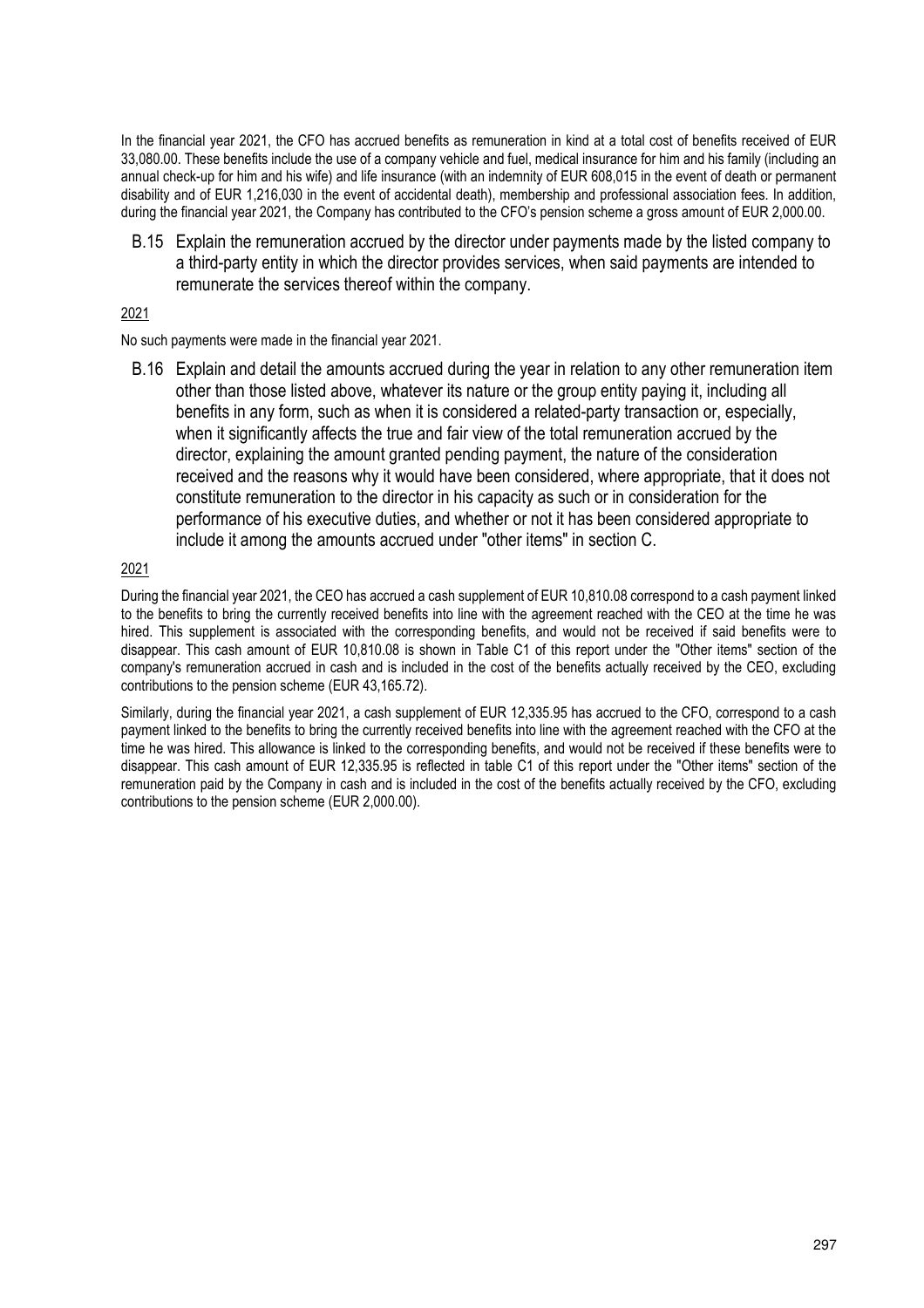### **DETAILS OF INDIVIDUAL REMUNERATION CORRESPONDING TO EACH DIRECTOR C**

| Name                                       | <b>Classification</b> | Accrual period t              |  |  |
|--------------------------------------------|-----------------------|-------------------------------|--|--|
| Fernando Basabe Armijo                     | Executive             | From 01/01/2021 to 31/12/2021 |  |  |
| Joan Amigó Casas                           | Executive             | From 01/01/2021 to 31/12/2021 |  |  |
| <b>Christopher Cole</b>                    | Independent           | From 01/01/2021 to 31/12/2021 |  |  |
| Ernesto Gerardo Mata López                 | Other external        | From 01/01/2021 to 31/12/2021 |  |  |
| John Daniel Hofmeister                     | Independent           | From 01/01/2021 to 24/05/2021 |  |  |
| <b>Richard Campbell Nelson</b>             | Independent           | From 01/01/2021 to 17/11/2021 |  |  |
| Nicolás Villén Jiménez                     | Independent           | From 01/01/2021 to 31/12/2021 |  |  |
| María Cristina Henríquez de Luna Basagoiti | Independent           | From 01/01/2021 to 31/12/2021 |  |  |
| Maria José Esteruelas Aguirre              | Independent           | From 01/01/2021 to 31/12/2021 |  |  |
| Essimari Kairisto                          | Independent           | From 01/01/2021 to 31/12/2021 |  |  |
| Marie-Françoise Madeleine Damesin          | Independent           | From 17/11/2021 to 31/12/2021 |  |  |
| <b>Brendan Wynne Derek Connolly</b>        | Independent           | From 17/11/2021 to 31/12/2021 |  |  |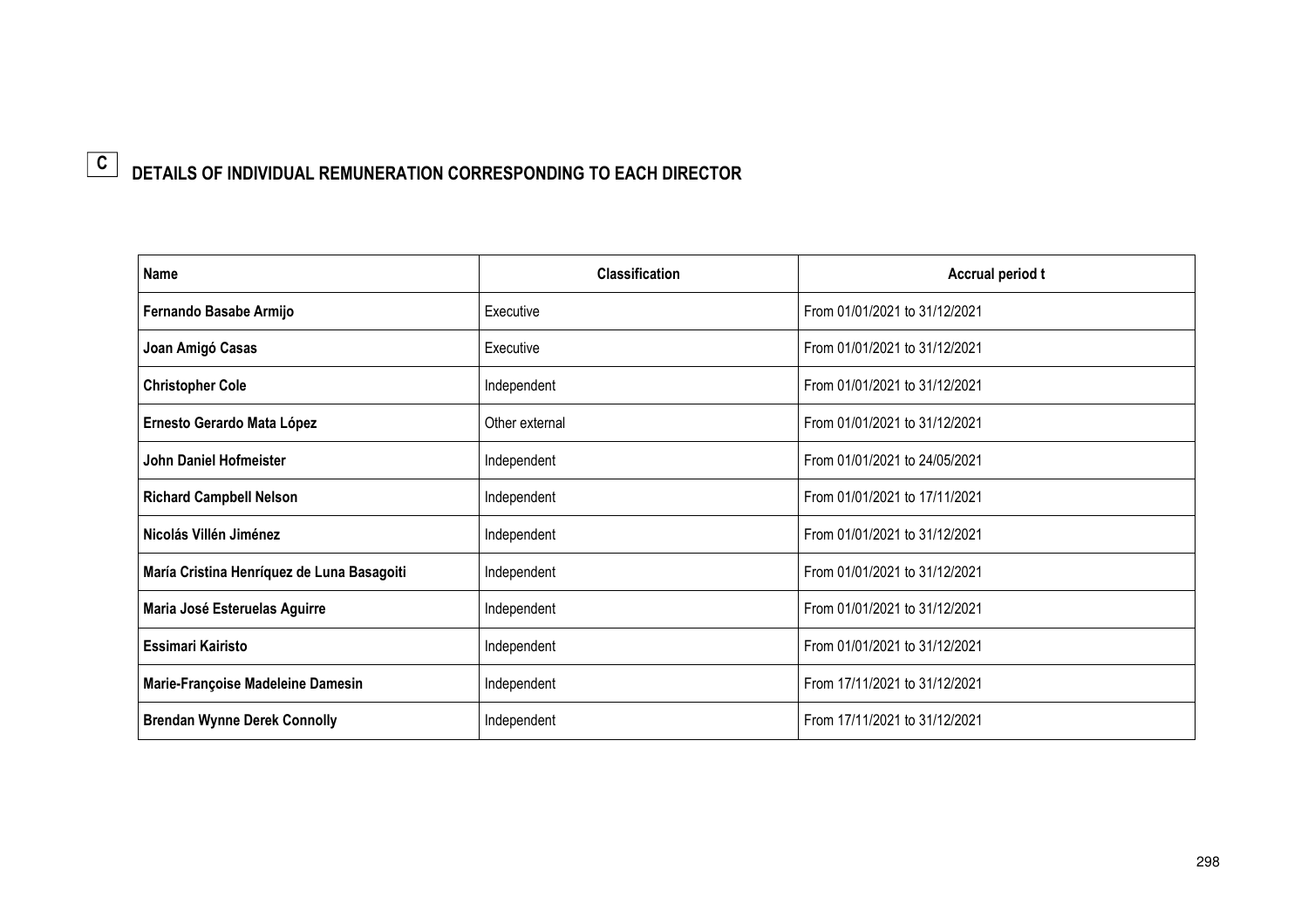- 2.1 Complete the following tables concerning the individual remuneration of each director (including remuneration for the performance of executive duties) accrued during the financial year.
	- **a) Remuneration from the company covered by this report:** 
		- **i)Remuneration accrued in cash (in thousands of €)**

| Name                                       | <b>Fixed remuneration</b> | <b>Attendance</b><br>fees | Remuneration<br>for membership<br>of board<br>committees | <b>Salary</b> | Short-term<br>variable<br>remuneration | Long-term<br>variable<br>remuneration | Indemnity | Other items     | Total<br>financial<br>year t | <b>Total</b><br>financial<br>year t-1 |
|--------------------------------------------|---------------------------|---------------------------|----------------------------------------------------------|---------------|----------------------------------------|---------------------------------------|-----------|-----------------|------------------------------|---------------------------------------|
| Fernando Basabe Armijo                     |                           |                           | $\Omega$                                                 | 750           | 386                                    | $\mathfrak{c}$                        |           | 11              | 1,147                        | 912                                   |
| Joan Amigó Casas                           |                           |                           | 0                                                        | 267           | 97                                     | $\mathsf{C}$                          |           | 12 <sup>°</sup> | 376                          | 299                                   |
| Christopher Cole                           | 250                       |                           | 30                                                       | 0             |                                        | C                                     | 0         |                 | 280                          | 259                                   |
| Ernesto Gerardo Mata López                 | 60                        |                           | 20                                                       | 0             |                                        | $\mathsf{C}$                          | 0         |                 | 80                           | 74                                    |
| John Daniel Hofmeister                     | 30                        |                           | 15                                                       | 0             |                                        |                                       | 0         |                 | 45                           | 83                                    |
| <b>Richard Campbell Nelson</b>             | 53                        |                           | 35                                                       | 0             |                                        | $\mathcal{C}$                         | 0         |                 | 88                           | 93                                    |
| Nicolás Villén Jiménez                     | 60                        |                           | 30                                                       | 0             |                                        | $\mathsf{C}$                          |           |                 | 90                           | 83                                    |
| María Cristina Henríquez de Luna Basagoiti | 60                        |                           | 20                                                       | 0             |                                        | $\mathcal{C}$                         | 0         |                 | 80                           | 74                                    |
| Maria José Esteruelas Aguirre              | 60                        |                           | 22                                                       | 0             |                                        | $\mathsf{C}$                          |           |                 | 82                           | 74                                    |
| Essimari Kairisto                          | 60                        |                           | 20                                                       | $\mathbf{0}$  |                                        | $\mathfrak{c}$                        |           |                 | 80                           | 74                                    |
| Marie-Francoise Madeleine Damesin          |                           |                           | 3                                                        | 0             |                                        | $\mathsf{C}$                          | 0         |                 | 10                           | N/A                                   |
| Brendan Wynne Derek Connolly               |                           |                           | 5                                                        | 0             |                                        |                                       |           |                 | 12                           | N/A                                   |

**Comments** 

The accrued remuneration for the year t-1 includes the reduction approved in 2020 of 30% of the remuneration for three months on the annual fixed remuneration of the directors in their capacity as such, and the fixed cash remuneration of the Executive Directors concerning the amounts provided for the year, as part of the measures taken by the Company as a consequence of the continuing severe disruption caused by the Coronavirus crisis (COVID-19). The remuneration accrued for the following directors corresponds to the period of less than one year during which they were members of the Board of Directors and its Committees due to their appointment or resignation during the year: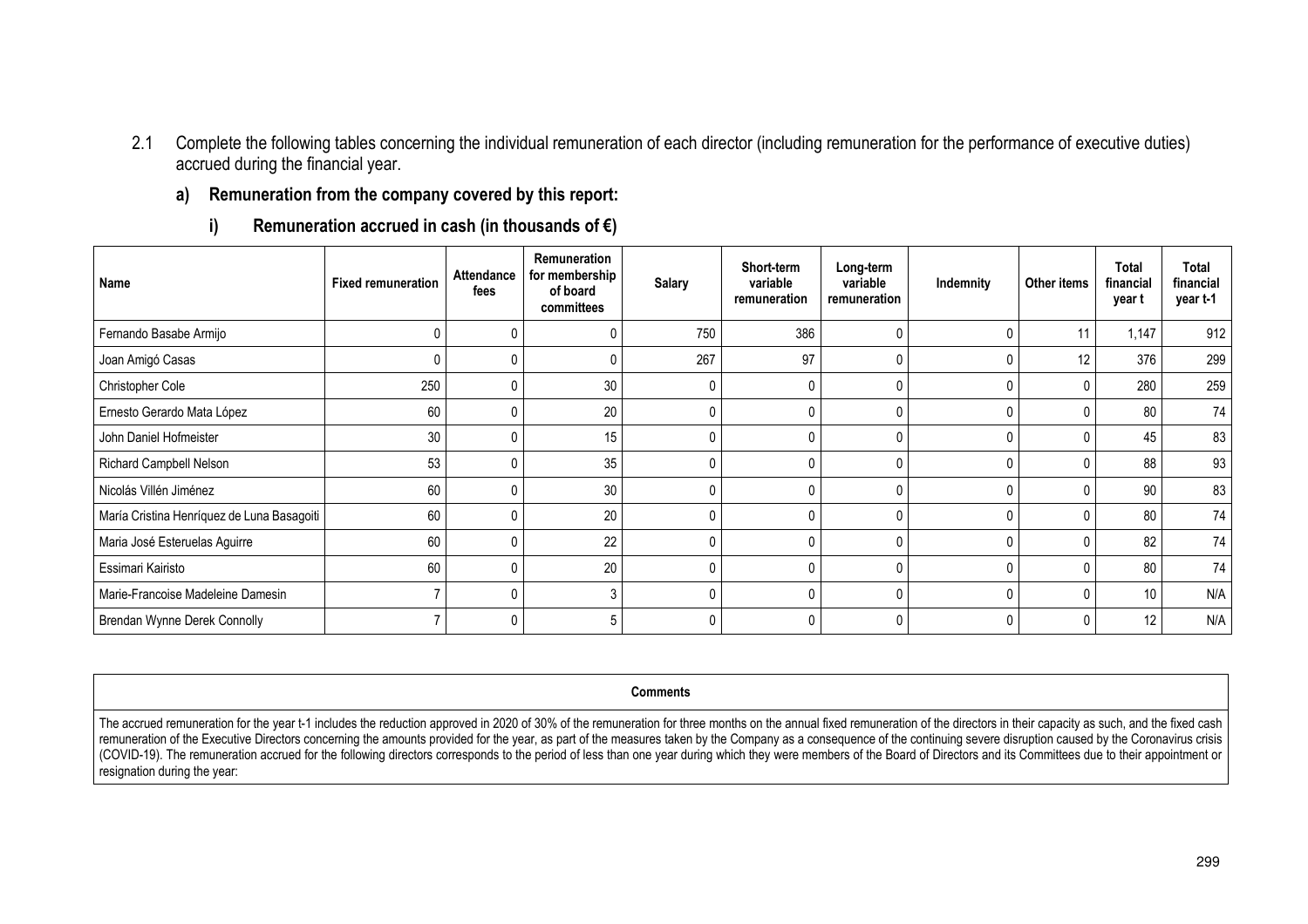M Mon Design bester was expertent the Sun Mond Sun Monday Star Star Star Star Star Star Star Monday Science in<br>- an wood Car Star Monday Science of the Design Sun Monday Science Section Contener Section Comments on Flowe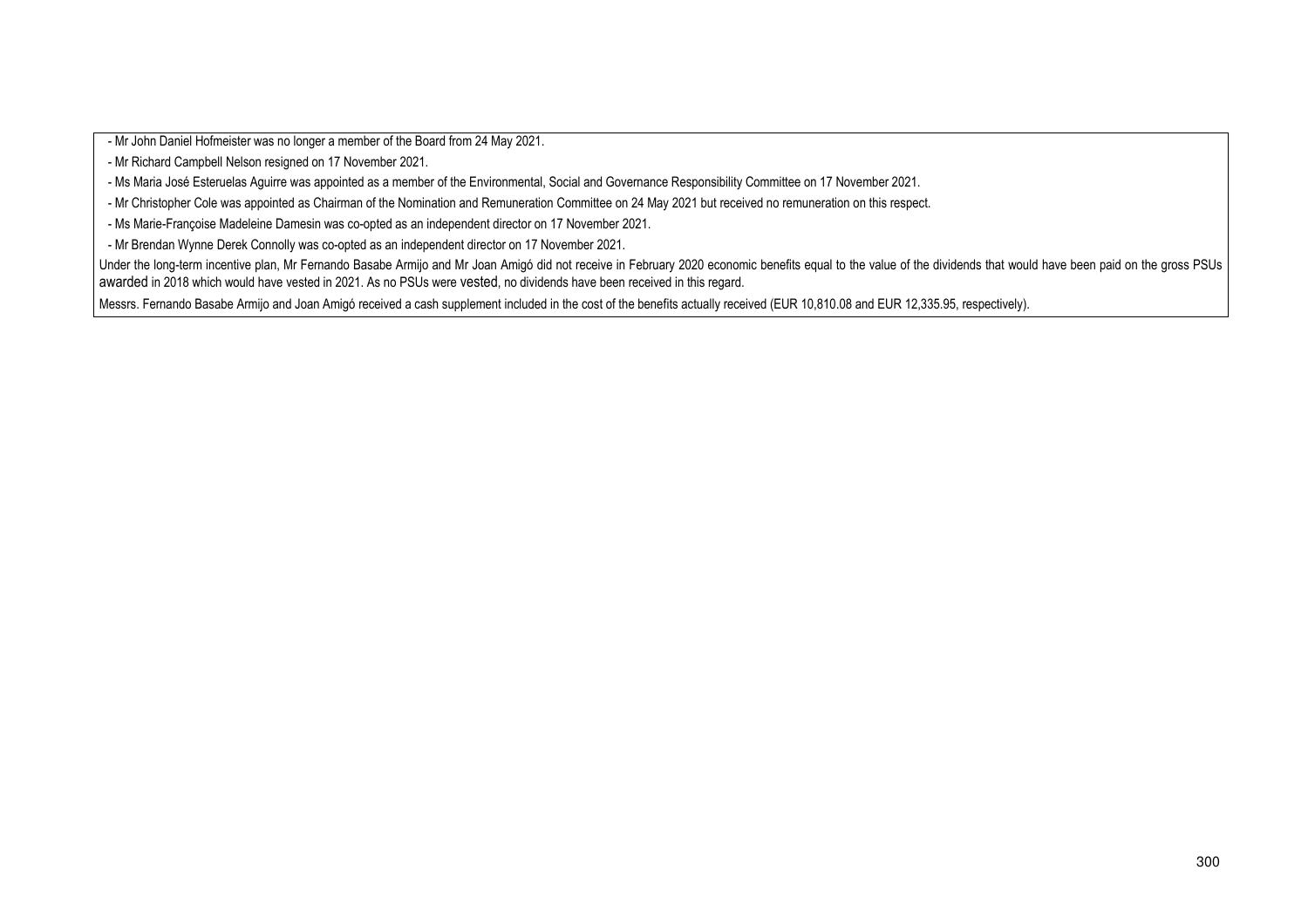#### **ii)Table of movements in share-based remuneration schemes and net return on consolidated shares or financial instruments**

|                        |                                              |                       | Financial instruments at start of<br>financial year t | <b>Financial instruments</b><br>granted during financial<br>year t |                                |                       | Financial instruments consolidated during financial year t | <b>Instruments</b><br>mature but<br>not<br>exercised | Financial instruments at end of<br>financial year t                                                               |                       |                              |                             |
|------------------------|----------------------------------------------|-----------------------|-------------------------------------------------------|--------------------------------------------------------------------|--------------------------------|-----------------------|------------------------------------------------------------|------------------------------------------------------|-------------------------------------------------------------------------------------------------------------------|-----------------------|------------------------------|-----------------------------|
| Name                   | Name of<br>Plan                              | No. of<br>instruments | Equivalent no.<br>of shares                           | No. of<br>instruments                                              | Equivalent<br>no. of<br>shares | No. of<br>instruments | Equivalent/consolidated<br>no. of shares                   | Price of<br>consolidated<br>shares                   | <b>Net Return</b><br>on<br>consolidated<br>shares or<br>financial<br>instruments<br>(thousands<br>of $\epsilon$ ) | No. of<br>instruments | No. of<br><b>instruments</b> | Equivalent no.<br>of shares |
| Fernando<br>Basabe     | Variable<br>annual<br>remuneration<br>scheme | 52,330                | 52,330                                                | 28,179                                                             | 28,179                         | 28,179                | 28,179                                                     | 8.216                                                | 232                                                                                                               | $\mathbf{0}$          | 66,539                       | 66,539                      |
| Armijo                 | Long-term<br>incentive<br>plan               | 125,862               | 125,862                                               | 51,291                                                             | 51,291                         | $\pmb{0}$             | $\mathbf{0}$                                               | 8.75                                                 | 0                                                                                                                 | 0                     | 137,348                      | 137,348                     |
|                        | Fixed<br>remuneration                        | 16,314                | 16,314                                                | 6,649                                                              | 6,649                          | 6,649                 | 6,649                                                      | 8.75                                                 | 58                                                                                                                | 0                     | 17,804                       | 17,804                      |
| Joan<br>Amigó<br>Casas | Variable<br>annual<br>remuneration<br>scheme | 24,328                | 24,328                                                | 11,820                                                             | 11,820                         | 11,820                | 11,820                                                     | 8.216                                                | 97                                                                                                                | 0                     | 27,572                       | 27,572                      |
|                        | Long-term<br>incentive<br>plan               | 16,315                | 16,315                                                | 6,649                                                              | 6,649                          | $\mathbf{0}$          | $\mathbf{0}$                                               | 8.75                                                 | $\mathbf{0}$                                                                                                      | $\mathbf{0}$          | 17,805                       | 17,805                      |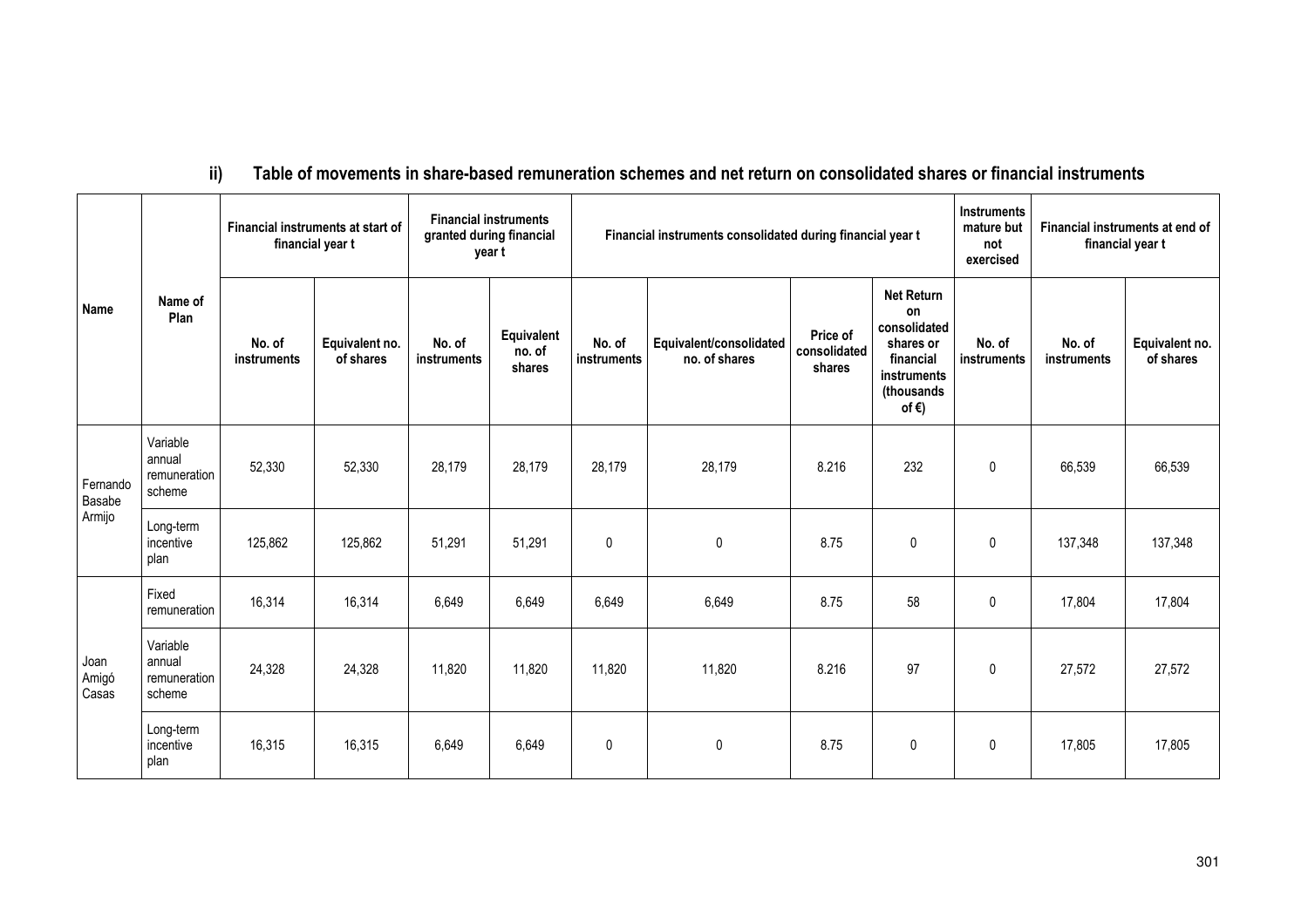#### **Comments**

During the financial year 2021, the CEO accrued (i) 28,179 RSUs by way of variable remuneration (awarded in 2022, which were accured in the financial year 2021); and (ii) 51,291 PSUs under the long-term incentive plan awarded in 2021, subject to a three-year vesting period. In addition, 13,970 RSUs granted in 2018, 2019 and 2020 as variable remuneration were vested into shares in 2021 (7,594 shares were awarded net of taxes), and no PSUs (out of the 39,805 PSUs granted in 2018 under the long-term incentive plan which would have vested) were vested.

During the financial year 2021, the CFO accrued (i) 6,649 RSUs by way of his fixed remuneration awarded in 2021, which were accrued in the financial year 2021; and (ii) 11,820 RSUs in relation to his variable remuneration (awarded in February 2022, which were accrued in the financial year 2021); and (iii) 6,649 PSUs under the long-term incentive plan awarded in 2021, subject to a three-year vesting period. In addition, 5,159 RSUs granted as his fixed remuneration in 2018 have been vested into shares in 2021 (despite Applus' shares having been awarded net of taxes (i.e. 2,933 shares)), as well as 8,576 RSUs in relation to his variable remuneration granted in 2018, 2019 and 2020 (despite Applus' shares having been awarded net of taxes (i.e. 4,877 shares)), and no PSUs (out of the 5,159 PSUs granted in 2018 under the long-term incentive plan which would have vested) were vested.

The price of the vested shares has been (i) EUR 8.75 for the RSUs relative to the CFO's fixed remuneration and for the PSUs granted in 2018 if they had vested in 2021 (no PSUs vested); and (ii) EUR 8.216 for the RSUs relative to the variable remuneration (awarded in February 2022).

The number of shares held by members of the Board of Directors is publicly available on the Board of Directors page of the Company's corporate website.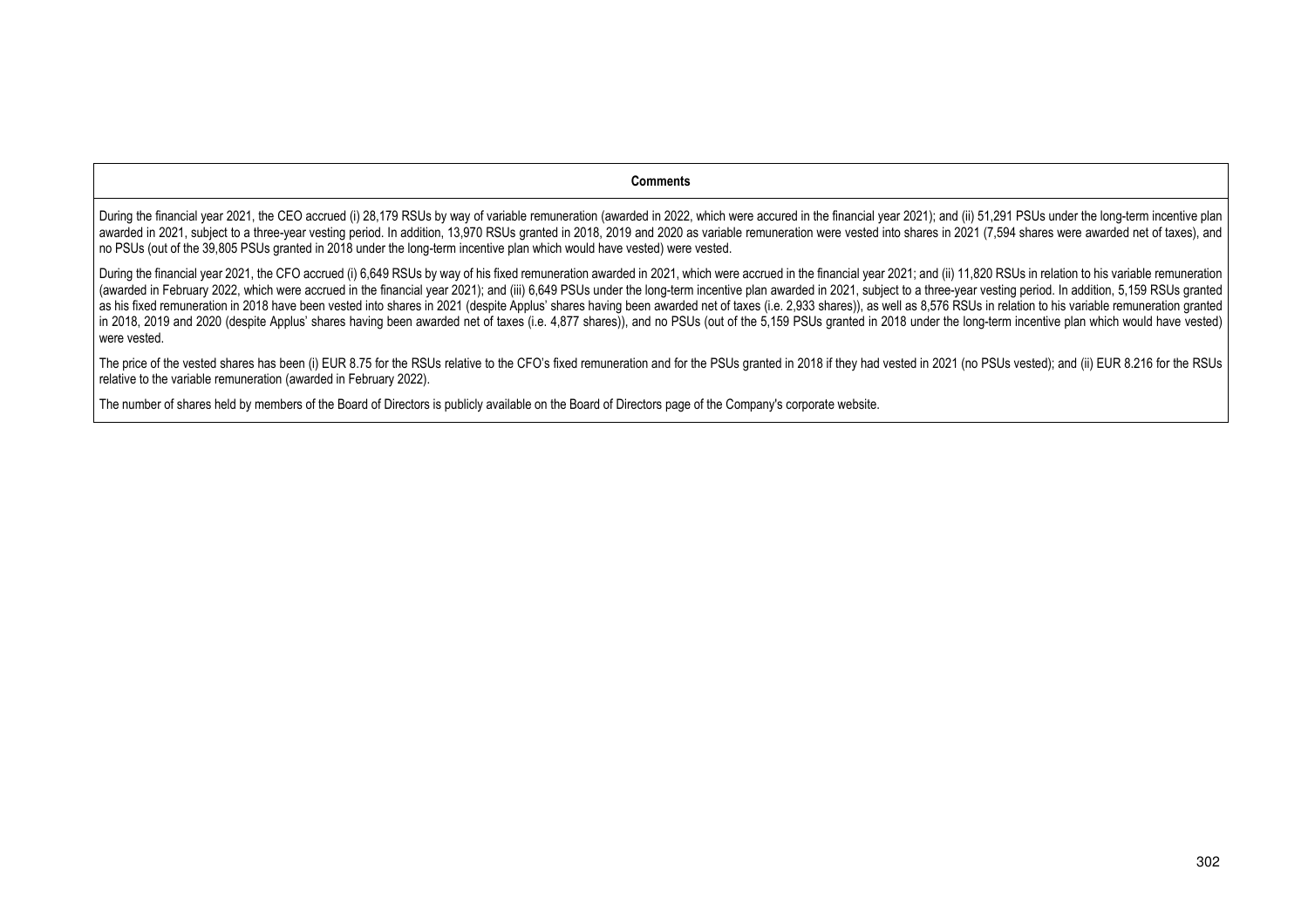#### **iii)Long-term savings schemes**

|                        | Remuneration for consolidation of savings scheme rights |
|------------------------|---------------------------------------------------------|
| Fernando Basabe Armijo | 43                                                      |
| Joan Amigó Casas       |                                                         |

|                        |                  | Contribution in financial year by company            | (thousands of $\epsilon$ ) |                                                          | Amount of accumulated funds<br>(thousands of $\epsilon$ ) |                                                      |                                                        |                                                      |  |
|------------------------|------------------|------------------------------------------------------|----------------------------|----------------------------------------------------------|-----------------------------------------------------------|------------------------------------------------------|--------------------------------------------------------|------------------------------------------------------|--|
|                        |                  | Savings schemes with consolidated<br>economic rights |                            | Savings schemes with non-consolidated<br>economic rights |                                                           |                                                      |                                                        |                                                      |  |
| Name                   |                  |                                                      |                            |                                                          | Financial year t                                          |                                                      | Financial year t-1                                     |                                                      |  |
|                        | Financial year t | Financial year t-1                                   | Financial year t           | Financial year t-1                                       | <b>Schemes with</b><br>consolidated<br>economic rights    | Schemes with non-<br>consolidated<br>economic rights | <b>Schemes with</b><br>consolidated<br>economic rights | Schemes with non-<br>consolidated<br>economic rights |  |
| Fernando Basabe Armijo | 43               | 46                                                   |                            |                                                          | 164                                                       | 0                                                    | 121                                                    | 0                                                    |  |
| Joan Amigó Casas       |                  | 8                                                    |                            |                                                          | 86                                                        | 0                                                    | 84                                                     | $\overline{0}$                                       |  |

**Comments** 

Mr Joan Amigó i Casas and Mr.Fernando Basabe received an annual contribution to their pension plan as part of the benefits accrued to him during the financial year, under the provisions of the Remuneration Policy.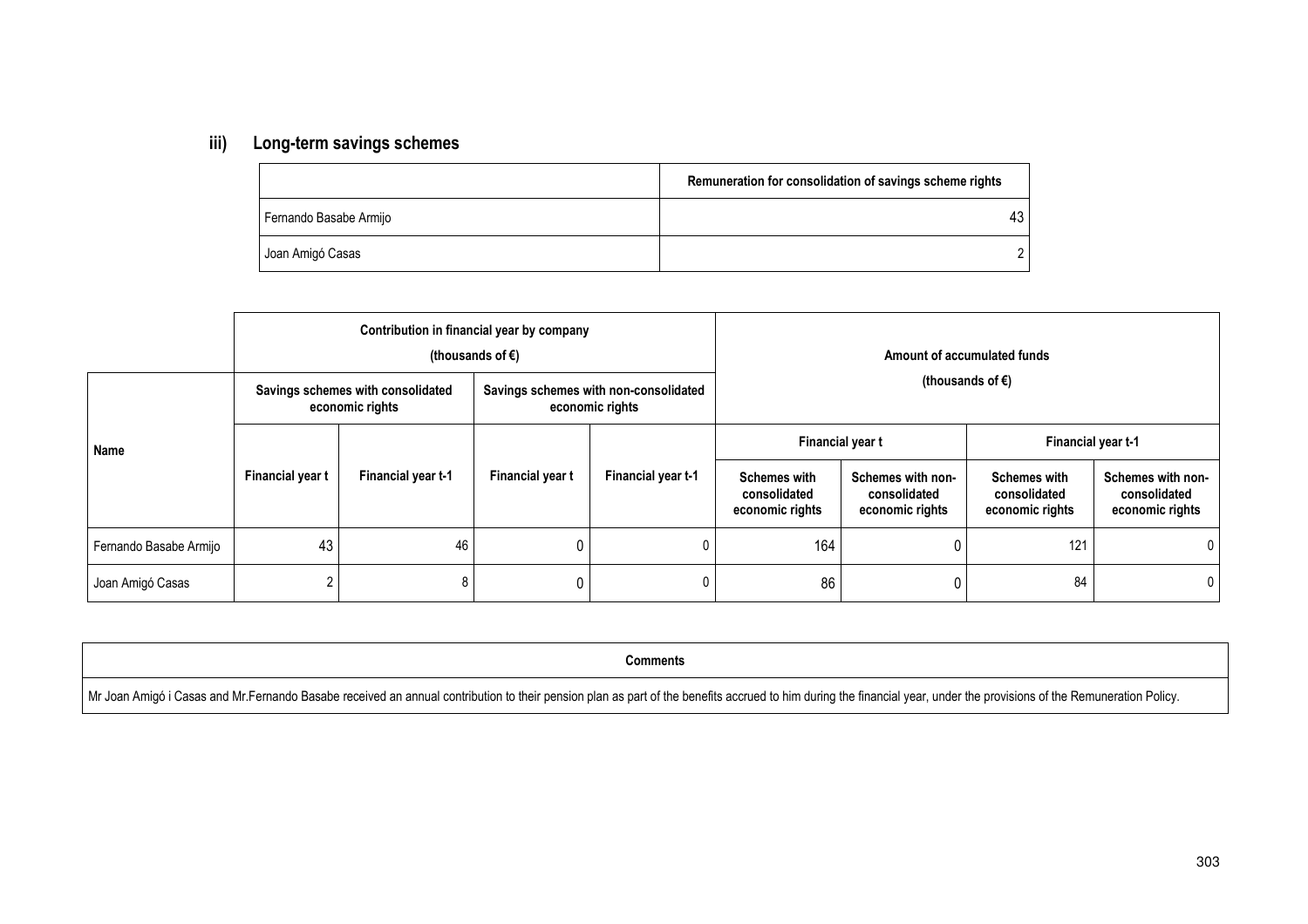#### **iv)Details of other items**

| Name                   | <b>Item</b>                                                                                                                              | <b>Remuneration amount</b> |
|------------------------|------------------------------------------------------------------------------------------------------------------------------------------|----------------------------|
| Fernando Basabe Armijo | Cost of benefits in kind: total cost of benefits actually<br>received EUR 31,834.28 - cash amount associated<br>therewith EUR 10,810.08. | 21                         |
| Joan Amigó Casas       | Cost of benefits in kind: total cost of benefits actually<br>received EUR 33,080.00 - cash amount associated<br>therewith EUR 12,335.95. | 21                         |

**Comments** 

Executive Directors received cash supplements related to benefits in kind, so the cost of benefits in kind not covered in previous sections (i.e. excluding pension contributions) does not include these items.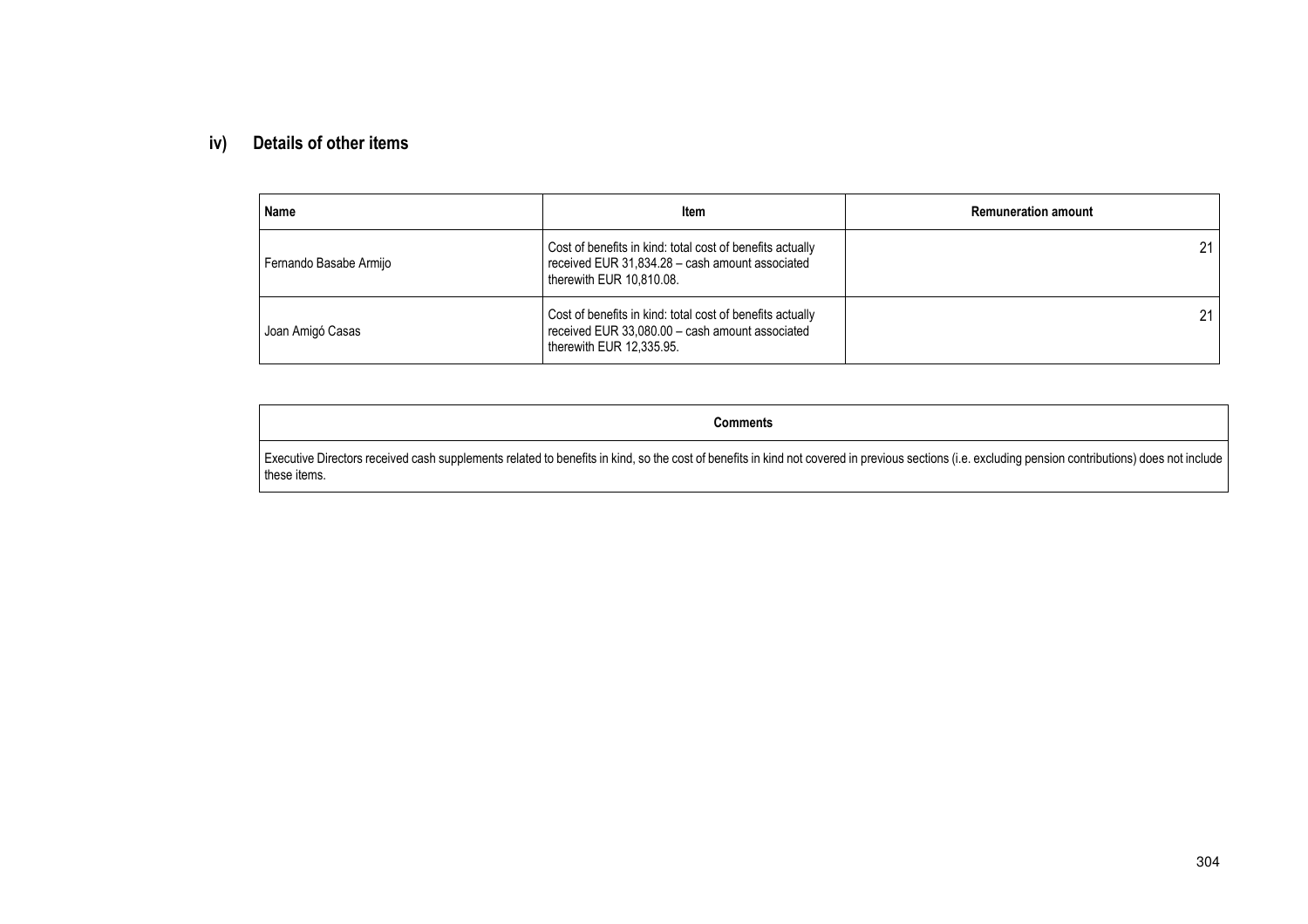**b) Remuneration paid to directors of the listed company as members of the governing bodies of the Company's subsidiaries:** 

| Name                                 | <b>Fixed remuneration</b> | Attendance<br>fees | <b>Remuneration for</b><br>membership of<br>board committees | <b>Salary</b> | Short-term<br>variable<br>remuneration | Long-term<br>variable<br>remuneration | Indemnity | Other items | <b>Total</b><br>financial<br>year t | Total<br>financial<br>year t-1 |
|--------------------------------------|---------------------------|--------------------|--------------------------------------------------------------|---------------|----------------------------------------|---------------------------------------|-----------|-------------|-------------------------------------|--------------------------------|
| Christopher Cole                     | 0                         |                    |                                                              |               |                                        |                                       |           |             |                                     | 0                              |
| Fernando Basabe Armijo               | 0                         |                    |                                                              |               |                                        |                                       |           |             |                                     | 0                              |
| Ernesto Gerardo Mata López           | 0                         |                    |                                                              |               |                                        |                                       |           |             | 0                                   | 0                              |
| John Daniel Hofmeister               | 0                         |                    |                                                              |               |                                        |                                       |           |             |                                     | 0                              |
| <b>Richard Campbell Nelson</b>       | 0                         | 0                  |                                                              |               |                                        |                                       |           | $\Omega$    |                                     | 0                              |
| Nicolás Villén Jiménez               | 0                         |                    |                                                              |               |                                        |                                       |           |             |                                     | 0                              |
| Cristina Henríquez de Luna Basagoiti | 0                         |                    |                                                              |               |                                        |                                       |           |             | 0                                   | 0                              |
| Maria José Esteruelas Aguirre        | 0                         |                    |                                                              |               |                                        |                                       |           |             |                                     | 0                              |
| Essimari Kairisto                    | 0                         |                    |                                                              |               |                                        |                                       |           |             |                                     | 0                              |
| Marie-Françoise Madeleine Damesin    | 0                         |                    |                                                              |               |                                        |                                       |           |             |                                     | 0                              |
| Brendan Wynne Derek Connolly         | 0                         |                    |                                                              |               |                                        |                                       | 0         |             |                                     | 0                              |
| Joan Amigó Casas                     | 0                         |                    |                                                              |               |                                        |                                       |           |             |                                     | 0                              |

**i)Remuneration accrued in cash (in thousands of €)** 

**ii)Table of movements in share-based remuneration schemes and net return on consolidated shares or financial instruments** 

**Comments** 

- **iii)Long-term savings schemes**
- **iv)Details of other items**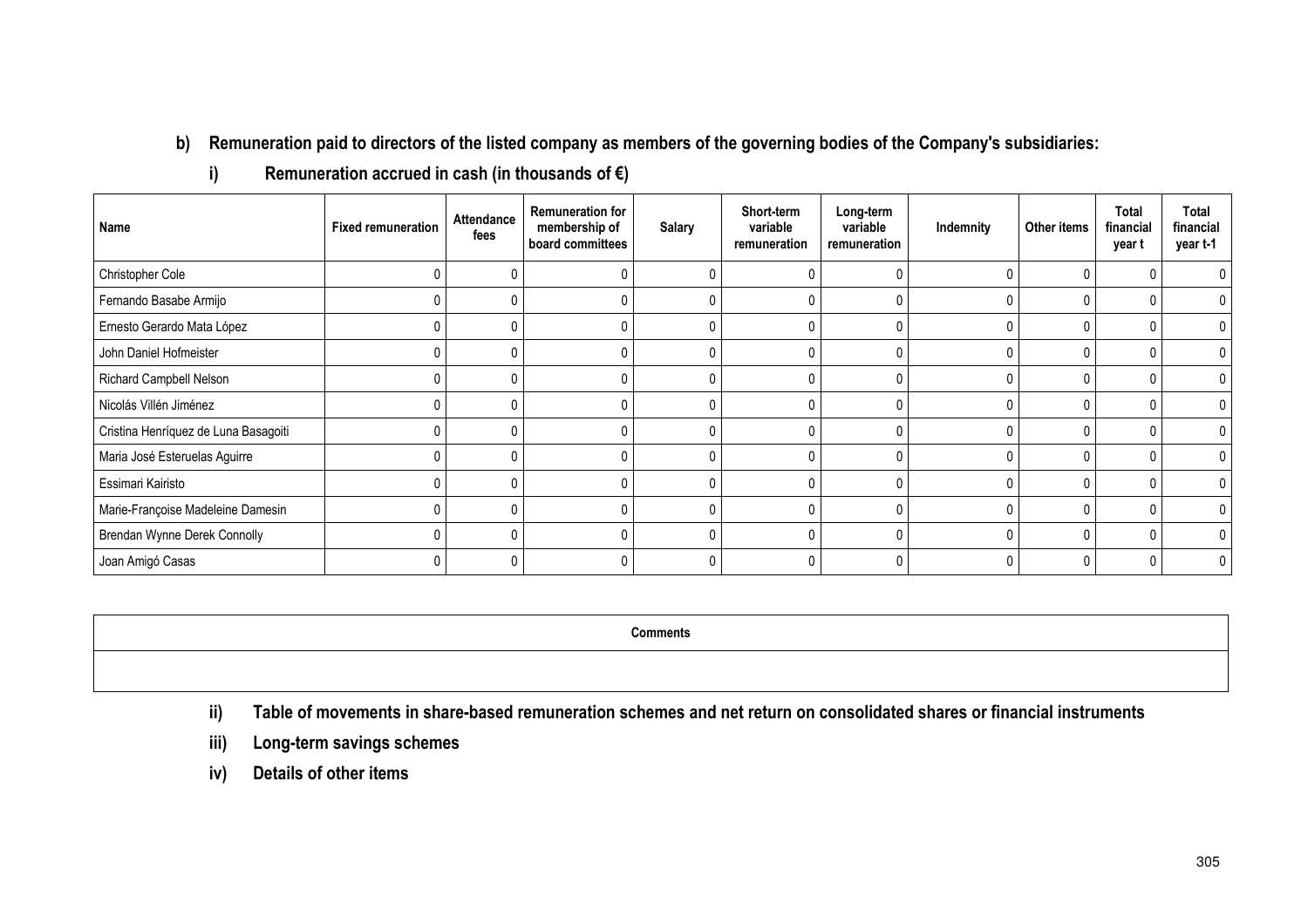## **c) Summary of remuneration (in thousands of €):**

The summary must include the amounts corresponding to all remuneration items included in this report that the director has accrued, in thousands of euros.

|                                         |                            |                                                                        | Remuneration accrued in the Company    |                                                  |                                         | Remuneration accrued in group companies |                                                                        |                                        |                                    |                                       |                                                    |
|-----------------------------------------|----------------------------|------------------------------------------------------------------------|----------------------------------------|--------------------------------------------------|-----------------------------------------|-----------------------------------------|------------------------------------------------------------------------|----------------------------------------|------------------------------------|---------------------------------------|----------------------------------------------------|
| Name                                    | Total cash<br>remuneration | Net return on<br>consolidated<br>shares or<br>financial<br>instruments | Remuneration<br>for savings<br>schemes | <b>Remuneration</b><br>for other<br><b>items</b> | Company<br>total<br>financial<br>year t | <b>Total cash</b><br>remuneration       | Net return on<br>consolidated<br>shares or<br>financial<br>instruments | Remuneration<br>for savings<br>schemes | Remuneration<br>for other<br>items | Group<br>total<br>financial<br>year t | Company<br>+ group<br>total<br>financial<br>year t |
| Fernando Basabe Armijo                  | 1,147                      | 232                                                                    | 43                                     | 21                                               | 1,443                                   | $\mathbf{0}$                            | $\mathbf{0}$                                                           | 0                                      | 0                                  | $\mathbf 0$                           | 1,443                                              |
| Joan Amigó Casas                        | 376                        | 155                                                                    | $\overline{2}$                         | 21                                               | 554                                     | $\mathbf 0$                             | 0                                                                      | 0                                      | 0                                  | 0                                     | 554                                                |
| Christopher Cole                        | 280                        | 0                                                                      | $\pmb{0}$                              | 0                                                | 280                                     | $\mathbf 0$                             | 0                                                                      | 0                                      | 0                                  | 0                                     | 280                                                |
| Ernesto Gerardo Mata López              | 80                         | $\mathbf{0}$                                                           | $\mathbf 0$                            | 0                                                | 80                                      | $\mathbf{0}$                            | $\mathbf{0}$                                                           | $\mathbf{0}$                           | $\mathbf{0}$                       | 0                                     | 80                                                 |
| John Daniel Hofmeister                  | 45                         | 0                                                                      | 0                                      | 0                                                | 45                                      | $\mathbf 0$                             | $\mathbf{0}$                                                           | 0                                      | 0                                  | 0                                     | 45                                                 |
| Richard Campbell Nelson                 | 88                         | $\mathbf{0}$                                                           | 0                                      | $\mathbf 0$                                      | 88                                      | $\mathbf{0}$                            | $\mathbf{0}$                                                           | 0                                      | $\pmb{0}$                          | 0                                     | 88                                                 |
| Nicolás Villén Jiménez                  | 90                         | 0                                                                      | 0                                      | 0                                                | 90                                      | $\mathbf 0$                             | 0                                                                      | 0                                      | 0                                  | 0                                     | 90                                                 |
| Cristina Henríquez de Luna<br>Basagoiti | 80                         | 0                                                                      | 0                                      | 0                                                | 80                                      | 0                                       | 0                                                                      | 0                                      | $\mathbf{0}$                       | 0                                     | 80                                                 |
| Maria José Esteruelas Aguirre           | 82                         | 0                                                                      | $\mathbf 0$                            | 0                                                | 82                                      | $\mathbf 0$                             | 0                                                                      | 0                                      | 0                                  | 0                                     | 82                                                 |
| Essimari Kairisto                       | 80                         | 0                                                                      | $\pmb{0}$                              | 0                                                | 80                                      | 0                                       | 0                                                                      | 0                                      | $\mathbf 0$                        | 0                                     | 80                                                 |
| Marie-Françoise Madeleine<br>Damesin    | 10                         | 0                                                                      | $\mathbf 0$                            | 0                                                | 10                                      | $\mathbf 0$                             | $\mathbf{0}$                                                           | 0                                      | 0                                  | 0                                     | 10                                                 |
| Brendan Wynne Derek Connolly            | 12                         | 0                                                                      | 0                                      | 0                                                | 12                                      | $\mathbf{0}$                            | $\mathbf{0}$                                                           | 0                                      | 0                                  | 0                                     | 12                                                 |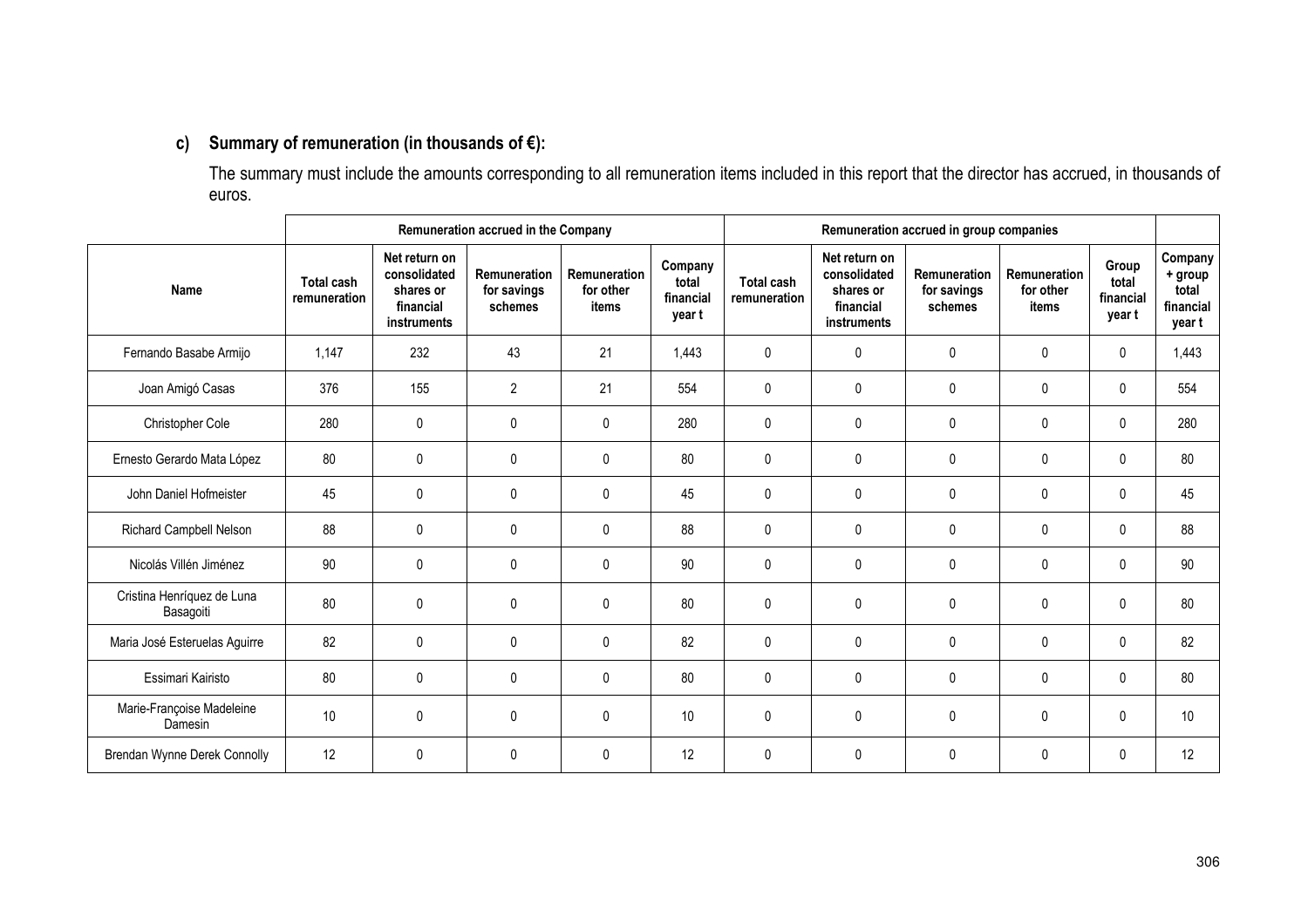| Total: | 2,370 | 387 | - - | $\sim$ $\sim$<br>-- | 2,844 |  |  |  |  |  | 2,844 |
|--------|-------|-----|-----|---------------------|-------|--|--|--|--|--|-------|
|--------|-------|-----|-----|---------------------|-------|--|--|--|--|--|-------|

| <b>Comments</b> |
|-----------------|
|                 |

C.2 Please describe the evolution over the last five years in the amount and percentage variation in the remuneration earned by each of the directors of the listed company during the year, the consolidated results of the company and the average remuneration on a full-time equivalent basis of the employees of the company and its subsidiaries who are not directors of the listed company.

|                                | Total amounts accrued and % annual variation |                   |                    |                    |                    |                    |                    |                    |                    |  |
|--------------------------------|----------------------------------------------|-------------------|--------------------|--------------------|--------------------|--------------------|--------------------|--------------------|--------------------|--|
|                                | Financial year t                             | % variation t/t-1 | Financial year t-1 | % variation t-1/t- | Financial year t-2 | % variation t-2/t- | Financial year t-3 | % variation t-3/t- | Financial year t-4 |  |
| <b>Executive Directors</b>     |                                              |                   |                    |                    |                    |                    |                    |                    |                    |  |
| Fernando Basabe Armijo         | 1,443                                        | $-23.12%$         | 1,877              | $-2.49%$           | 1,925              | 36.04%             | 1,415              | $-74.34%$          | 5,514              |  |
| Joan Amigó Casas               | 554                                          | $0.00\%$          | 554                | 78.71%             | 310                | N/A                | N/A                | N/A                | N/A                |  |
| <b>External Directors</b>      |                                              |                   |                    |                    |                    |                    |                    |                    |                    |  |
| <b>Christopher Cole</b>        | 280                                          | 8.11%             | 259                | $-10.07\%$         | 288                | 1.41%              | 284                | 23.48%             | 230                |  |
| Ernesto Gerardo Mata López     | 80                                           | 8.11%             | 74                 | $-7.50\%$          | 80                 | $-4.76%$           | 84                 | $-6.67%$           | 90                 |  |
| John Daniel Hofmeister         | 45                                           | -45,78%           | 83                 | $-7.78%$           | 90                 | $0.00\%$           | 90                 | $0.00\%$           | 90                 |  |
| <b>Richard Campbell Nelson</b> | 88                                           | $-5.38%$          | 93                 | $-7.00\%$          | 100                | $0.00\%$           | 100                | $0.00\%$           | 100                |  |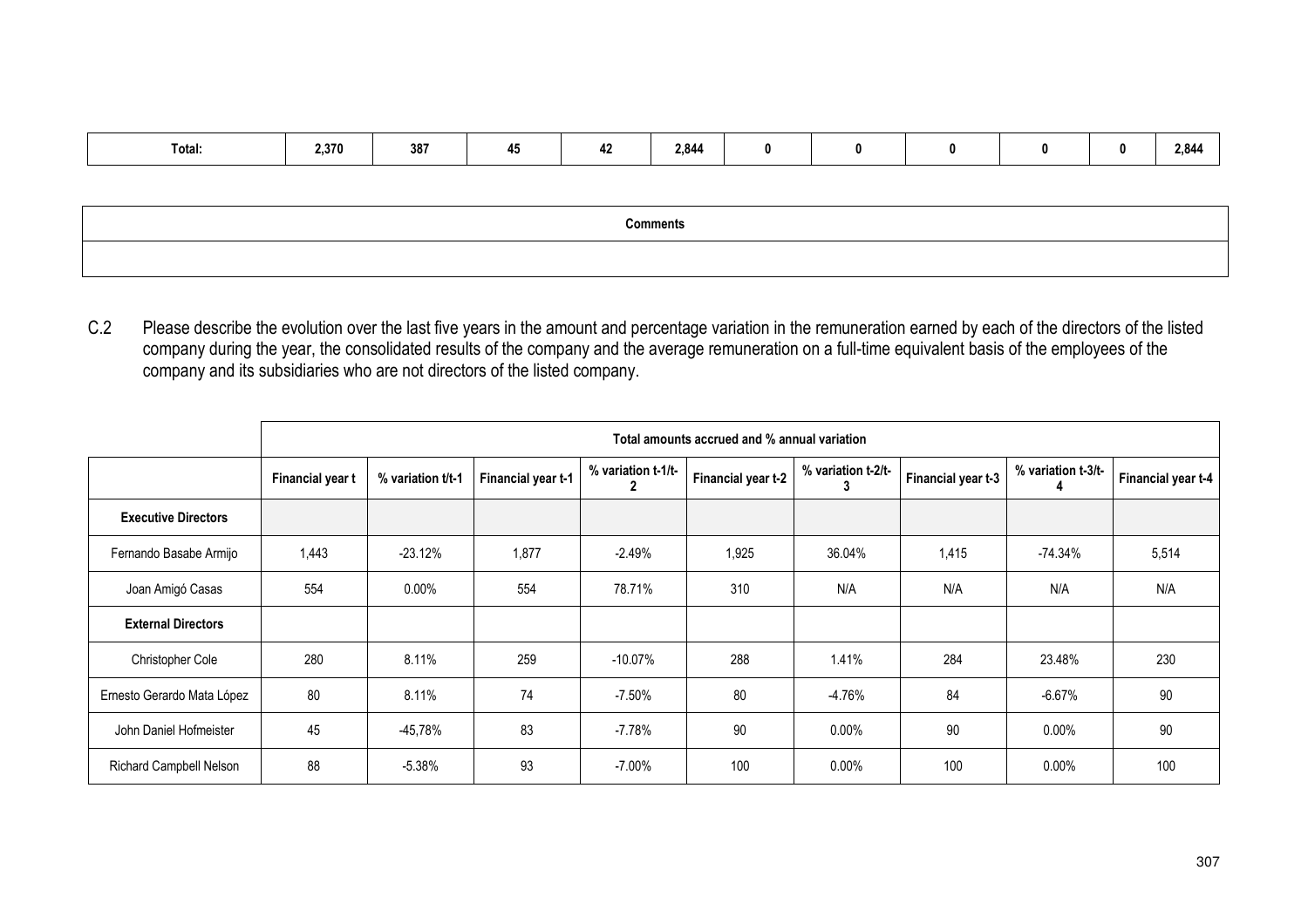| Nicolás Villén Jiménez                        | 90     | 8.43%    | 83         | $-7.78\%$  | 90      | 4.65%    | 86     | 7.50%     | 80     |
|-----------------------------------------------|--------|----------|------------|------------|---------|----------|--------|-----------|--------|
| Cristina Henríquez de Luna<br>Basagoiti       | 80     | 8.11%    | 74         | $-7.50\%$  | 80      | $0.00\%$ | 80     | $0.00\%$  | 80     |
| Maria José Esteruelas Aguirre                 | 82     | 10.81%   | 74         | 15.63%     | 64      | N/A      | N/A    | N/A       | N/A    |
| Essimari Kairisto                             | 80     | 8.11%    | 74         | 27.59%     | 58      | N/A      | N/A    | N/A       | N/A    |
| Marie-Françoise Madeleine<br>Damesin          | 10     | N/A      | N/A        | N/A        | N/A     | N/A      | N/A    | N/A       | N/A    |
| Brendan Wynne Derek<br>Connolly               | 12     | N/A      | N/A        | N/A        | N/A     | N/A      | N/A    | N/A       | N/A    |
| <b>Consolidated results of the</b><br>company | 75,617 | 153.15%  | $-142,259$ | $-233.07%$ | 106,905 | 27.96%   | 83,544 | 36.21%    | 61,334 |
| Average employee<br>remuneration              | 41.45  | $6.00\%$ | 39.10      | $-10.49%$  | 43.69   | 2.40%    | 42.66  | $-6.00\%$ | 45.39  |

**Comments** 

Fields marked N/A correspond to financial years before the appointment of the relevant director.

Concerning variations considered significant: for the 2018 financial year, the 74.34% decrease in the remuneration of Mr Fernando Basabe is due to the fact that, in the 2017 financial year, higher amounts were consolidated than in the 2018 financial year under share-based remuneration systems and consequent gross profit from consolidated shares or financial instruments within the framework of his variable remuneration. The 23.48% increase in Mr Christopher Cole's remuneration is due to his appointment as a member of the Nomination and Remuneration Committee in 2018, which resulted in additional remuneration. For the financial year 2019, the increase by 36.04% in the remuneration of Mr Fernando Basabe is due to the fact that higher amounts were consolidated than in the financial year 2018 under share-based remuneration systems and consequent gross profit from consolidated shares or financial instruments within the framework of his variable remuneration. For the 2020 financial year, the 78.71% increase in the remuneration of Mr Joan Amigó Casas is due to the fact that 2020 was h first full financial year as Executive Director, and consequently, higher amounts were consolidated than in the 2019 financial year under share-based remuneration systems and consequent gross profit from consolidated share or financial instruments within the framework of his variable remuneration. Furthermore, the increase of 15.63% and 27.59% in the remuneration of Ms María José Esteruelas and Ms Essimari Kairisto is due to the fact that it was their first full year as directors. For the 2021 financial year, the 45.78% decrease in the compensation of Mr. John Daniel Hofmeister is due to the fact that he resigned from all his positions, which led to a decrease compensation. Moreover, the -23.12% decrease in the remuneration of Mr Fernando Basabe is due to the fact that lower amounts were consolidated than in the financial year 2020 under share-based remuneration systems and consequent gross profit from consolidated shares or financial instruments within the framework of his variable remuneration.